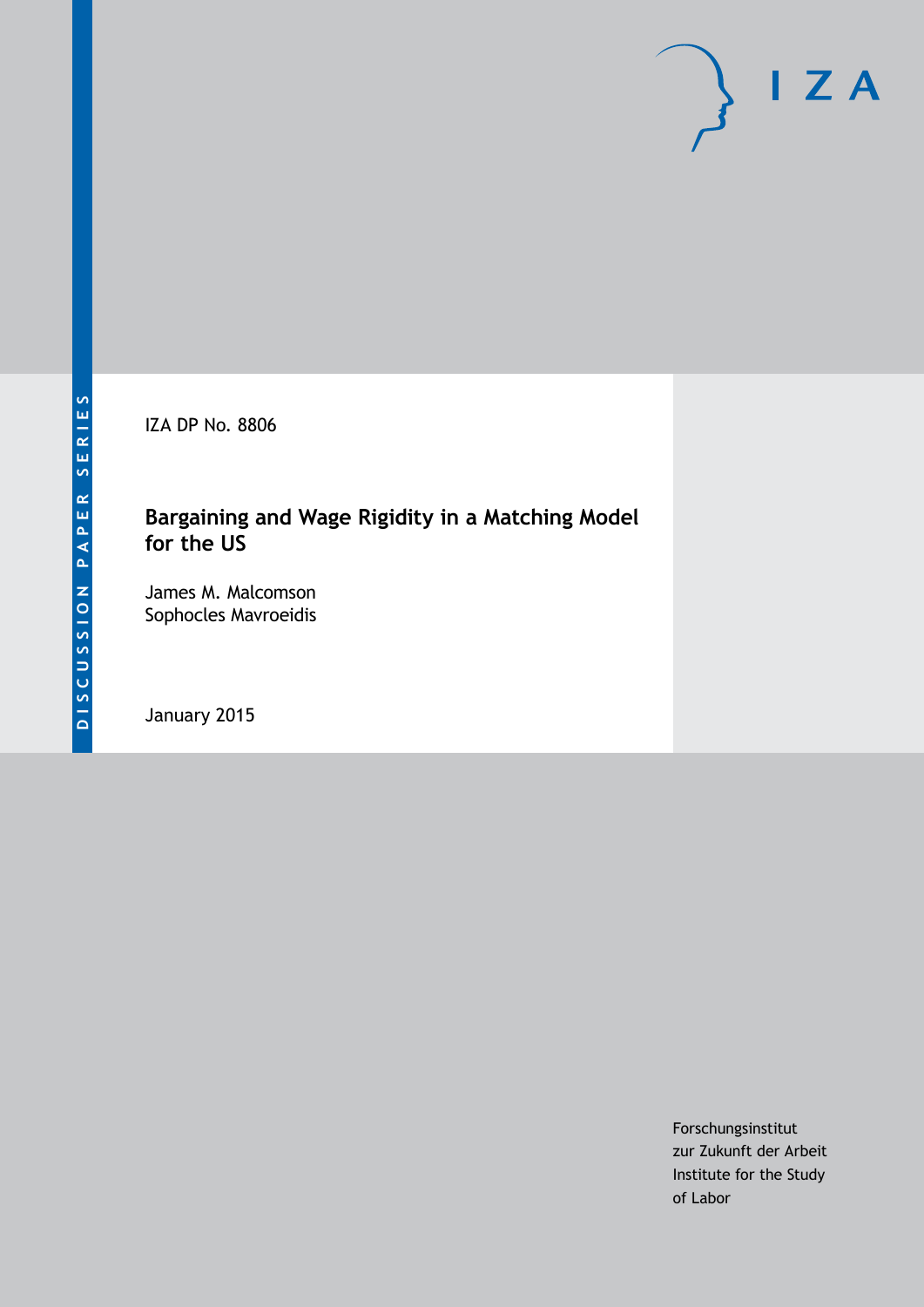# **Bargaining and Wage Rigidity in a Matching Model for the US**

### **James M. Malcomson**

*University of Oxford and IZA*

### **Sophocles Mavroeidis**

*University of Oxford*

Discussion Paper No. 8806 January 2015

IZA

P.O. Box 7240 53072 Bonn Germany

Phone: +49-228-3894-0 Fax: +49-228-3894-180 E-mail: [iza@iza.org](mailto:iza@iza.org)

Any opinions expressed here are those of the author(s) and not those of IZA. Research published in this series may include views on policy, but the institute itself takes no institutional policy positions. The IZA research network is committed to the IZA Guiding Principles of Research Integrity.

The Institute for the Study of Labor (IZA) in Bonn is a local and virtual international research center and a place of communication between science, politics and business. IZA is an independent nonprofit organization supported by Deutsche Post Foundation. The center is associated with the University of Bonn and offers a stimulating research environment through its international network, workshops and conferences, data service, project support, research visits and doctoral program. IZA engages in (i) original and internationally competitive research in all fields of labor economics, (ii) development of policy concepts, and (iii) dissemination of research results and concepts to the interested public.

<span id="page-1-0"></span>IZA Discussion Papers often represent preliminary work and are circulated to encourage discussion. Citation of such a paper should account for its provisional character. A revised version may be available directly from the author.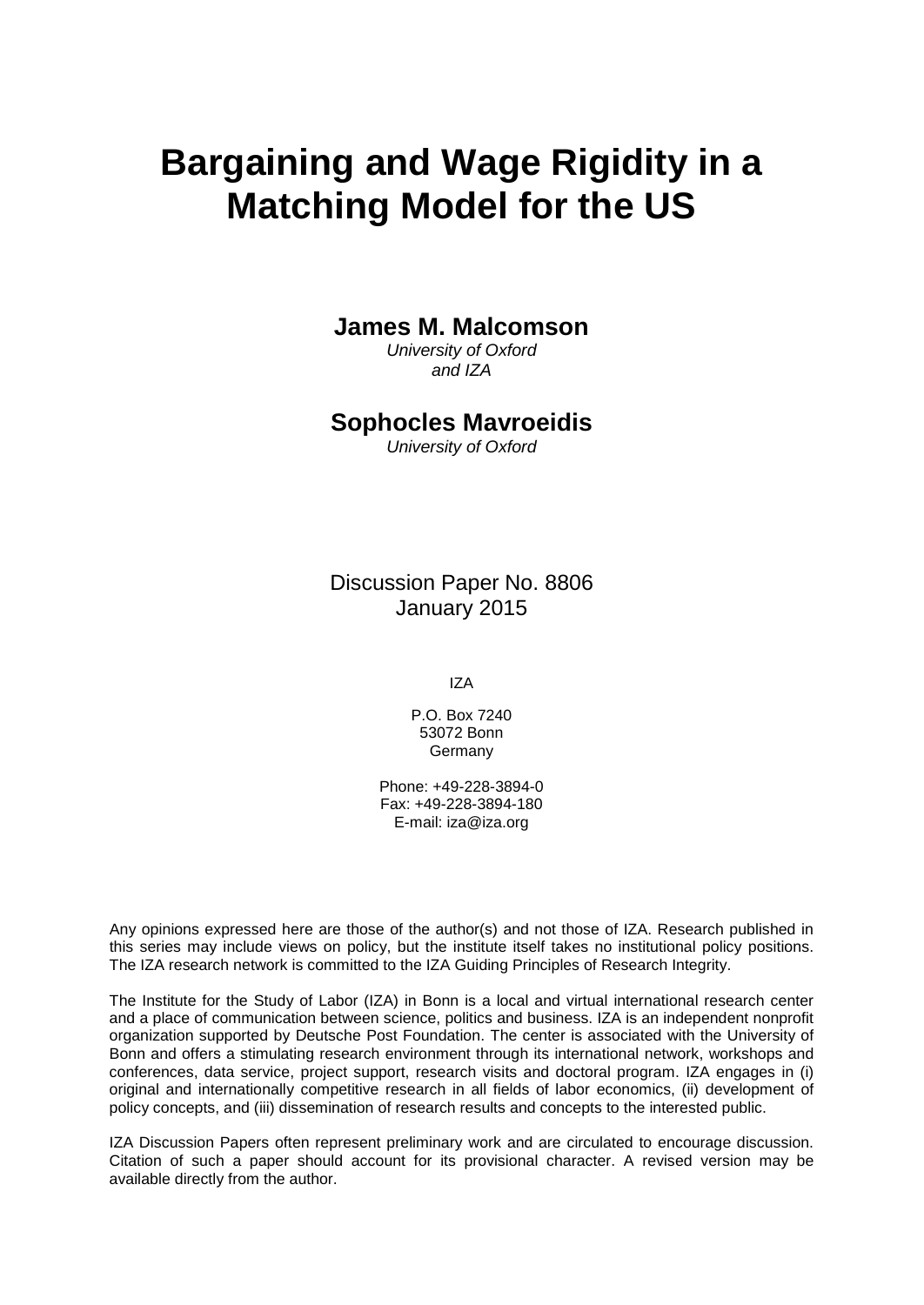IZA Discussion Paper No. 8806 January 2015

# **ABSTRACT**

# **Bargaining and Wage Rigidity in a Matching Model for the US[\\*](#page-1-0)**

The Mortensen and Pissarides (1994) matching model with all wages negotiated each period is shown inconsistent with macroeconomic wage dynamics in the US. This applies even when heterogeneous match productivities, time to build vacancies and credible bargaining are incorporated. Wage rigidity consistent with micro evidence that wages of job changers are more flexible than those of job stayers allows the model to capture these dynamics and is not inconsistent with parameter calibrations in the literature. Such wage rigidity affects only the timing of wage payments over the duration of matches, so conclusions about characteristics based on calibrations continue to apply.

JEL Classification: E2, J3, J6

Keywords: matching frictions, wage bargaining, wage rigidity

Corresponding author:

James M. Malcomson University of Oxford All Souls College Oxford OX1 4AL United Kingdom E-mail: [james.malcomson@economics.ox.ac.uk](mailto:james.malcomson@economics.ox.ac.uk)

We thank participants in seminars at IZA/CEPR European Summer Symposium in Labour Economics, at LSE and at Oxford for very helpful comments. Malcomson thanks Leverhulme Trust Major Research Fellowship F/08519/B for financial support of this research. Mavroeidis thanks the European Commission for financial support of this research under a FP7 Marie Curie Fellowship CIG 293675.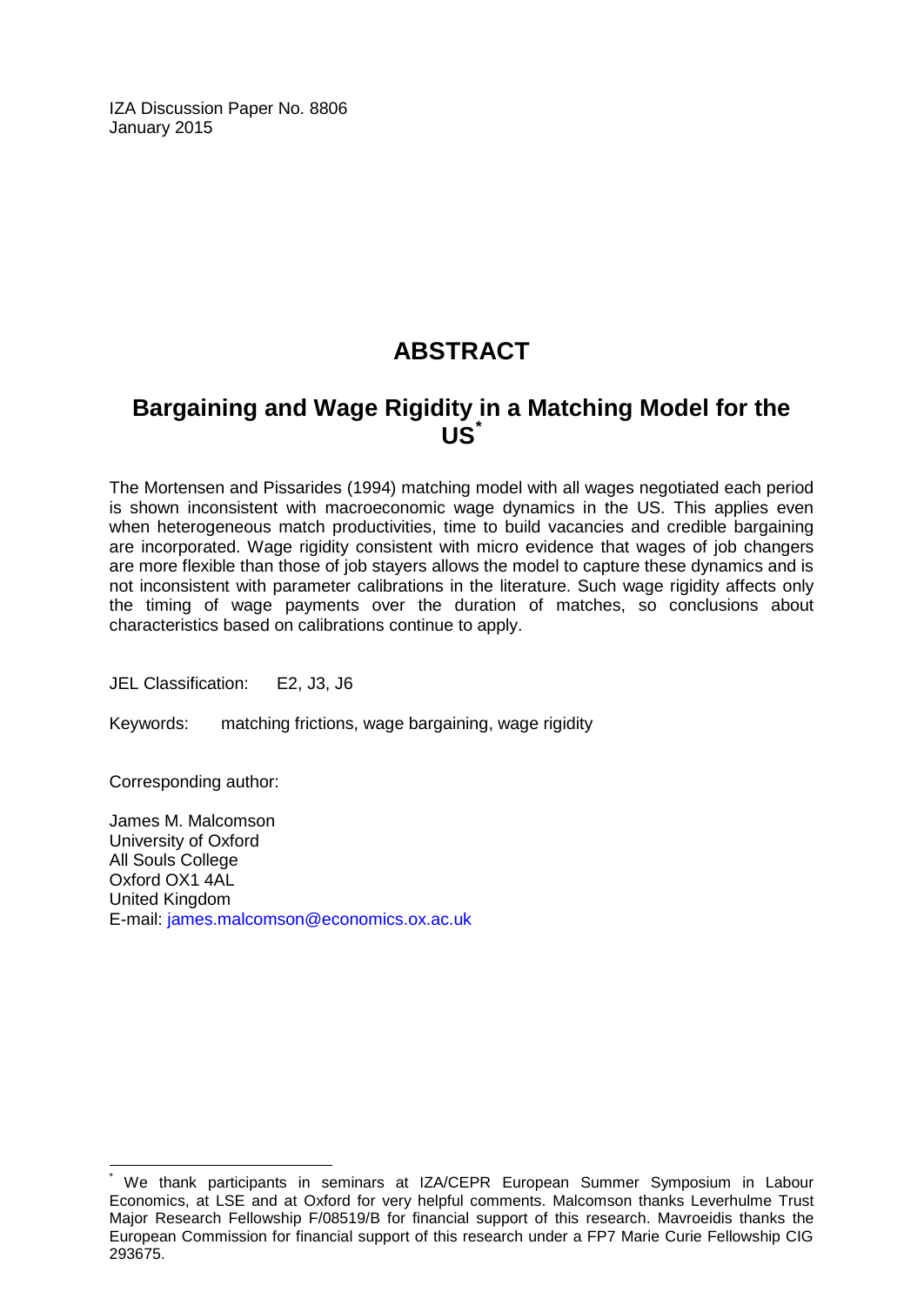# **1 Introduction**

This paper studies wage equations for the US in the matching model of Mortensen and Pissarides (1994), the leading approach in recent discussions of unemployment and vacancies at the macroeconomic level. It makes two main contributions. First, it shows that none of the formulations in the literature with wages in all matches negotiated each period satisfies the natural criterion of adequately capturing the macroeconomic dynamics of wages. Second, it provides a formulation of wage rigidity that does so and, consistent with the micro evidence reported in Pissarides (2009) and reiterated by Haefke et al. (2013), applies only to continuing matches, with wages negotiated for all new matches.

These results are important for the following reason. If wage rigidity applies to new, as well as continuing, matches, as in Gertler and Trigari (2009), it affects job creation and hence vacancies and unemployment. But, as pointed out by Malcomson (1999, Section 4) and Pissarides (2009), if it applies only to continuing matches, it affects only the timing of wage payments over the duration of a match. So conclusions for vacancies and unemployment drawn from studies without wage rigidity continue to apply.

Many empirical implementations of the Mortensen and Pissarides (1994) model assume Nash bargaining of wages in all matches each period. See, for example, Cole and Rogerson (1999), Yashiv (2000), Shimer (2005), Yashiv (2006) and Hagedorn and Manovskii (2008). Hagedorn and Manovskii (2008) argue explicitly that their formulation satisfactorily reflects US data. Others are more sceptical and incorporate history dependence in view of the considerable evidence from individual panel data of wage rigidity at the microeconomic level.<sup>1</sup> Studies include Shimer (2004), Hall (2005*a*), Hall (2005*b*), Hall and Milgrom (2008), Gertler and Trigari (2009), Rudanko (2009), Rudanko (2011) and Kudlyak (2014).<sup>2</sup> Gertler and Trigari (2009) show that, with the addition of wage rigidity, the matching model can account for the cyclical behaviour of both wages and labour market activity. But the form of wage rigidity they use assumes wages for new matches are just as rigid as wages for continuing matches, an assumption criticised by Pissarides (2009). From his survey of the microeconometric evidence, Pissarides (2009) concludes that wages of job changers (new matches) are substantially more procyclical than those of job stayers (continuing matches). He also argues that, provided account is taken of fixed costs incurred after matching has occurred, a model with just wages for new matches determined by the standard Nash bargain can account for the observed volatility of unemployment. He does not, however, develop a specific model of wage rigidity for continuing matches that actually captures the macroeconomic dynamics of wages.

The underlying problem for capturing the macrodynamics of wages with models in which

<sup>&</sup>lt;sup>1</sup>See Dickens et al. (2007) for an overview of results from the International Wage Flexibility Project.

<sup>&</sup>lt;sup>2</sup>There is also a growing literature applying disaggregated versions of the matching model with heterogeneous firms and employees to micro data. For examples, see Cahuc et al. (2006) and Robin (2011).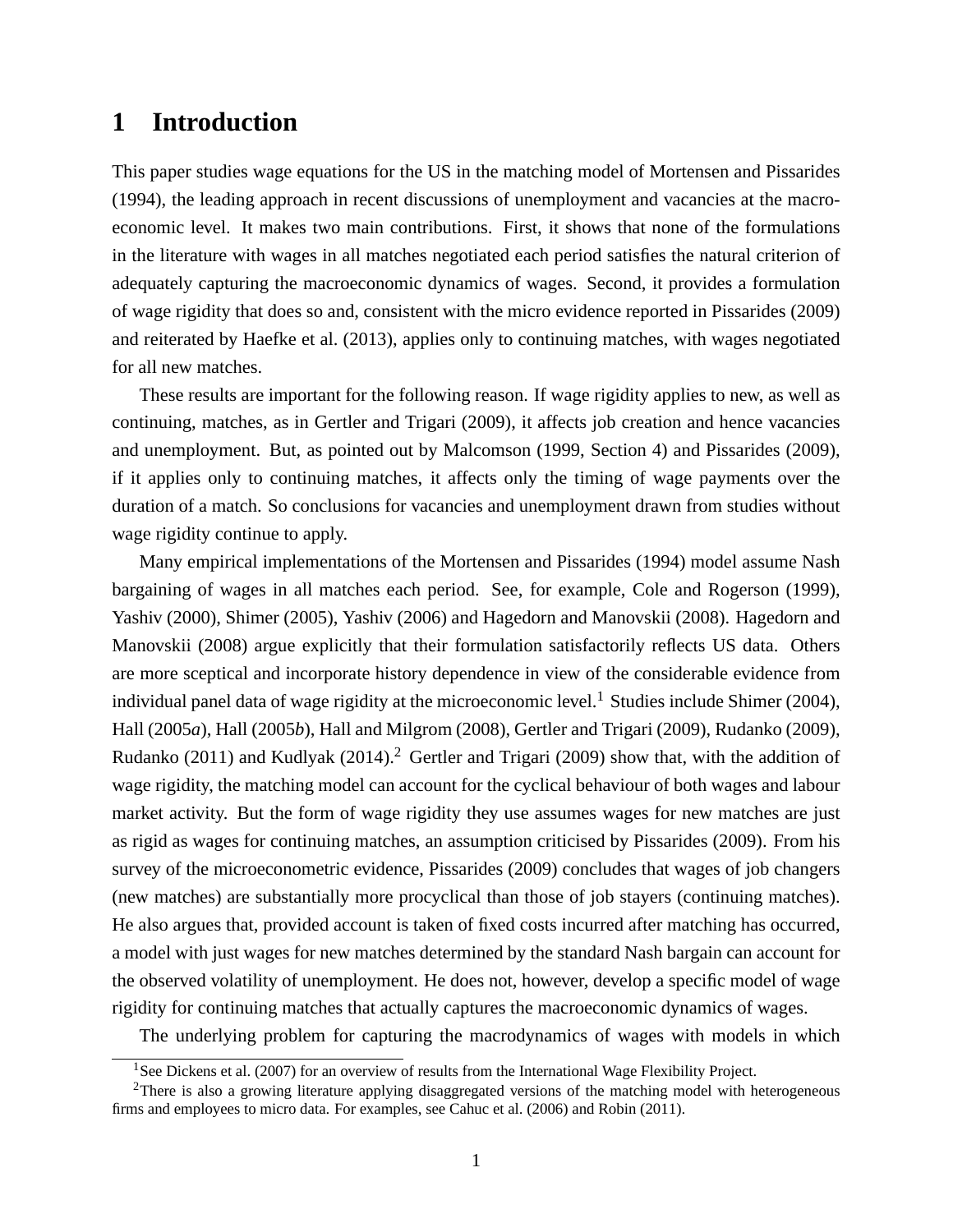

Figure 1: Top panel: real wages and corresponding fitted values for the calibration in Hagedorn and Manovskii (2008). Middle panel: residuals = differences between data and model. Bottom panel: autocorrelation function of residuals. Data: Hagedorn and Manovskii (2008).

wages in all matches are determined by the Nash bargain in every period is illustrated in Figure 1. This compares the variation in the wage predicted by the calibration in Hagedorn and Manovskii (2008) with the average wage in the data. The residuals are the difference between these. It is apparent from the figure that the residuals are highly persistent (as measured by the autocorrelation function), which is contrary to what one would expect if the model captured adequately the dynamics of wages in the data.

Subsequent contributions have extended the model with all wages negotiated each period to address this problem. Hall and Milgrom (2008) consider a different model of bargaining, *credible bargaining*. Hagedorn and Manovskii (2011) allow for "time to build" in vacancy creation. Hagedorn and Manovskii (2013) add heterogeneity to match productivities and allow "on the job" search by workers. To these can be added the fixed costs (for training, negotiation or administration) incurred *after* matching suggested by Pissarides (2009). In this paper, we construct an empirically implementable model that encompasses all these when all wages are negotiated each period and show that, even with them all combined, the model still does not satisfactorily capture the macroeconomic dynamics of wages in the US.

As an alternative to all wages being negotiated in each period, this paper constructs an empirically implementable model with wage rigidity for continuing matches but wages negotiated afresh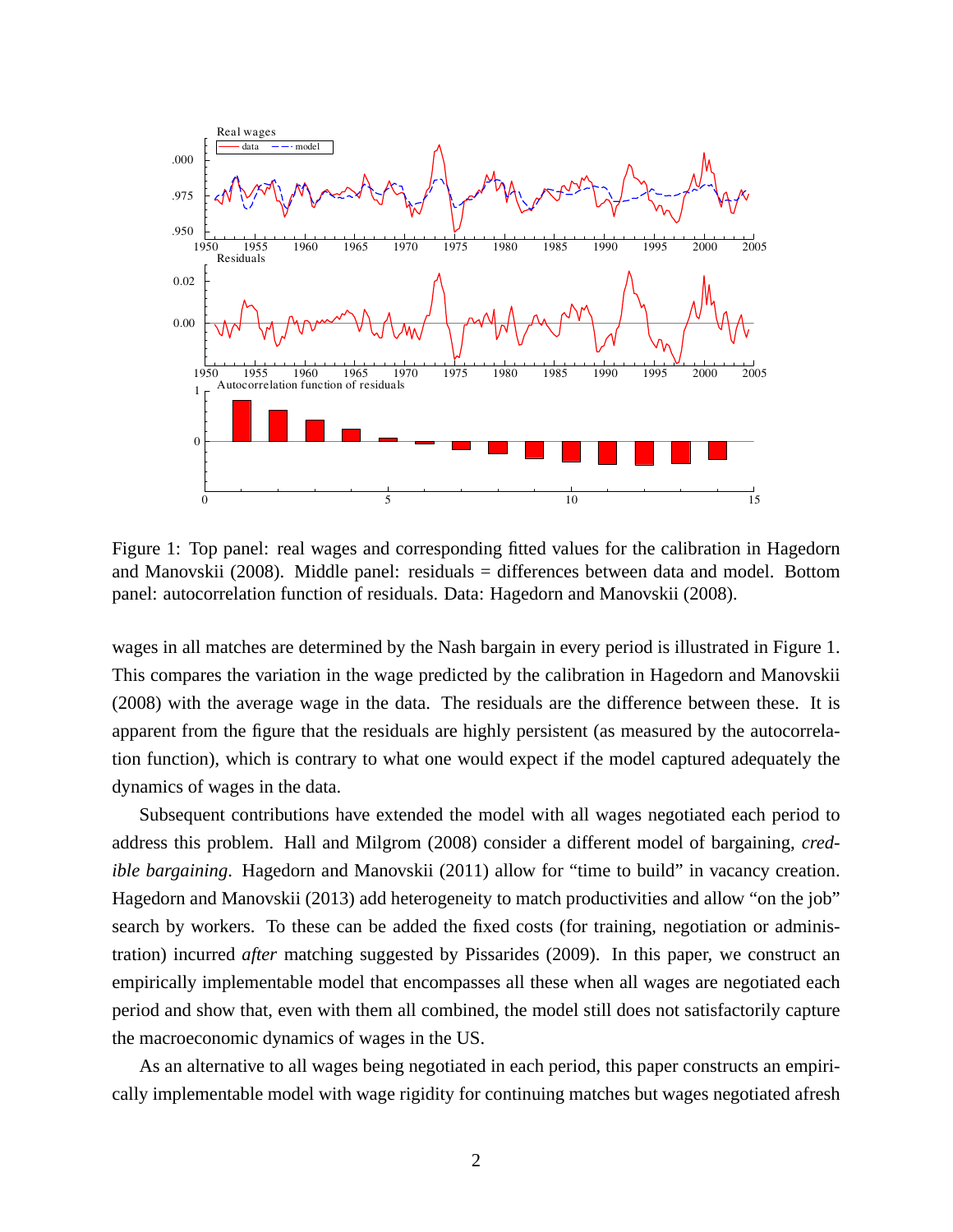for all new matches. The form of wage rigidity is that developed in Gertler and Trigari (2009) but applied only to continuing, not to new, matches. This formulation satisfactorily captures the macroeconomic dynamics of wages in the US, despite having essentially only one additional parameter. Alternative forms of wage rigidity for continuing matches are developed by Thomas and Worrall (1988), Beaudry and DiNardo (1991), Rudanko (2009) and MacLeod and Malcomson (1993). The first three, however, depend on workers being risk averse, which is not part the standard matching model, and MacLeod and Malcomson (1993) is harder to implement empirically with aggregate data. In any case, the purpose here is not to select between different models of wage rigidity for continuing matches but to show that a wage equation with these general characteristics can capture the macroeconomic dynamics of wages. The model we use is an empirically tractable one that suffices for this purpose.

Our empirical analysis is based on limited-information estimation using the generalized method of moments (GMM). Limited-information analysis is appealing because it allows us to avoid making assumptions about the stochastic processes underlying a model that are not integral to it and thus potentially rejecting the model because those auxiliary assumptions are inappropriate. The models we estimate are forward-looking rational expectations models and this characteristic provides straightforward criteria for determining valid instruments. Moreover, in drawing our conclusions we make use of methods of inference that are robust to weak instruments, see Stock and Wright (2000), and thus reduce the risk of drawing inappropriate inferences from statistical tests.

The paper is organized as follows. The next section sets out the theoretical wage equations we use for econometric analysis. That is followed by sections on empirical specifications, the data and estimation results. These are, in turn, followed by a conclusion. Appendix A sets out the full details of the theoretical model from which the wage equations are derived. Appendix B contains further derivations of equations in Appendix A, Appendix C a formal model of "on the job" search, Appendix D additional information about the data used, and Appendix E supplementary empirical results and robustness checks.

# **2 Theoretical wage equations**

#### **2.1 Wage equations without wage rigidity**

The basic framework used here is the matching model of Mortensen and Pissarides (1994) as developed by Hagedorn and Manovskii (2008) for empirical analysis. The model consists of five equations: (1) a value equation for a filled job, (2) a value equation for an unfilled vacancy that is set to zero because free entry is assumed, (3) a value equation for an employed worker, (4) a value equation for an unemployed worker, and (5) a Nash bargaining equation that determines wages.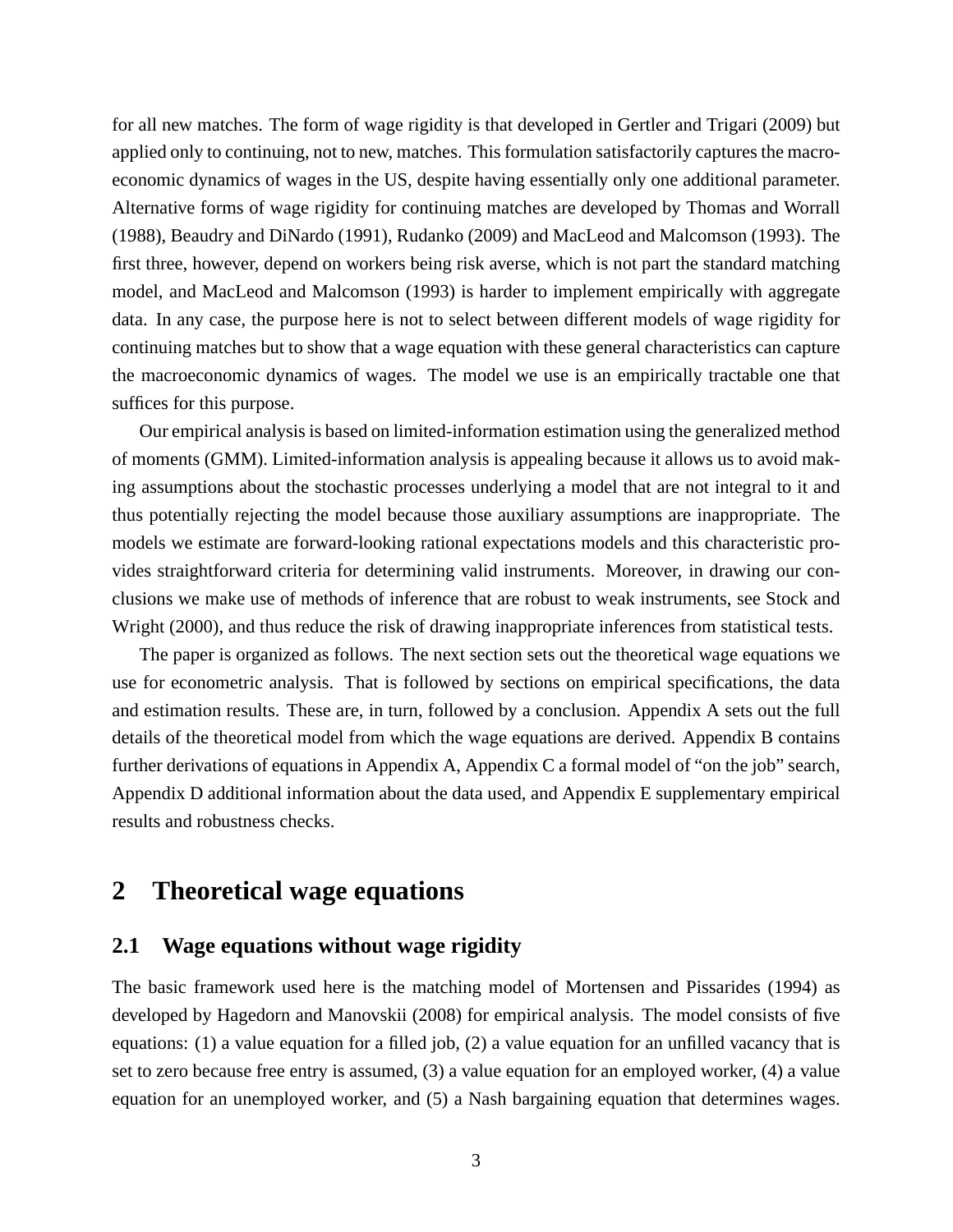| <b>Notation</b>     | <b>Description</b>                                                                   |
|---------------------|--------------------------------------------------------------------------------------|
| $p_t$               | average productivity in matches at t                                                 |
| $w_t$               | average wage in matches at t                                                         |
| $\delta_t$          | discount factor applied to $t + 1$ at t                                              |
| $S_t$               | match separation probability at t                                                    |
| $c_t$               | vacancy posting cost at t                                                            |
| $\gamma_t$          | difference in cost to firm and worker of making offers at t with credible bargaining |
| $q_t$               | probability of filling a vacancy at t                                                |
| $f_t$               | probability of an unemployed worker finding employment at t                          |
| $\zeta_t$           | value of non-work activity at t                                                      |
| $\lambda$           | Nash bargain: $\beta/(1-\beta)$ , for $\beta$ the bargaining power of a worker       |
|                     | credible bargain: probability of negotiation breakdown                               |
| $\kappa$            | probability that employment starts at $t$ for new match at $t$                       |
| $\delta_t^{\kappa}$ | $\delta_{t-1} (1 - s_t - f_{t-1} + \kappa s_t f_{t-1})$                              |

Table 1: Notation for all wages bargained each period

We adapt those equations to encompass the credible bargaining model of Hall and Milgrom (2008) as an alternative to the Nash bargaining model, "time to build" in vacancy creation as suggested in Hagedorn and Manovskii (2011), heterogeneity in match productivities as suggested in Hagedorn and Manovskii (2013) and fixed costs incurred only *after* matching as suggested by Pissarides (2009), together with some minor generalizations of inessential restrictions that there is no reason to require the data to satisfy. The full model is set out in Appendix A. There we derive a wage equation that, when wages in all matches are negotiated each period and with the notation in Table 1, takes the form

$$
w_t = \frac{z_t}{1+\lambda} + \frac{\lambda}{1+\lambda} \left[ p_t + c_t \frac{f_t}{(1-f_t\kappa) q_t} \right] + \frac{\lambda}{1-\lambda^2} \frac{\gamma_t - E_t \left( \delta_{t+1}^\kappa \gamma_{t+1} \right)}{1-f_t\kappa}.
$$
 (1)

This reduces to exactly the wage equation in Hagedorn and Manovskii (2008) when the parameters incorporating the extensions to the model are set to appropriate values; specifically,  $\kappa = 0$ (employment starts at  $t + 1$  for new matches at  $t$ ) and  $\gamma_t = 0$  for all  $t$  (no cost to making offers so bargaining is Nash). Given appropriate specifications for  $z_t$ ,  $c_t$  and  $\gamma_t$ , (1) is an equation for the average wage that can be estimated from available data.

To interpret (1), start with Nash bargaining ( $\gamma_t = 0$  for all *t*). If employment lasted only a single period, the worker would receive payoff *z<sup>t</sup>* and the firm 0 (because, at the bargaining stage, *c<sup>t</sup>* is a sunk cost) if they do not form a match at  $t$ . If they form a match, the parties have productivity  $p_t$  to share between them. So Nash bargaining would result in  $w_t = z_t + \beta (p_t - z_t)$ , where  $\beta \in [0, 1]$ is the bargaining power of the worker. (To encompass the credible bargaining model,  $\beta$  is replaced by  $\lambda/(1 + \lambda)$  in (1).) With a continuing match, there is also the future to consider. With Nash bargaining at  $t + 1$  as well as at  $t$ , the worker's expected future gains are proportional to the firm's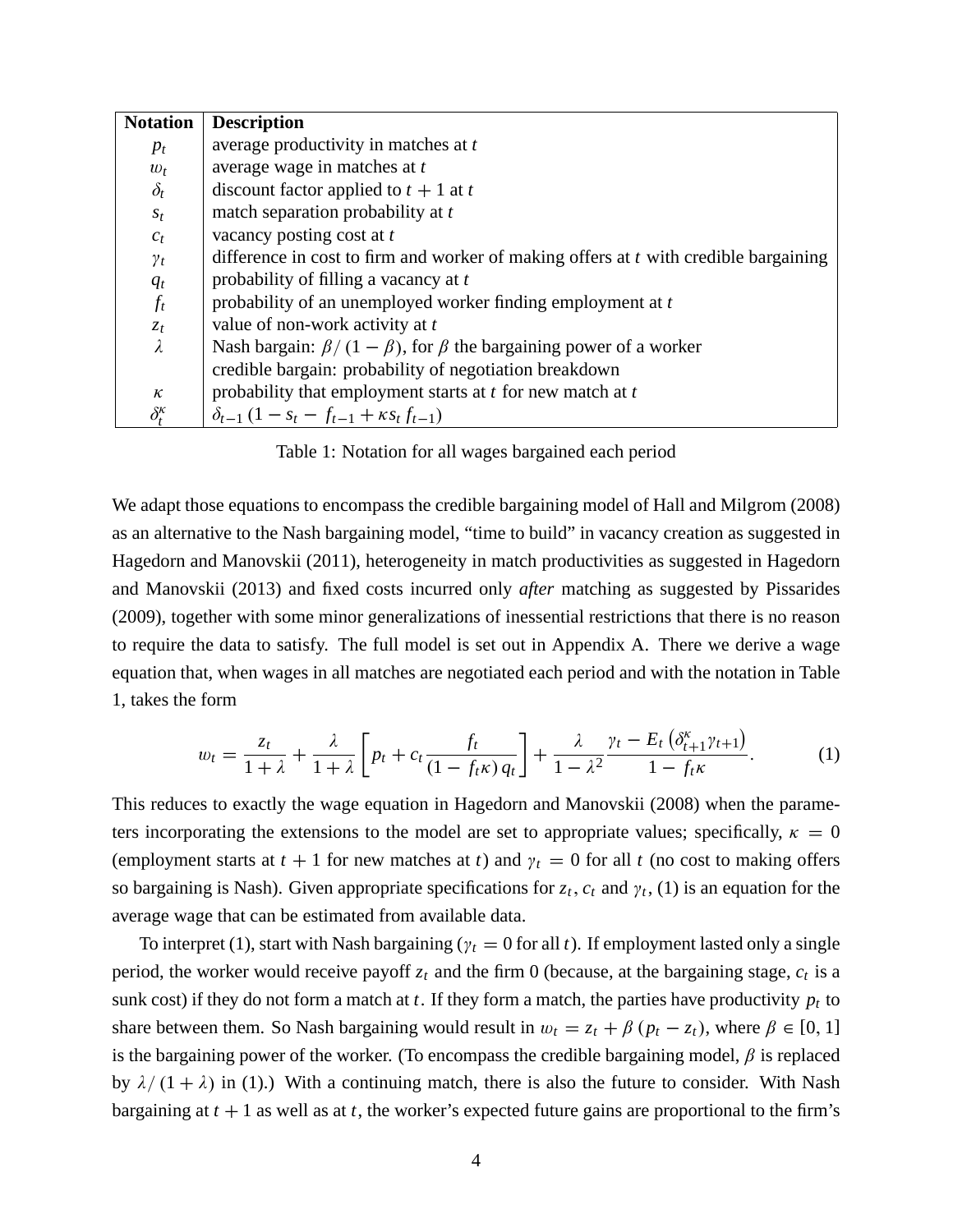expected future gains. Moreover, because of free entry, the firm's expected gains from  $t + 1$  on equal the cost *c<sup>t</sup>* of posting a vacancy at *t* less the period *t* gains. So, all future payoffs can be written explicitly in terms of variables known at  $t$ , including  $c_t$  as in (1). See Appendix A for the detailed derivation. The term in (1) including  $\gamma_t$  and  $\gamma_{t+1}$  needs to be added to incorporate credible bargaining. For that model,  $\lambda$  has a different interpretation, see Table 1, but it still affects the other terms in the same way as with Nash bargaining.

Equation (1) also captures the model of "on the job" search in Hagedorn and Manovskii (2013), see Appendix A. But that model does not take explicit account of the change in the distribution of match productivities over the business cycle induced by selection as workers search on the job for more productive matches. In Appendix A, we present a wage equation that takes explicit account of this. It includes variables we cannot calculate from the data, so we are not able to provide direct estimates. However, as argued more technically in Appendix A, the effect of on the job search works in the wrong direction for reconciling bargaining of wages for all matches in every period with the persistence of wages in the data.

In the model in the appendix, on the job search introduces history dependence because free entry now equates the *average* of the expected payoffs to the firm of filling a vacancy at *t* with an unemployed and an employed worker to *c<sup>t</sup>* . The probability of filling the vacancy with an employed worker depends on the distribution of productivities at  $t-1$  because employed workers switch only to a job with higher productivity. In deriving the equivalent of equation (1) for this model, one must subtract that history dependent term from  $c_t$ . So, when the distribution of actual productivities at  $t-1$  is untypically favourable to high productivities (and, because of Nash bargaining, also high wages at  $t - 1$ ), the average wage at  $t$  is untypically low. Therefore, the effect on wage dynamics is in the opposite direction of what is needed to generate the persistence in the data.

For reasons explained above, wage equation (1) depends on the future gains from the relationship being satisfactorily measured in terms of the cost  $c_t$  of creating a vacancy at  $t$ . It therefore depends on the value equation for an unfilled vacancy being properly specified. If it is not, (1) is mis-specified even if wages in all matches are negotiated every period. In particular, there are some specifications of the time to build a vacancy in Hagedorn and Manovskii (2011) that affect the value of an unfilled vacancy but are not captured in the specification used to derive (1). Thus, our subsequent finding that (1) does not fit the data could result purely from this mis-specification, not because some wages are not negotiated every period.

To rule out this possibility, we derive in Appendix A an alternative wage equation when all wages are bargained each period that, although making use of the free entry condition that the value of creating a vacancy is zero, does not rely on the specification of the equation for that value.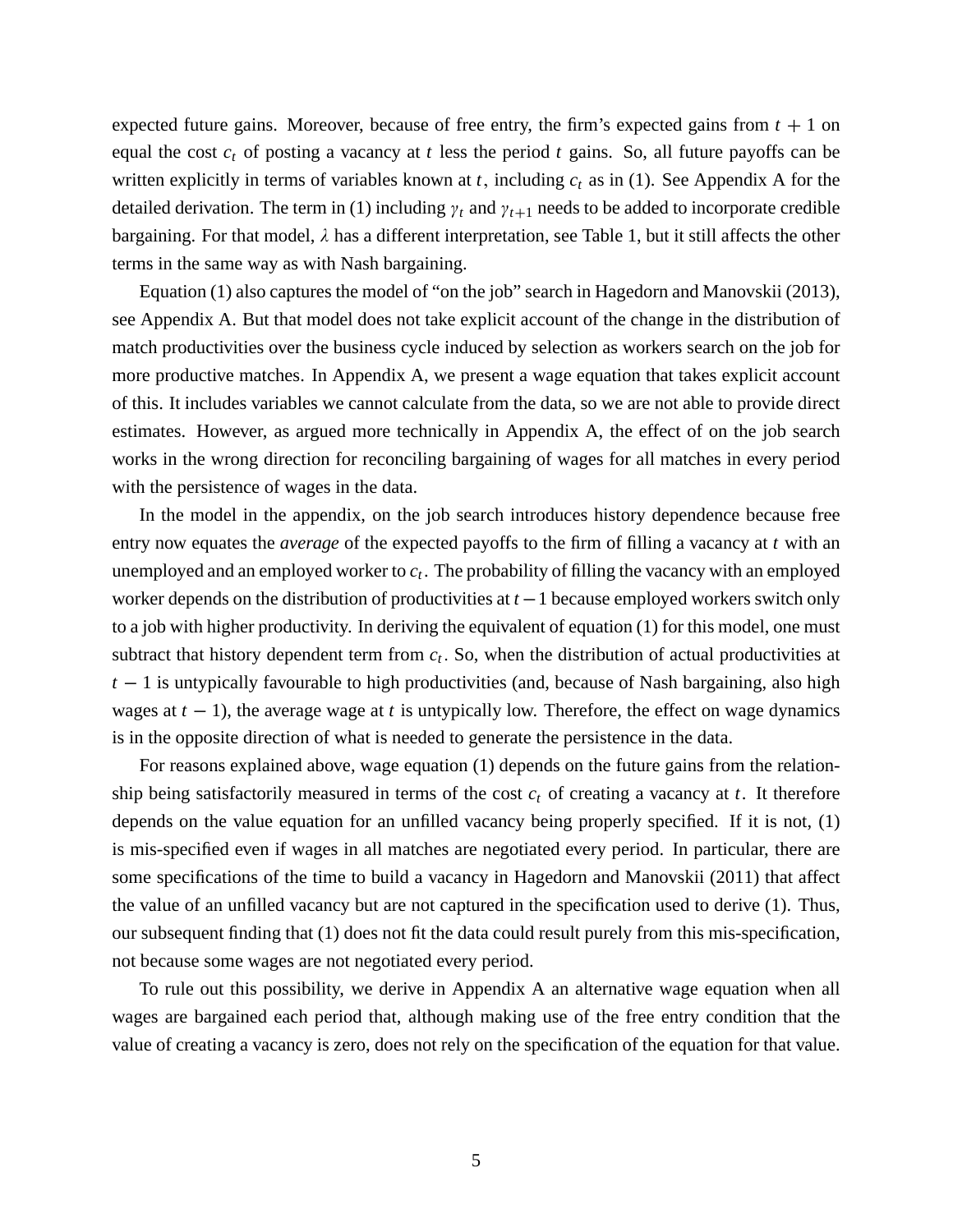This wage equation has the form

$$
(1 - f_t \kappa) (w_t - z_t) - \lambda (p_t - w_t)
$$
  
+  $E_t \sum_{n=1}^{\infty} \left[ \delta_{t,n}^{\kappa} - \delta_t \delta_{t+1,n-1}^{\kappa} (1 - s_{t+1}) \right] (1 - f_{t+n} \kappa) (w_{t+n} - z_{t+n})$   
-  $\frac{\lambda}{1 - \lambda} \left[ \gamma_t - \delta_t E_t (1 - s_{t+1}) \gamma_{t+1} \right] = 0.$  (2)

where  $\delta_{t,n}^{\kappa} = \prod_{i=1}^{n}$  $\sum_{i=1}^n \delta_t^{\kappa}$ *t*<sub>*t*</sub><sup>*t*</sup></sup>, with  $\delta_{t,0}^{\kappa} = 1$ , and  $\delta_t^{\kappa} = \delta_{t-1} (1 - s_t - f_{t-1} + \kappa s_t f_{t-1})$ . Instead of capitalising a worker's future gains from forming a match in terms of the cost  $c_t$  of creating a vacancy, wage equation (2) spells out those future gains explicitly in the terms  $w_{t+n} - z_{t+n}$  for  $n \geq 1$ . It is thus robust to the specification of the equation for the value of creating a vacancy and, in particular, remains valid for any length of time to build a vacancy. It thus encompasses all the specifications in Hagedorn and Manovskii (2011). Estimation of (2) requires the terms under the summation sign to be truncated at some finite horizon.<sup>3</sup> With  $\delta_t^k$  strictly less than 1 as implied by the model, however, the approximation error from truncation can be made arbitrarily small for a sufficiently long horizon. Given appropriate specifications for  $z_t$  and  $\gamma_t$ , (2) is then an equation in current and future average wages that can be estimated from available data.

### **2.2 Wage equation with wage rigidity**

Gertler and Trigari (2009) use a form of wage rigidity that enables the matching model to account for the cyclical behaviour of wages and labour market activity. Their form of wage rigidity has a fixed probability that the wage for a match, whether new or continuing, is bargained in any one period. But Haefke et al. (2013) find little evidence of wage rigidity for new hires at the microeconomic level, reinforcing the micro evidence surveyed by Pissarides (2009). Here, therefore, we use a model in which wages in continuing matches are subject to wage rigidity of the type analysed by Gertler and Trigari (2009) but those in new matches are all bargained.

In Appendix A, we derive a wage equation for the average wage in new matches,  $w_t^*$ , when the wage for continuing matches is renegotiated with probability  $1 - \psi$ . We allow for the possibility that wages not renegotiated may be adjusted automatically to inflation by scaling them by the factor  $\pi_t^{-\mu}$ , where  $\pi_t$  is the ratio of prices at *t* to prices at *t* – 1 and  $\mu$  is a parameter to be estimated. Wages here are measured in real terms. Thus, for  $\mu = 1$ , the unrenegotiated wage is set in nominal terms, for  $\mu = 0$  in real terms, with  $\mu \in (0, 1)$  interpreted as the proportion of unrenegotiated

<sup>&</sup>lt;sup>3</sup>This approach has been used by, for example, Rudd and Whelan (2006) for studying the new Keynesian Phillips curve.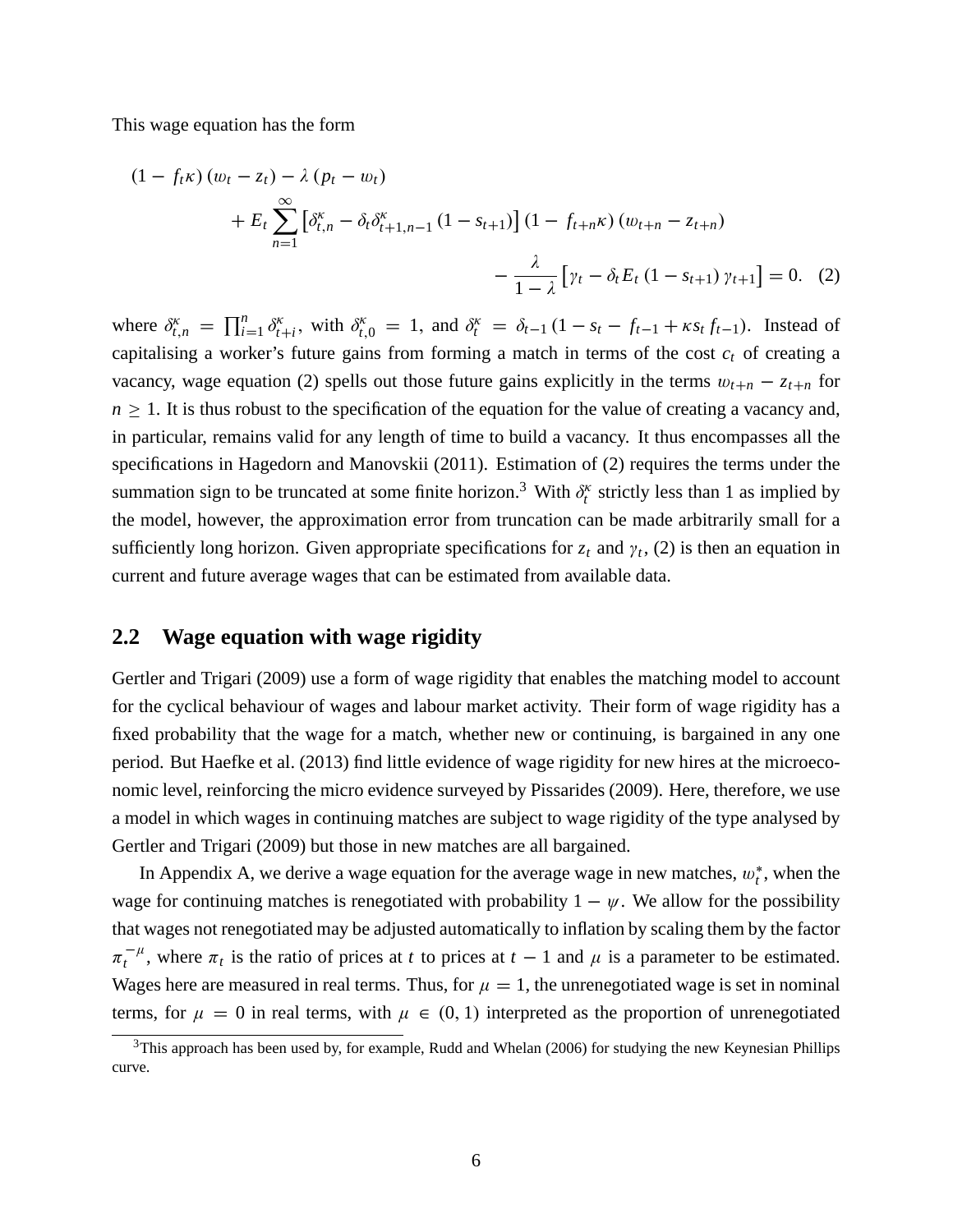wages set in nominal terms. The wage equation then takes the form

$$
(1 - f_t \kappa) (w_t^* - z_t) - \lambda \left[ (1 - f_t \kappa) (p_t - w_t^*) + c_t \frac{f_t}{q_t} \right]
$$
  
 
$$
- \frac{\lambda}{1 - \lambda} \left[ \gamma_t - E_t \left( \delta_{t+1}^{\kappa} \gamma_{t+1} \right) \right] + \psi (1 + \lambda) E_t \left\{ \delta_{t+1}^{\kappa} \left( \pi_{t+1}^{-\mu} w_t^* \right) - w_{t+1}^* \right\} \left[ \sum_{i=1}^{\infty} \prod_{j=2}^i \left( \delta_{t+j-1} \left( 1 - s_{t+j} \right) \psi \pi_{t+j}^{-\mu} \right) \right] \right\} = 0, \quad (3)
$$

where, as before,  $\delta_t^k = \delta_{t-1} (1 - s_t - f_{t-1} + \kappa s_t f_{t-1})$ . When  $\psi = 0$ ,  $w_t^* = w_t$  and wage equation (3) reduces to (1). In (1), with Nash bargaining only contemporaneous variables appear. (With credible bargaining, the costs of making offers at  $t + 1$  also appear.) Wage rigidity gives rise to forward-looking behaviour because the wage currently negotiated may continue to apply at future dates, which is captured by  $\psi \neq 0$ . Thus, our specification of wage rigidity involves relaxing the single restriction  $\psi = 0$ , which turns out to make a big difference empirically.

The data contain the average wage  $w_t$  but not the average wage for new matches  $w_t^*$ . Appendix A shows that, under the assumptions of the model, the relationship between these is given by

$$
w_t^* = \frac{w_t - \pi_t^{-\mu} w_{t-1}}{1 - \psi (1 - s_t) j_{t-1}/j_t} + \pi_t^{-\mu} w_{t-1}.
$$
\n(4)

As with (2), estimation of (3) requires the terms under the summation sign on the right-hand side to be truncated at some finite horizon. With  $\delta_{t+j-1}(1 - s_{t+j}) \psi$  strictly less than 1, the approximation error from truncation can be made arbitrarily small for a sufficiently long horizon.

### **3 Empirical specifications**

Empirical implementation of (1)–(3) requires specifications for  $z_t$ ,  $\gamma_t$  and  $c_t$ . In Hagedorn and Manovskii (2008), productivity is detrended and  $z<sub>t</sub>$  is a constant. The corresponding assumption here is that  $z_t$  is proportional to trend productivity, denoted  $\bar{p}_t$ . We make the same assumption for  $\gamma_t$ . These give the specifications

$$
z_t = z\bar{p}_t, \qquad \gamma_t = \gamma \bar{p}_t, \qquad \text{where } z \ge 0.
$$
 (5)

For the vacancy posting cost, Hagedorn and Manovskii (2008) include two components, capital and labour. Capital costs in period *t* are proportional to productivity in period *t* and so can be written  $c^{K} p_{t}$ , where  $c^{K}$  is a non-negative constant.<sup>4</sup> Labour costs in period *t* are proportional

<sup>&</sup>lt;sup>4</sup>Hagedorn and Manovskii (2008) actually assume that capital costs are  $c^{K} p_t / \bar{p}$  and normalize  $\bar{p}$  to one, but then HP filter the data, so this is equivalent to assuming that, after detrending the cost by the productivity trend, it is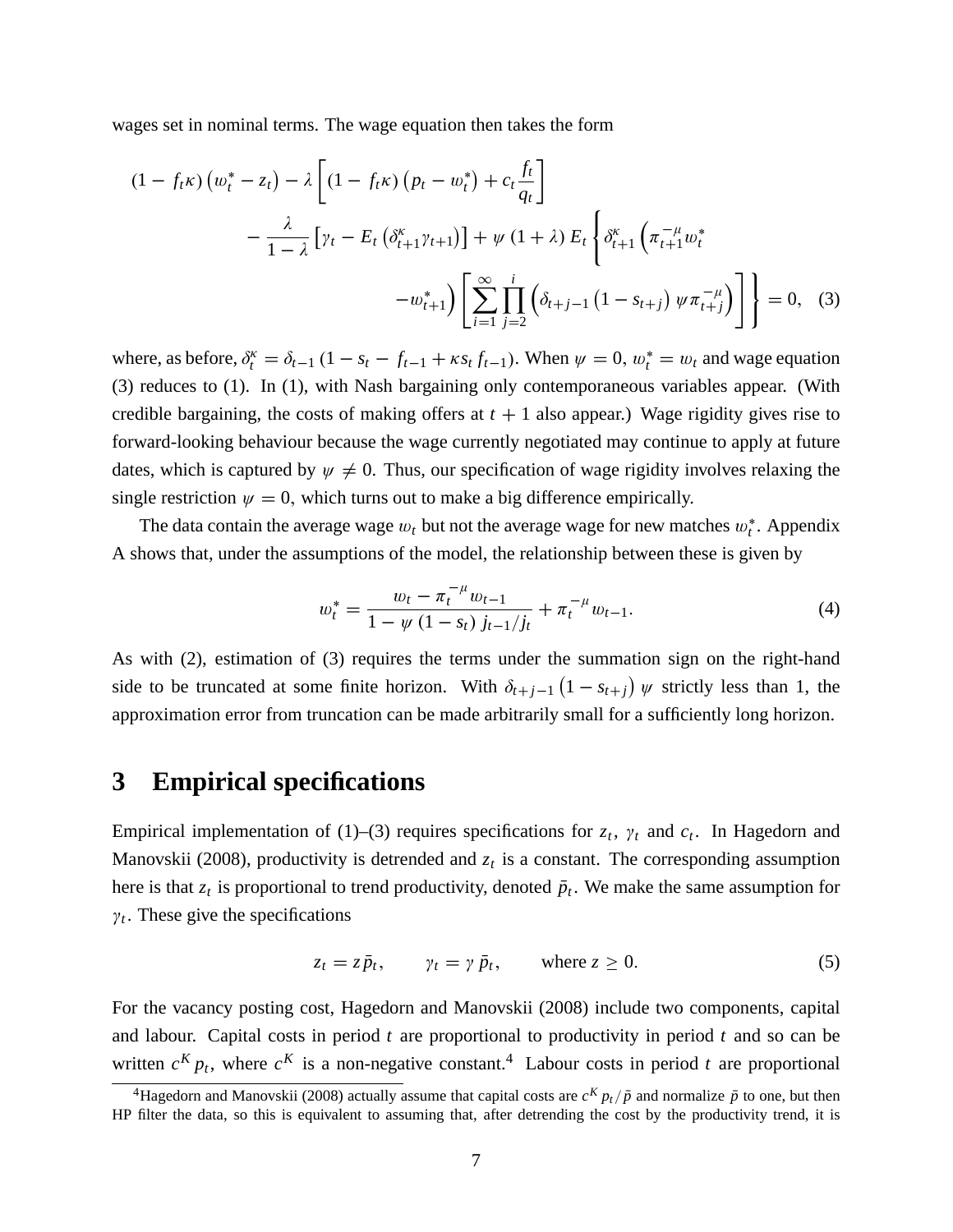to the cyclical component of productivity,  $\tilde{p}_t = p_t/\bar{p}_t$ , raised to the power  $\zeta \in [0, 1]$ , which Hagedorn and Manovskii (2008) interpret as the elasticity of the labour cost of those engaged in hiring with respect to productivity, and so can be written  $c^W \tilde{p}_t^{\xi} \bar{p}_t$ , where  $c^W$  is a non-negative constant. See Hagedorn and Manovskii (2008) for a detailed discussion of the motivation for these formulations. We add to these the post-matching fixed costs suggested in Pissarides (2009), denoted by  $H_t$ , which we allow to have both capital and labour components specified in ways corresponding to the vacancy posting costs in Hagedorn and Manovskii (2008), so

$$
H_t = H^K p_t + H^W \tilde{p}_t^{\xi} \bar{p}_t, \qquad H^K, H^W \ge 0.
$$

Because these costs are incurred only in the event of a match, they are multiplied by the probability of matching  $q_t$  in their impact on vacancy creation. Combining all these components for  $c_t$ , we get the empirical specification

$$
c_t = c^K p_t + c^W \tilde{p}_t^{\xi} \bar{p}_t + \left( H^K p_t + H^W \tilde{p}_t^{\xi} \bar{p}_t \right) q_t, \qquad c^K, c^W, H^K, H^W \ge 0, \xi \in [0, 1]. \tag{6}
$$

For estimation, we normalize the wage equations (1), (2) and (3) by trend productivity, which corresponds to the use of detrended productivity in Hagedorn and Manovskii (2008) and ensures all variables are stationary.<sup>5</sup>

### **4 Data**

We use data on the nonfarm business sector of the USA, mainly from the Bureau of Labor Statistics (BLS) and the OECD. The data are quarterly and cover the period 1951q1 to 2011q4. Our baseline estimation results are for the period up to 2004q4 for comparability with earlier studies. A fuller description of the data is in Appendix D.

We use this data to construct model-consistent data series. The number of new matches at *t*;  $m_t$ , is given by the total number of filled jobs at *t*,  $j_t$ , less the number of continuing matches at *t*,  $(1 - s_t) j_{t-1}$ , so

$$
m_t = j_t - (1 - s_t) j_{t-1}.
$$
\n(7)

The stock of vacancies at the end of period  $t$ , after matching takes place, is denoted  $v_t$ . Hence, the total number of vacancies available to be filled in period *t* is  $v_t + m_t$ . The stock of unemployed workers seeking matches in period *t* consists of workers who were unemployed in the previous period,  $l_{t-1} - j_{t-1}$  (where  $l_t$  is the labour force at *t*), workers who were employed in the previous

proportional to the business cycle variation in productivity.

<sup>&</sup>lt;sup>5</sup>We measure trend productivity using the HP filter with parameter 1600, as in Hagedorn and Manovskii (2008). We detrend wages and productivity by the same productivity trend. The results are robust to the alternative of HP filtering each series separately, see Table 13 in Appendix E.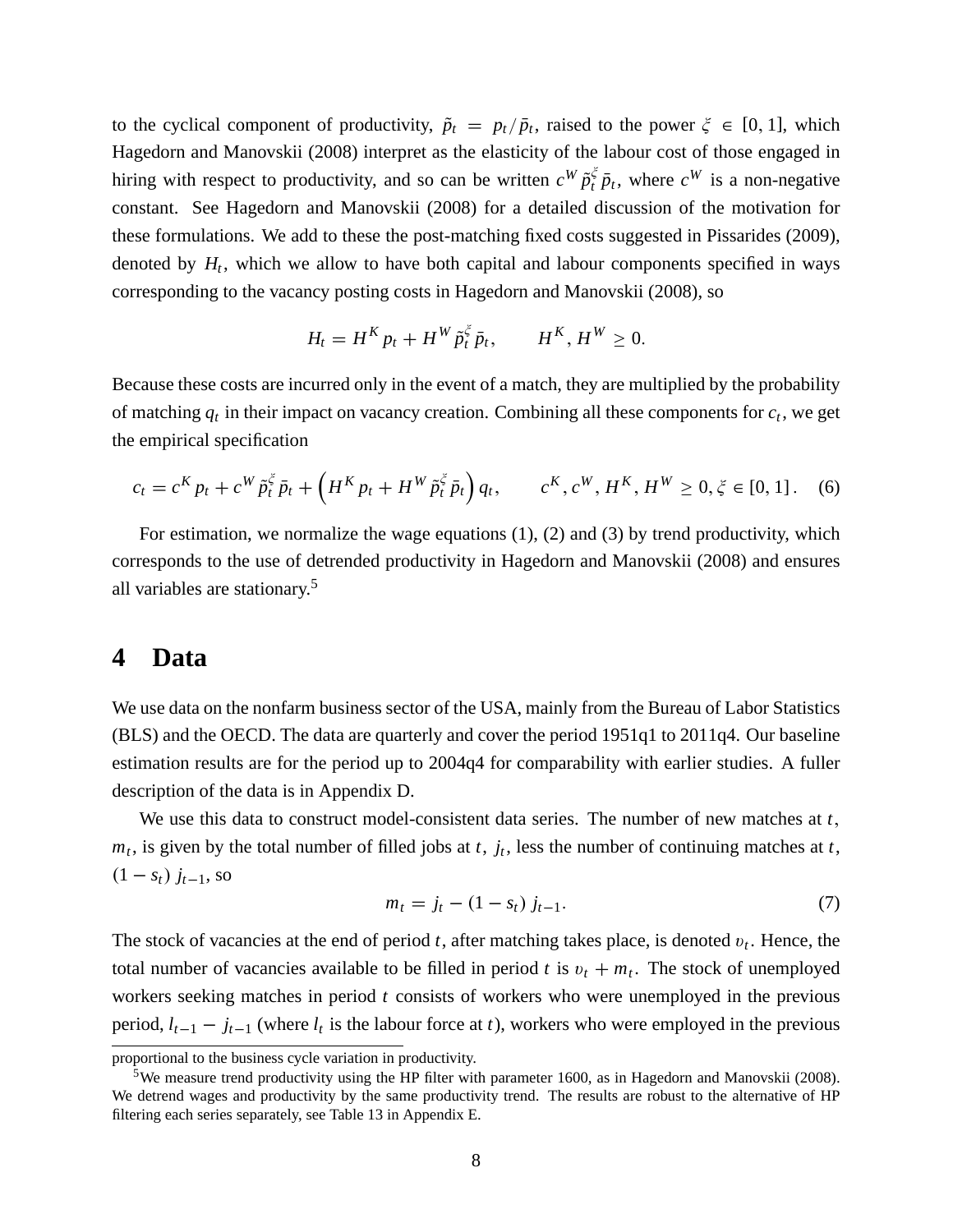period but have lost their job,  $s_t j_{t-1}$ , and net new entrants to the labour force,  $\Delta l_t = l_t - l_{t-1}$ , making  $l_t$  – (1 –  $s_t$ )  $j_{t-1}$  in total. Equivalently, this is given by the stock of unemployed workers at the end of the period,  $u_t$ , plus the total matches during the period,  $u_t + m_t$ . Thus, the probability of filling a vacancy in period *t* is given by

$$
q_t = \frac{m_t}{v_t + m_t} \tag{8}
$$

and the job-finding probability for unemployed workers by

$$
f_t = \frac{m_t}{u_t + m_t}.\tag{9}
$$

Employment  $j_t$  and unemployment  $u_t$  are constructed and seasonally adjusted by the BLS from the CPS. They correspond to the last month in the quarter in accordance with the model used here. Employment consists of total nonfarm dependent employment (excluding the self-employed). The labour force is the sum of employed and unemployed.

We adopt the practice discussed by Blanchard and Diamond (1990) of constructing a series for separations from the number of short-term unemployed,  $u_t^s$ , in our case (because we are using quarterly data) those with spells shorter than 14 weeks. Moreover, if the increase in the labour force all goes through the unemployment pool first, this increase should be subtracted from the shortterm unemployed before calculating the separation rate. We adjusted the data for this, though the effect on the calculated series for the separation rate  $s_t$  is very small. We also adjusted for direct job-to-job flows using the procedure suggested in Shimer (2005) based on the idea that, on average, a worker losing a job has half a period to find a new one before being recorded as unemployed. Thus, short-term unemployment satisfies

$$
u_t^s = \left(1 - \frac{1}{2}f_t\right)\left(\Delta l_t + s_t j_{t-1}\right).
$$

Use of (7) and (9) to express  $f_t$  as  $\left[ j_t - (1 - s_t) j_{t-1} \right] / \left[ l_t - (1 - s_t) j_{t-1} \right]$  enables us to solve for a series for  $s_t$  that is consistent with the model.<sup>6</sup> The resulting series is plotted in Figure 2. This series is higher than the monthly separation rate series reported elsewhere (e.g., Shimer (2005, Figure 7)), but it matches the cyclical pattern of the (monthly) series exactly. It illustrates the point made by Mortensen and Nagypál (2007) and by Shimer (2005) that separation rates have not been constant over this period.

Vacancy stocks  $v_t$  are measured using the Conference Board Help-Wanted Index (HWI), which is available in quarterly frequency from 1951 to 2008.<sup>7</sup> The index is converted to total units using

<sup>&</sup>lt;sup>6</sup>Even with the adjustment suggested by Shimer (2005), the measure of separations does not include workers moving directly from jobs to self-employment or to leaving the labour force but it is not clear how to allow for that.

 $7$ The HWI series based on printed newspaper advertising was replaced by online advertising after 2008. The two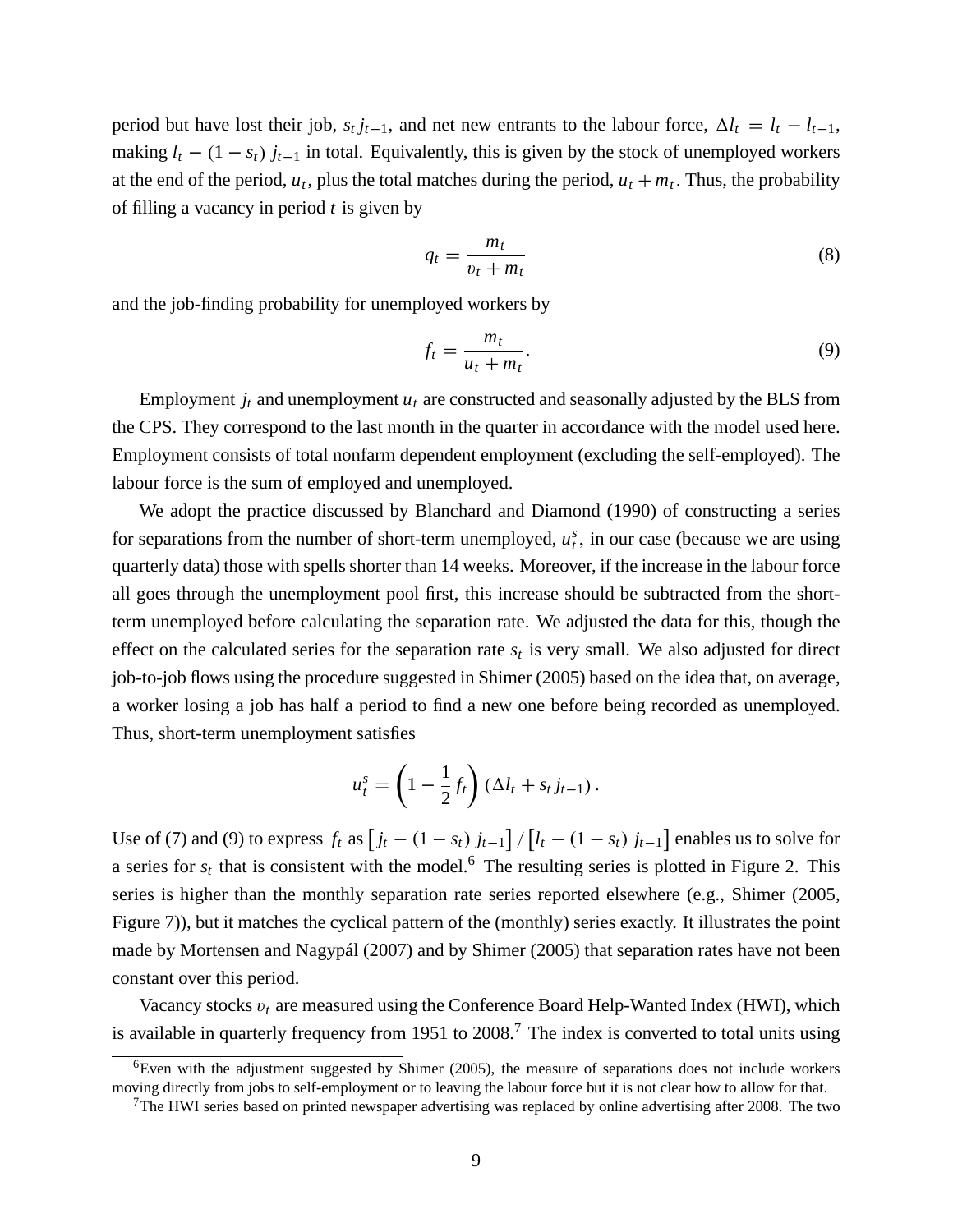

Figure 2: The separation rate  $s_t$  computed from  $u_t^s$  $\left(1 - \frac{1}{2}\right)$  $\frac{1}{2} \frac{j_t - (1 - s_t) j_{t-1}}{l_t - (1 - s_t) j_{t-1}}$  $l_t - (1 - s_t) j_{t-1}$  $\int (\Delta l_t + s_t l_{t-1}) \text{ using}$ employment, unemployment and short-term unemployment data from the BLS.

the job-openings series from the Job Openings and Labor Turnover Survey (JOLTS), which is available only since December 2000. The HWI is known to contain low frequency fluctuations, such as those resulting from newspaper consolidation in the 1960s and the internet revolution recently, that are unrelated to labour market trends, see Shimer (2005). Following Shimer (2005), we remove the effect of those trends using a low frequency filter, see Appendix D for details. The probability of filling a vacancy *q<sup>t</sup>* is then calculated using data on employment and vacancies via equations (7) and (8). The resulting series is plotted in Figure 3. We also plot on the same graph the corresponding series for  $v_t$  derived using the JOLTS data over the period (2001 on) for which it is available. This shows that the two series match very closely (their correlation is 0.9).

Wages and productivity are from the BLS, which provides a measure of the labour share (including non-wage compensation) and output per person in the nonfarm business sector. We adjust for the ratio of marginal to average productivity using the scaling factor 0.679 computed by Hagedorn and Manovskii (2008). Because we use quarterly data, we specify the discount factor as  $\delta_t = \frac{1}{1+r}$  $\frac{1}{1+r_t/4}$ , where  $r_t$  is the annualized gross real interest rate, which we measure as the quarterly average of daily 3-month Treasury bill interest rates deflated using the implicit price deflator for nonfarm business obtained from the BLS.

series have coexisted since 2005. Barnichon (2010) compiled a composite print and online HWI index that extends to 2011. For comparability with Shimer (2005) and Hagedorn and Manovskii (2008), we use the original HWI series. Robustness checks to alternative vacancy series are reported in Appendix E.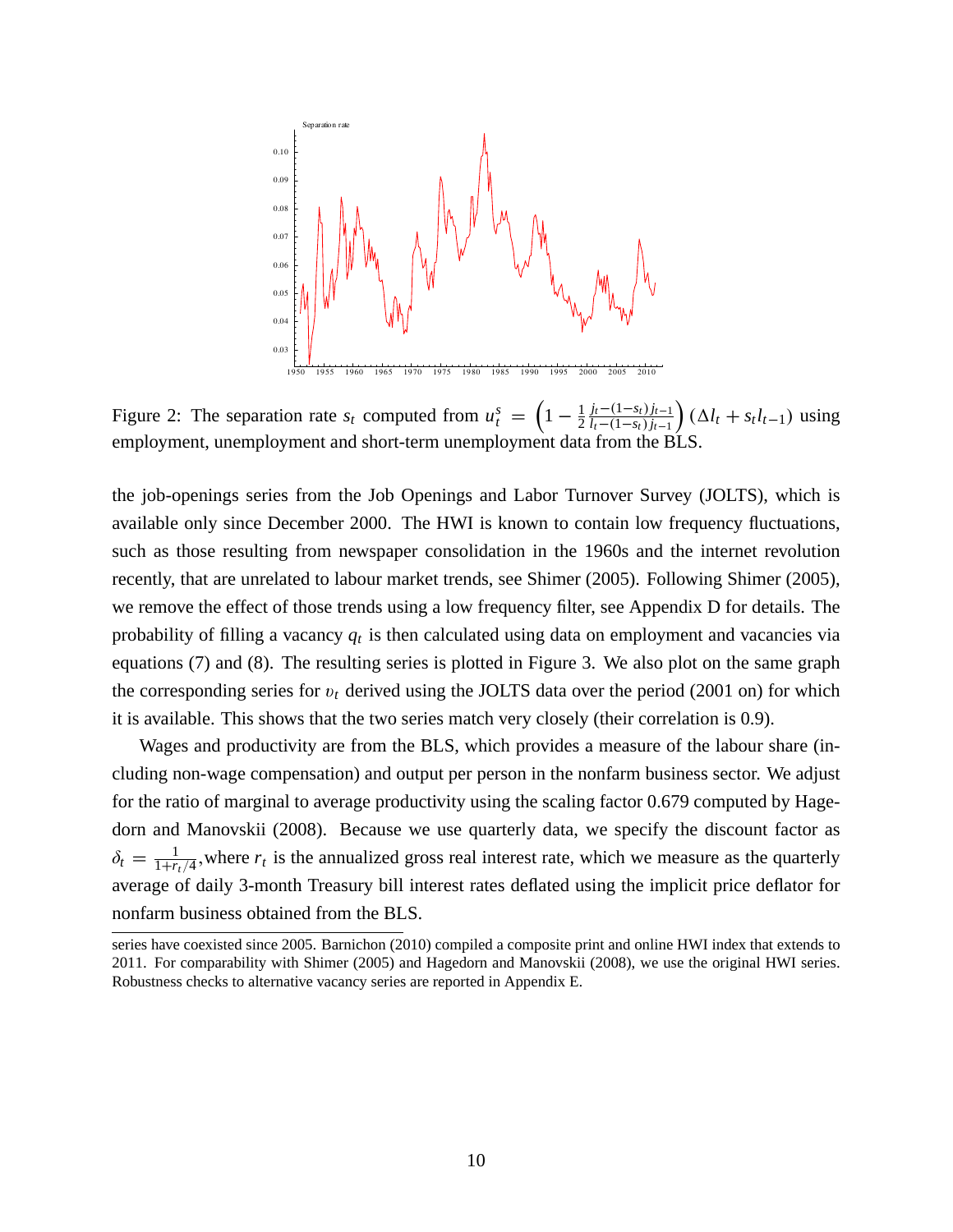

Figure 3: The vacancy-filling probability  $q_t$  using employment data from the BLS and vacancy data from the Conference Board HWI and from JOLTS.

# **5 Estimation results**

Estimation of equations (1), (2) and (3) is performed with GMM (Hansen (1982)). For robustness to weak identification, we use the continuously updated estimator (CUE) proposed by Hansen et al. (1996), and the S test proposed by Stock and Wright (2000). Confidence sets based on the S test can be empty if the identifying restrictions are rejected for all admissible values of the parameters. To check whether this is the case, it suffices to compare the minimum value of the S test statistic to its critical value. This coincides with the *J* statistic of Hansen (1982) that tests the validity of over-identifying restrictions, but unlike the standard Hansen test, the use of a higher critical value makes it robust to weak identification.<sup>8</sup>

Let  $\phi_t(\theta)$  denote the expression on the left-hand side of (1), (2) or (3), as appropriate, with the expectations operator removed, where  $\theta$  is the vector of model parameters. This is a parametric function of observed variables, whose expectation conditional on variables known at *t* is zero if expectations are rational. The model's testable implications can then be expressed in terms of orthogonality restrictions of the form  $E[Z_t\phi_t(\theta)] = 0$ , where  $Z_t$  is a vector of instruments at *t*. Rational expectations imply that lagged values of variables are uncorrelated with current and future error terms so, as standard in macroeconomic time-series models with rational expectations, we use lags of the variables in the model as instruments. Given the quarterly frequency of the sample, we use four lags. $9\$  For the estimation, parameter values are constrained to be consistent with the model, specifically  $z, \kappa, \psi, \mu, \xi \in [0, 1]$ , and  $\lambda, c^K, c^W, H^K, H^W \ge 0$ .

<sup>8</sup>See, for example, Mavroeidis et al. (2014, Section A.2.6).

<sup>9</sup>Because results may become unreliable when the number of instruments is large, see Andrews and Stock (2007), we avoid using a larger number of instruments, but we find that our results are robust to different sets of instruments, see Appendix E.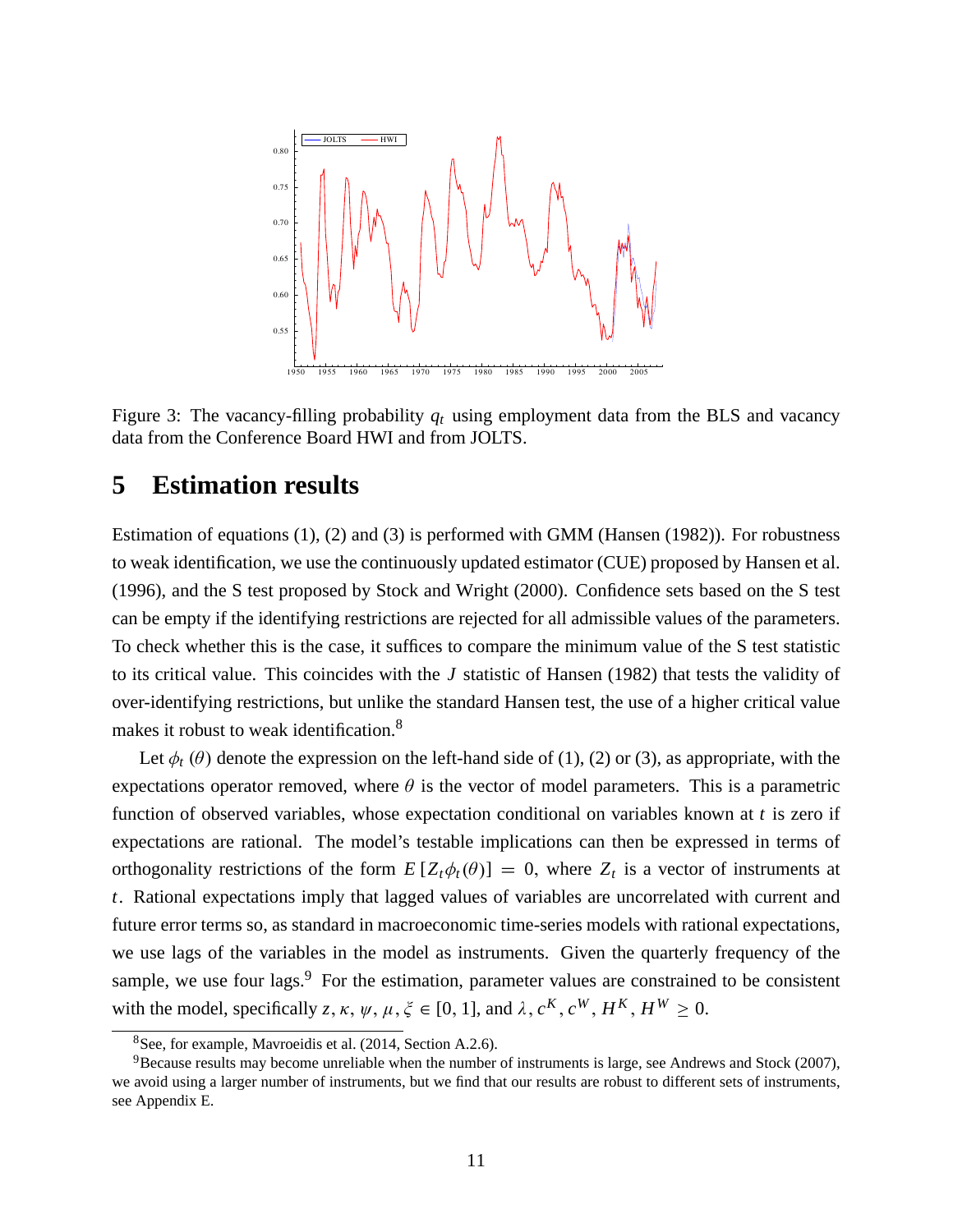All calculations were performed using Ox, see Doornik (2007).

#### **5.1 Results with wages bargained in all matches every period**

We first present estimates for the model with wages bargained in all matches each period. Table 2 reports results for wage equation (1).

Column 1 of Table 2 reports estimates for the specification in Hagedorn and Manovskii (2008) with  $\kappa$ , the fraction of newly matched jobs that become active in less than one period, and the cost parameters  $H^K$  and  $H^W$  set to 0. (The parameters  $\gamma$  and  $\lambda$  do not appear in this specification.) A "period" in Hagedorn and Manovskii (2008) is one week. Here each period is a quarter, so this specification corresponds to a longer lag between the decision to create a vacancy and the possibility of the job becoming productive, as suggested by Hagedorn and Manovskii (2011). (A shorter lag corresponds to  $\kappa > 0$ , which we allow for in column 2.) The point estimate of *z*, the value of non-work activity, is essentially identical to the calibrated value 0.936 in Hagedorn and Manovskii (2011) for the corresponding productivity series and the other parameters have large standard errors — reassuring evidence that, when applied to the same formulation, our estimation procedure yields results not inconsistent with their calibration procedure. But the over-identifying restrictions of this model (implied by errors uncorrelated with the lagged instruments we use) are overwhelmingly rejected by the Hansen test, even that using the more conservative projection *p* value that is robust to weak identification. Column 2 reports estimates with  $\kappa$  restricted only to [0, 1]. The point estimate of  $\kappa$  is zero and the value of the GMM objective function indicates that this generalization of the timing does not improve fit. Column 3 of Table 2 reports estimates allowing for the fixed costs  $H^K$  and  $H^W$  in the spirit of Pissarides (2009). This generalization does not significantly improve the fit of the model either. For both these extensions, the Hansen test continues to overwhelmingly reject the over-identifying restrictions. The standard errors are large, especially so for the cost parameters. But these standard errors are unreliable for constructing confidence intervals because there is no guarantee that the assumptions underlying standard *t* tests are satisfied.

An alternative to Nash bargaining is the credible bargaining of Hall and Milgrom (2008). Equation (1) with  $\gamma$  unrestricted and  $\lambda \in [0, 1)$  corresponds to our formulation of credible bargaining for application to quarterly data. Column 4 of Table 2 reports estimates for this model. Allowing  $\gamma$  to be non-zero makes little difference to the fit, as measured by the value of the GMM objective function. It also leaves the over-identifying restrictions rejected just as overwhelmingly by the Hansen test.

Rejection by the Hansen test does not provide information about which aspects of the model fail to fit the data. One way to assess this informally is by regressing the residuals of the model on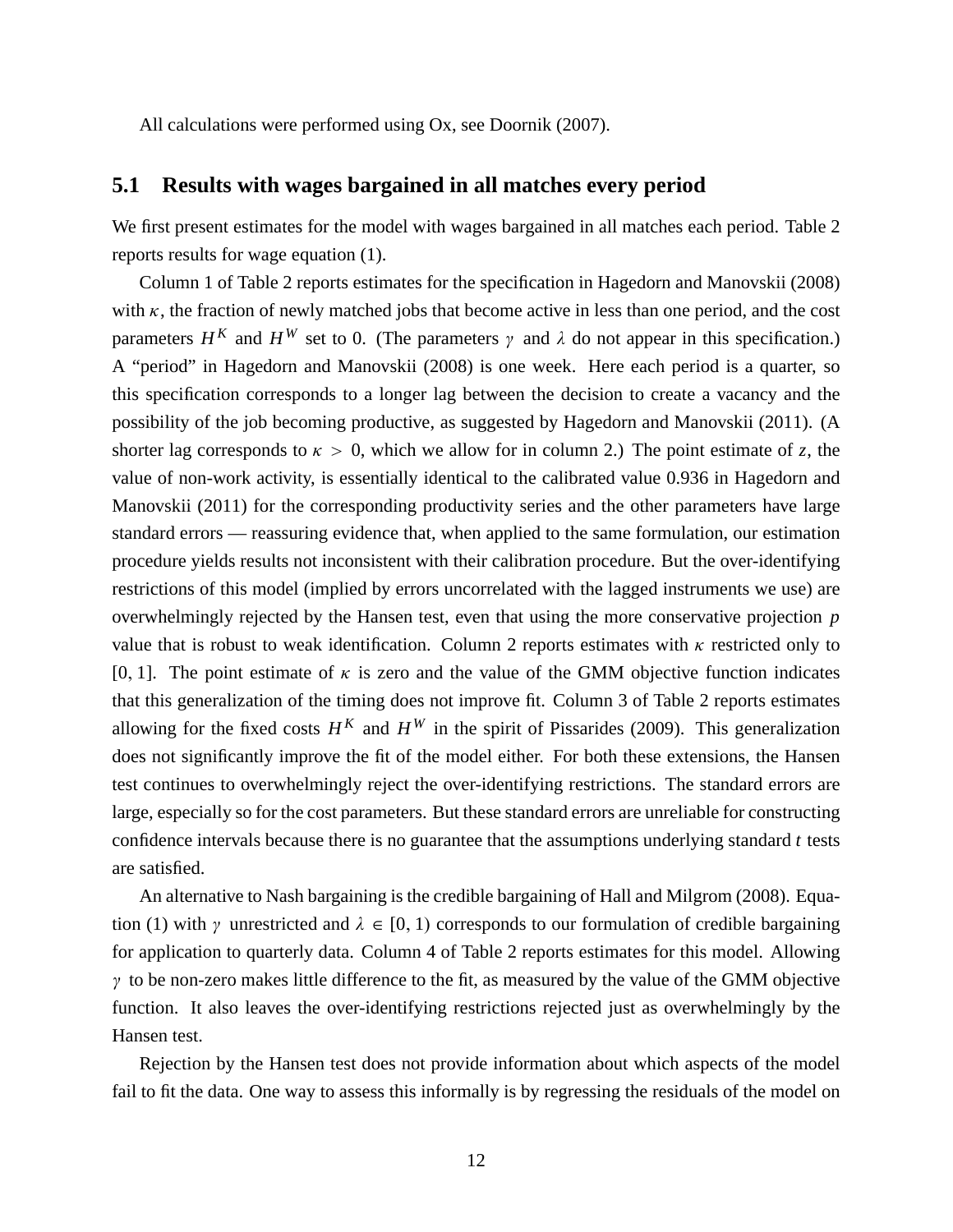| Parameter                        | $\mathbf{1}$     | $\overline{2}$   | 3                | 4                |
|----------------------------------|------------------|------------------|------------------|------------------|
| $\beta$                          | 0.036<br>(0.891) | 0.036<br>(0.843) | 0.033<br>(2.568) | $(-)$            |
| Z.                               | 0.937<br>(0.060) | 0.937<br>(0.056) | 0.887<br>(0.308) | 0.880<br>(0.411) |
| $c^{K}$                          | 0.440<br>(1803)  | 0.440<br>(953)   | 0.006<br>(751)   | 0.201<br>(579)   |
| $c^W$                            | 0.267<br>(1817)  | 0.270<br>(966)   | 0.399<br>(777)   | 0.254<br>(627)   |
| $\boldsymbol{\xi}$               | 0.382<br>(4292)  | 0.383<br>(2290)  | 0.006<br>(1891)  | 0.000<br>(2388)  |
| $\kappa$                         | $(-)$            | 0.000<br>(0.390) | 0.069<br>(0.382) | 0.046<br>(0.425) |
| $H^K$                            | $(-)$            | $(-)$            | 2.279<br>(245)   | 1.753<br>(1100)  |
| $H^{\mathfrak{W}}$               | $(-)$            | $(-)$            | 0.157<br>(243)   | 0.599<br>(1313)  |
| γ                                | $(-)$            | $(-)$            | $(-)$            | 0.716<br>(86.3)  |
| $\lambda$                        | $(-)$            | $(-)$            | $(-)$            | 0.031<br>(3.632) |
| <b>GMM</b> objective             | 34.459           | 34.457           | 33.395           | 33.315           |
| Hansen test $p$ value            | 0.001            | 0.001            | 0.000            | 0.000            |
| Hansen test proj. <i>p</i> value | 0.007            | 0.007            | 0.010            | 0.010            |

Table 2: Estimates of models without wage rigidity, eq. (1).

Notes: In all models, *z* is the value of non-work activity,  $c^K$ ,  $c^W$  are capital and labour vacancy posting costs,  $\zeta$  is the elasticity of the labour cost of those engaged in hiring with respect to productivity,  $\kappa$  is the fraction of matched jobs that become active within the quarter, and  $H^K$ ,  $H^W$  are Pissarides (2009) fixed costs. For the Nash bargaining model (columns 1–3),  $\beta$  is the workers' bargaining weight. For the credible bargaining model (column 4),  $\gamma$  is the difference betwen firms' and workers' costs of making offers, and  $\lambda$  is the probability negotiations do not break down between offers. Estimation method is CUE-GMM with Newey-West weight matrix with prewhitening over the sample 1952q2-2004q4, with a constant and four lags of  $w_t$ ,  $p_t$ ,  $f_t$  and  $q_t$  as instruments. Standard errors in parentheses. The Hansen test *p* value is computed from a  $\chi^2(N - \nu)$  distribution where *N* is the number of instruments and  $\nu$  is the number of parameters estimated in the interior of the parameter space. The Hansen test proj. *p* value is derived from a  $\chi^2(N)$  distribution.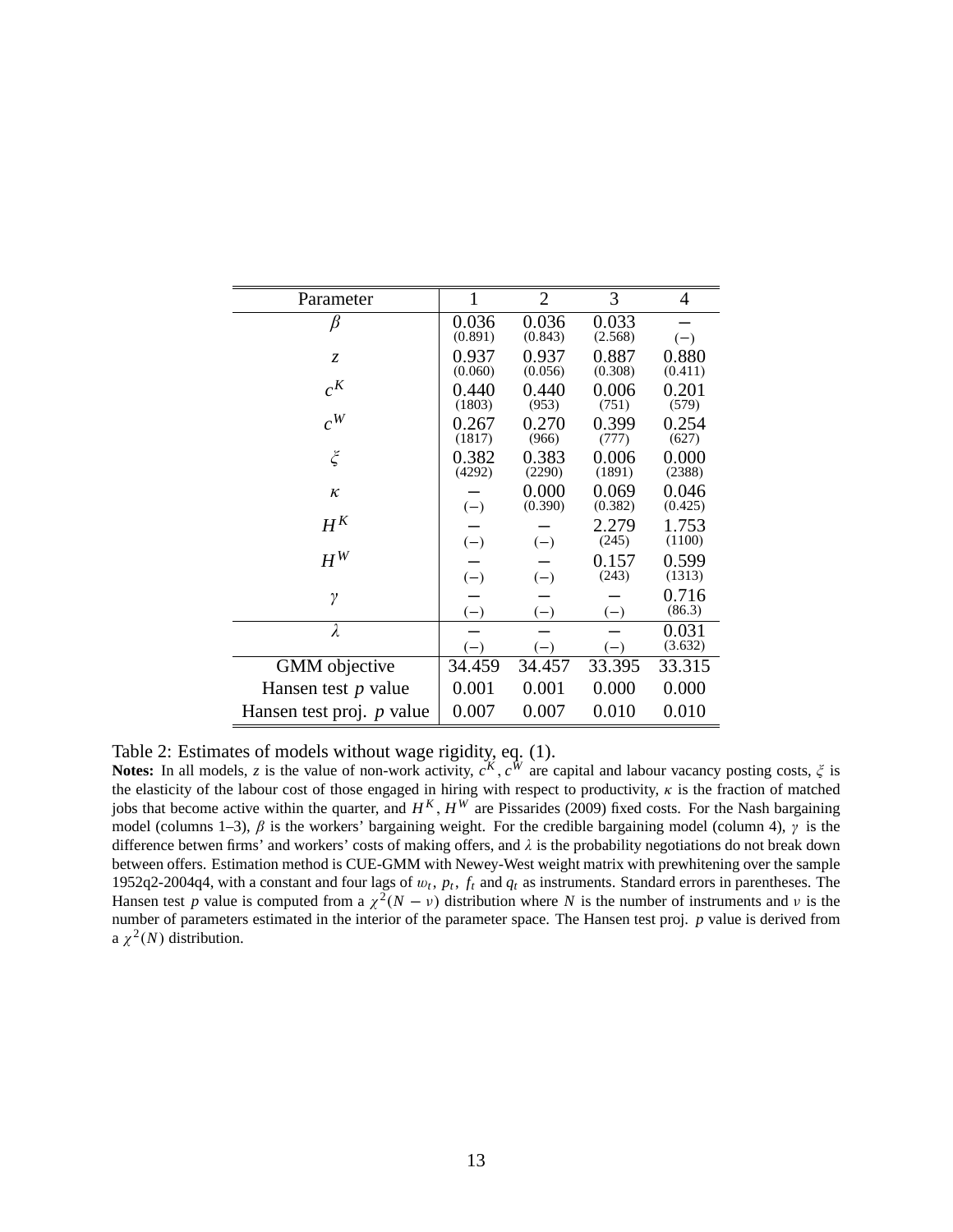| Parameter                 | 1                | $\mathcal{D}_{\cdot}$ |
|---------------------------|------------------|-----------------------|
|                           | 0.111<br>(0.030) |                       |
| Z.                        | 0.865<br>(0.018) | 0.933<br>(0.019)      |
| ĸ                         | 0.000<br>(0.356) | 1.000<br>(0.242)      |
| γ                         | 0.000<br>(0.000) | $-0.926$<br>(0.219)   |
| λ                         |                  | 0.092<br>(0.023)      |
| <b>GMM</b> objective      | 37.899           | 36.486                |
| Hansen test $p$ value     | 0.001            | 0.001                 |
| Hansen test proj. p value | 0.003            | 0.004                 |

Table 3: Estimates of models without wage rigidity independent of the value of creating a vacancy, eq. (2), with the infinite sum truncated at 13 quarters.

**Notes:** In both models, *z* is the value of non-work activity and  $\kappa$  is the fraction of matched jobs that become active within the quarter. For the Nash bargaining model (column 1),  $\beta$  is the workers' bargaining weight. For the credible bargaining model (column 2),  $\gamma$  is the difference betwen firms' and workers' costs of making offers, and  $\lambda$  is the probability negotiations do not break down between offers. Estimation method is CUE-GMM with Newey-West weight matrix with prewhitening over the sample 1952q2-2004q4, with a constant and four lags of  $w_t$ ,  $p_t$ ,  $f_t$  and  $q_t$ as instruments. Standard errors in parentheses. The Hansen test *p* value is computed from a  $\chi^2(N - v)$  distribution where *N* is the number of instruments and  $\nu$  is the number of parameters estimated in the interior of the parameter space. The Hansen test proj. *p* value is derived from a  $\chi^2(N)$  distribution.

the instruments. This reveals that the instrument that drives the rejection is  $w_{t-1}$ : its coefficient is close to one, while the coefficients on all other instruments are very close to zero. This supports the message from Figure 1 that it is the persistence of wages that the model fails to capture.

Wage equation (1) is derived making use of the equation for the value of a vacancy. Rejection of (1) might, therefore, be the result of misspecification of that equation and not a rejection of wage bargaining for every job in every period. We check for this by estimating wage equation (2), which is derived without any assumption about the form of the equation for the value of a vacancy. It is consistent with any length of time to build a vacancy of the type considered in Hagedorn and Manovskii (2011). Table 3 reports the results of estimating that.

For the results in Table 3, the infinite sum in (2) is truncated at 13 quarters, which makes use of all the data available for the variables in that sum while keeping the estimation sample the same as in Table 2, for comparability with Hagedorn and Manovskii (2008). The point estimates are, however, very insensitive to the truncation length. Column 1 gives results for Nash bargaining, column 2 for credible bargaining. Because wage equation (2) does not include *c<sup>t</sup>* , it does not yield estimates of the cost parameters. But the important point here is that, despite these specifications not depending on the form of the equation for the value of a vacancy, both Nash and credible bargaining formulations continue to be resoundingly rejected. The implication is that no alternative specification of the value of creating a vacancy will enable either bargaining model with wages for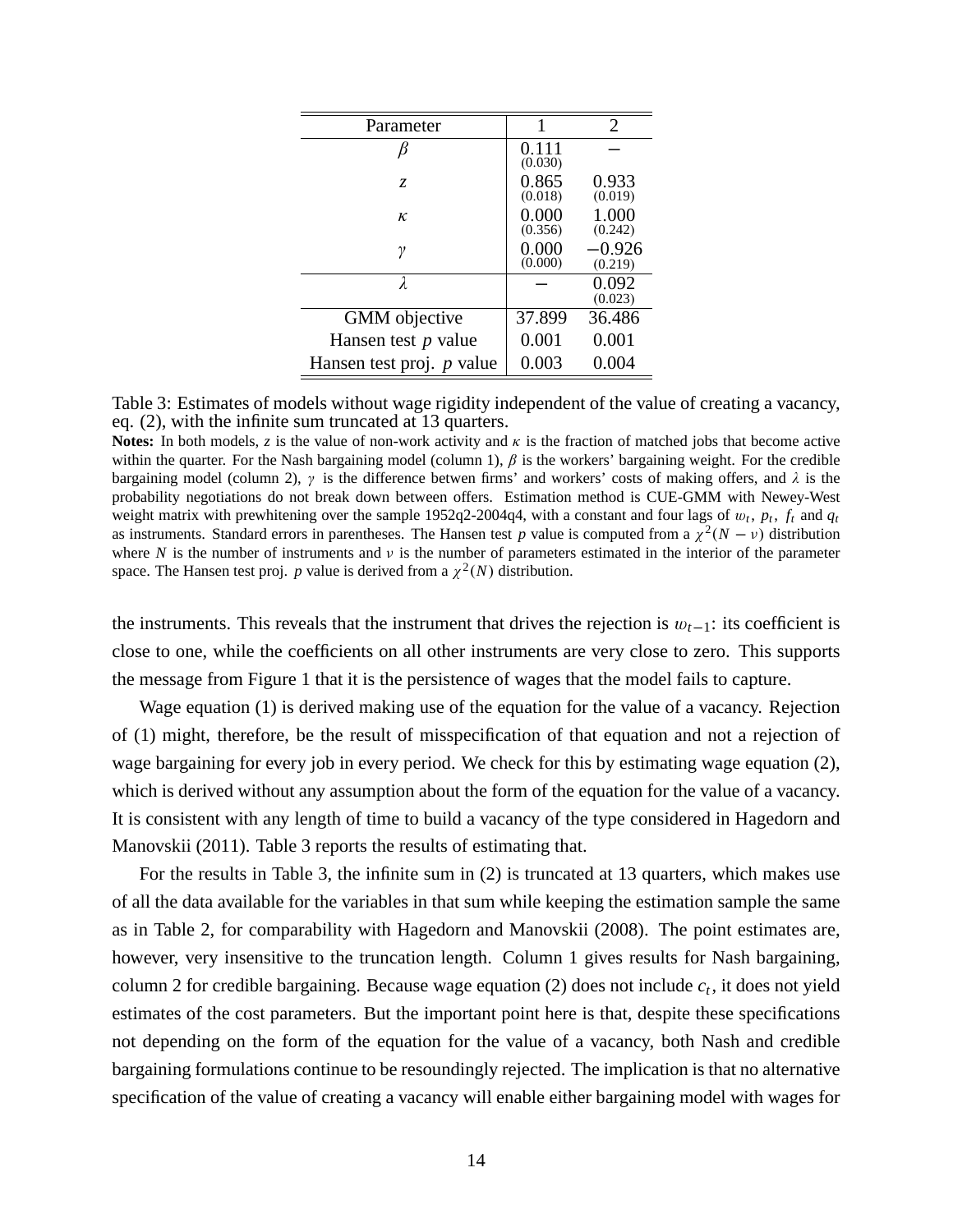all jobs bargained in every period to capture the dynamics of wages in the data.

The most important point from these results is that, for all the specifications with wages negotiated in all matches in every period, the Hansen tests resoundingly reject the over-identifying restrictions with a *p* value of 1% or lower even using the most conservative critical values robust to weak identification, implying that the instruments are correlated with the residuals. Another implication is that the confidence intervals discussed above that are robust to weak identification are completely empty even at the 99% level for every parameter, despite the large standard errors. There just does not exist any set of economically feasible parameter values that enable these models to capture in a statistically satisfactory way the dynamic pattern of wages in the data. Because the formulation allows for heterogeneous match productivity and on the job search as in Hagedorn and Manovskii (2013), this is strong evidence that these extensions of the basic matching model, either alone or together, are insufficient to enable the model with the wage for each job bargained in every period to capture the pattern of wages in the data. Moreover, the results in Table 3 imply that no alternative formulation of the value of creating a vacancy, whether to incorporate time to build as in Hagedorn and Manovskii (2011) or anything else, can overcome this.

The implication is that something more is required to enable the model to fit the dynamics of wages. It need not be wage rigidity. But in the next section we show that the addition of wage rigidity of the form modelled in Section 2.2 does enable the model to do so.

#### **5.2 Results with wage rigidity**

Wage equation (3) can be used to test the Nash and credible bargaining specifications in the presence of wage rigidity of the form in Section 2.2. The results of estimating that specification, with  $w_t^*$  specified by (4) and the infinite sum truncated at 28 quarters, are reported in columns 1–5 of Table 4. (Truncation at 28 quarters makes use of all the data available up to the end of 2011 for the variables in the infinite sum while leaving the estimation sample at 1952q2-2004q4 as used by Hagedorn and Manovskii (2008). Table 12 in Appendix E gives results for other truncation lengths. Beyond 8 quarters, the point estimates are completely insensitive to the truncation length.) The results in columns 1-4 are directly comparable to the corresponding columns of Table 2. The most important finding is that, unlike the specifications without wage rigidity, these specifications all comfortably pass the Hansen tests of over-identifying restrictions at conventional levels of significance. Addition of the single extra parameter  $\psi$  is the reason for this. Thus for the model with wage rigidity, unlike for that without wage rigidity, there exist sets of parameter values that satisfactorily capture wage dynamics in US data.

The cost parameters  $c^K$ ,  $c^W$ ,  $\zeta$ ,  $H^K$  and  $H^W$  are not precisely estimated from the aggregate time-series data we use for columns 1-4 of Table 4. (This is shown formally by the confidence in-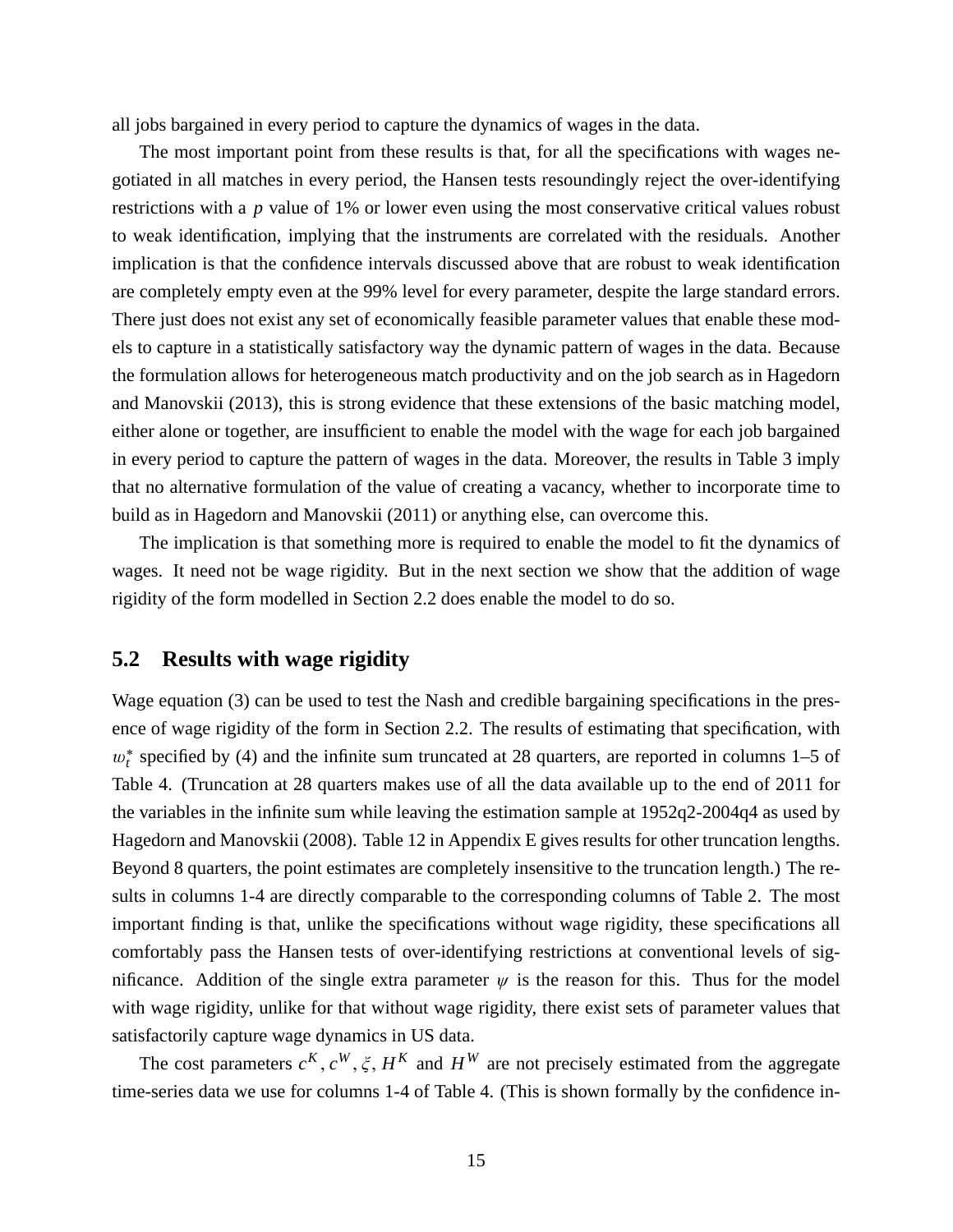| Parameter                   | 1                   | $\overline{2}$       | 3                    | 4                     | 5                |
|-----------------------------|---------------------|----------------------|----------------------|-----------------------|------------------|
| $\psi$                      | 0.743<br>(0.027)    | 0.606<br>(0.069)     | 0.606<br>(0.073)     | 0.631<br>(0.084)      | 0.742<br>(0.026) |
| $\mu$                       | 0.123<br>(0.228)    | 0.023<br>(0.314)     | 0.023<br>(0.366)     | 0.000<br>(0.454)      | 0.130<br>(0.218) |
| $\beta$                     | 0.090<br>(3.303)    | 0.077<br>(2.230)     | 0.077<br>(5.154)     | $(-)$                 | 0.060<br>(0.045) |
| $\mathcal{Z}$               | 0.946<br>(0.198)    | 0.943<br>(0.137)     | 0.943<br>(0.340)     | 1.000<br>(0.125)      | 0.947<br>(0.013) |
| $c^{K}$                     | 0.001<br>(1931.862) | 0.007<br>(606.350)   | 0.007<br>(876.154)   | 0.000<br>(121.400)    | 0.194<br>$(-)$   |
| $c^W$                       | 0.149<br>(1935.586) | 0.046<br>(607.306)   | 0.046<br>(879.118)   | 0.083<br>(130.336)    | 0.045<br>$(-)$   |
| $\zeta$                     | 0.293<br>(9394.965) | 0.085<br>(12360.664) | 0.085<br>(17529.835) | 0.000<br>(1169.534)   | 0.449<br>$(-)$   |
| $\kappa$                    | $(-)$               | 1.000<br>(0.334)     | 1.000<br>(0.359)     | 1.000<br>(0.395)      | 0.000<br>$(-)$   |
| $H^K$                       | $(-)$               | $(-)$                | 0.000<br>(101.850)   | 0.011<br>(1200.852)   | 0.000<br>$(-)$   |
| $H^W$                       | $(-)$               | $(-)$                | 0.000<br>(102.460)   | 1.145<br>(1317.720)   | 0.000<br>$(-)$   |
| $\gamma$                    | $(-)$               | $(-)$                | $(-)$                | $-1.376$<br>(176.249) | 0.000<br>$(-)$   |
| $\lambda$                   | $(-)$               | $(-)$                | $(-)$                | 0.131<br>(16.2)       | $(-)$            |
| GMM objective               | 10.594              | 10.485               | 10.485               | 8.923                 | 10.615           |
| Hansen test $p$ value       | 0.390               | 0.399                | 0.399                | 0.629                 | 0.643            |
| Hansen test proj. $p$ value | 0.877               | 0.882                | 0.882                | 0.943                 | 0.876            |

Table 4: Estimates of models with wage rigidity, eq. (3), with  $w_t^*$  specified by (4) and the infinite sum truncated at 28 quarters.

**Notes:** In all models,  $\psi$  is the proportion of wages not negotiated in a quarter,  $\mu$  is the proportion of wages not negotiated that are set in nominal terms, *z* is the value of non-work activity,  $c^K$ ,  $c^W$  are capital and labour vacancy posting costs,  $\xi$  is the elasticity of the labour cost of those engaged in hiring with respect to productivity,  $\kappa$  is the fraction of matched jobs that become active within the quarter, and  $H^K$ ,  $H^W$  are Pissarides (2009) fixed costs. For the Nash bargaining model (columns 1–3 and 5),  $\beta$  is the workers' bargaining weight. For the credible bargaining model (column 4),  $\gamma$  is the difference between firms' and workers' costs of making offers, and  $\lambda$  is the probability negotiations do not break down between offers. In column 5, the cost parameters are calibrated using the approach of Hagedorn and Manovskii (2008). Estimation method is CUE-GMM with Newey-West weight matrix with prewhitening over the sample 1952q2-2004q4, with a constant and four lags of  $w_t$ ,  $p_t$ ,  $f_t$  and  $q_t$  as instruments. Standard errors in parentheses. The Hansen test *p* value is computed from a  $\chi^2(N-\nu)$  distribution where *N* is the number of instruments and  $\nu$  is the number of parameters estimated in the interior of the parameter space. The Hansen test proj.  $p$  value is derived from a  $\chi^2(N)$  distribution.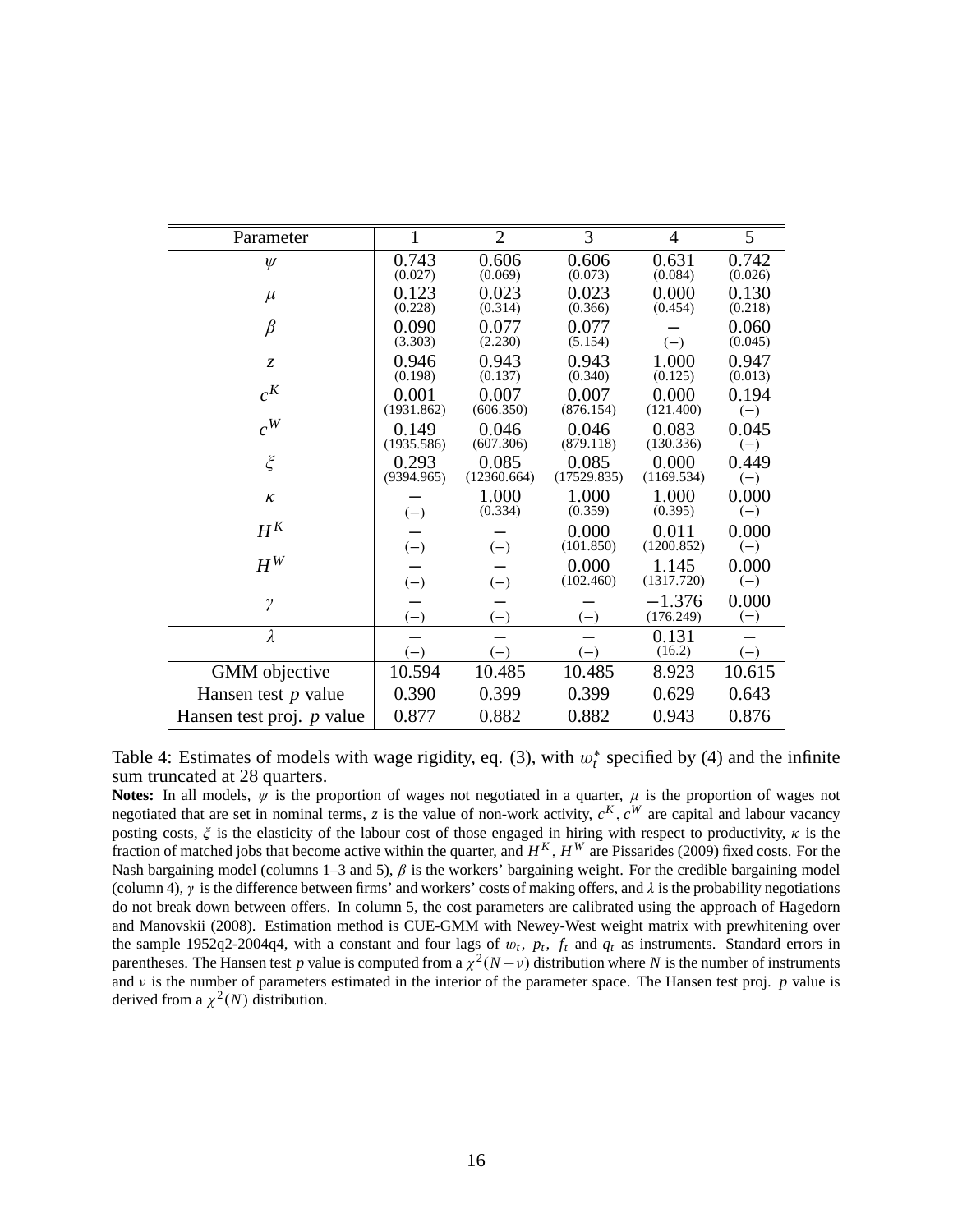| Parameter   |     | Nash Barg.   | Cred. Barg.   | Nash Barg. calibr. |
|-------------|-----|--------------|---------------|--------------------|
| $\psi$      | 95% | [0.15, 0.90] | [0.25, 0.90]  | [0.62, 0.90]       |
|             | 90% | [0.21, 0.88] | [0.25, 0.88]  | [0.64, 0.87]       |
| ß           | 95% | [0.00, 0.94] |               | [0.00, 0.24]       |
|             | 90% | [0.00, 0.84] |               | [0.00, 0.22]       |
| $Z_{\rm c}$ | 95% | [0.25, 1.00] | [0.11, 1.00]  | [0.88, 0.97]       |
|             | 90% | [0.65, 1.00] | [0.20, 1.00]  | [0.89, 0.97]       |
| λ           | 95% |              | [0.00, 0.999] |                    |
|             | 90% |              | [0.00, 0.999] |                    |

Table 5: Confidence intervals based on the *S* test of Stock and Wright (2000) for the specifications in columns 3, 4 and 5 of Table 4.

**Notes:** Confidence intervals reported only for parameters for which they do not comprise the entire admissible parameter range. In the first two columns all the remaining parameters are unrestricted. In the column "Nash Barg. calibr.",  $\mu = 0$  and the rest of the parameters are fixed at the calibrated values given in column 5 of Table 4.

tervals robust to weak identification that we report below). Calibration studies typically use other data to determine values of cost parameters. In column 5, we report estimates of  $\beta$  and  $\zeta$  for the Nash bargaining model (together with the wage rigidity parameters) when the cost parameters are calibrated following the procedure in Hagedorn and Manovskii (2008). Fixing the cost parameters in this way hardly affects the fit of the model (compare with column 3, the unrestricted specification) and this specification still comfortably passes the Hansen tests. Thus wage rigidity allows the model to capture the dynamics of wages with values of the cost parameters consistent with those commonly used in calibrated versions of the matching model.

Because standard errors are unreliable for constructing confidence intervals in the present context, we construct confidence intervals that are robust to weak identification using the *S* test of Stock and Wright (2000) in order to see how large the set of statistically acceptable parameter values is. Unlike in the models in which wages are bargained for every match in every period, confidence intervals for standard significance levels constructed in this way are not empty. Confidence intervals at the 95% and 90% level for the specifications that correspond to columns 3 and 4 in Table 4 are reported in the first two columns of Table 5, respectively. (The final column of Table 5 is discussed below). Confidence intervals for parameters not reported in Table 5 comprise the entire parameter space; they are completely uninformative. In the case of the cost parameters  $c^{K}$ ,  $c^{W}$ ,  $\xi$ ,  $H^{K}$ ,  $H^{W}$ , and  $\gamma$ , this is explained by the fact that they are unidentified when  $\lambda = 0$ because then these parameters drop out of equation (3) and the restriction  $\lambda = 0$  (which also corresponds to  $\beta = 0$ ) is acceptable at the 10% level in both specifications.

It may help with interpreting the confidence intervals in Table 5 to explain how they are constructed. Consider the confidence interval for the parameter  $\psi$  (the parameter that determines the degree of wage rigidity). For each value of  $\psi$ , say  $\psi_0$ , in the range of economically feasible values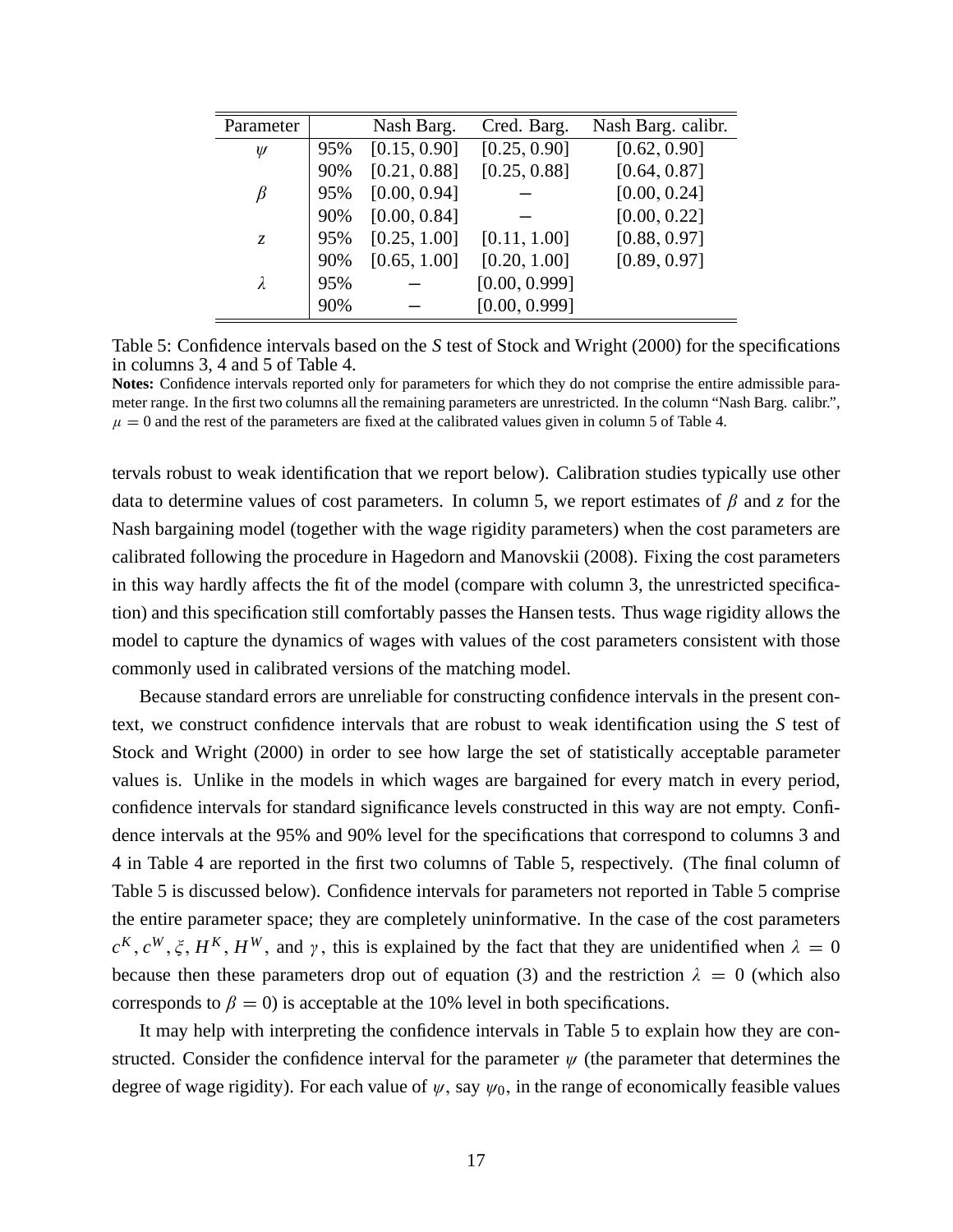$(in this case [0, 1]), we check whether there are any values of the remaining parameters such that$ the model's identifying restrictions are statistically acceptable at the desired level of significance. Specifically, we compare the value of the S statistic, minimized over all parameters subject to the restriction  $\psi = \psi_0$ , to the appropriate 95% or 90% quantile of the  $\chi^2$  distribution with degrees of freedom equal to the number of identifying restrictions. The confidence interval contains all the values  $\psi_0$  for which this test accepts. This procedure is repeated over a grid of values from 0 to 1, with increment .01 (so the confidence intervals are correct to two decimal places). Thus, the top row of confidence intervals for  $\psi$  in Table 5 shows that there is no set of values for the parameters other than  $\psi$  that enables the Nash bargaining specification to pass the *S* test at the appropriate significance level for a value of  $\psi$  less than 0.15 or greater than 0.90. But there is a set that does so for each intermediate value of  $\psi$ . For this parameter, all the confidence intervals exclude zero, confirming the results of the previous section that, without wage rigidity, the model is statistically unacceptable. They also exclude one, that is, completely rigid wages in continuing matches. However, the confidence intervals for  $\mu$  cover the entire parameter space, indicating that this parameter is not identified, so the data is not sufficiently informative to distinguish between nominal and real wage rigidity.

For *z*, the value of non-work activity as a proportion of productivity, the confidence intervals in the first two columns of Table 5 are sufficiently wide to contain the values reported in earlier studies that used calibration. In the Nash bargaining specification, the confidence intervals for  $\beta$ are also wide, including values from zero to more than 0.8. The corresponding parameter  $\lambda$  in the credible bargaining specification has the confidence intervals that contain all the values from 0 to 0.999 that we searched over. (For  $\lambda = 1$ , the model is not defined.) In particular, they contain the calibrated value 0.995 in Hall and Milgrom (2008). There is thus very considerable latitude to choose parameter values based on other data sources used to calibrate matching models that will enable the model to capture the dynamics of wages if allowance is made for wage rigidity.

The column "Nash Barg calibr." reports confidence intervals for  $\psi$ ,  $\beta$  and z in the Nash bargaining specification with wage rigidity when  $\mu = 0$  (real wage rigidity) and all other parameters are fixed at the calibrated values in column 5 of Table 4. The confidence intervals for these parameters are very much smaller than in the other columns, so the use of additional sources of information to calibrate the cost parameters substantially reduces the uncertainty surrounding the point estimates. These confidence intervals have  $\beta$  below 0.25, and the value of non-market activity *z* no lower than 0.88, and neither inconsistent with their values in Hagedorn and Manovskii (2008) and Hagedorn and Manovskii (2011). Such values of non-market activity are, however, higher than Mortensen and Nagypál (2007) and Hall and Milgrom (2008) regard as plausible (Hall and Milgrom (2008) suggest a calibrated value of 0.71), so this remains an important puzzle that cannot be addressed just by allowing for wage rigidity of the form used here.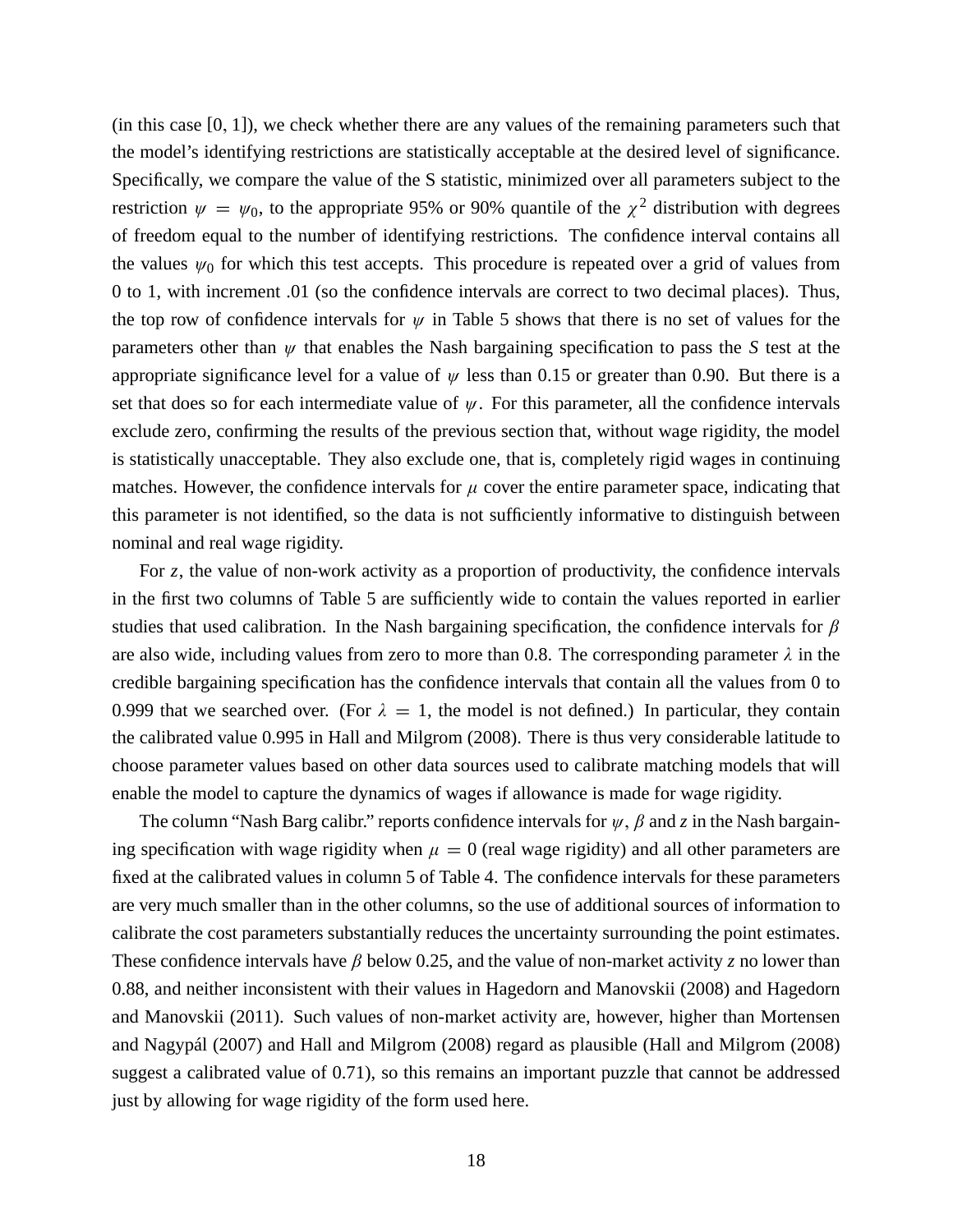The key message from these results is that there is a form of wage rigidity that enables the model to capture in a statistically satisfactory way the dynamics of wages in US data. The time series data we use are not themselves sufficiently informative to tie down the parameters of the model tightly. But there is plenty of scope for determining parameter values from other data sources that will capture those dynamics when wage rigidity is included in the model. That is in contrast to the model with wages for all matches bargained every period, for which the time series data are sufficiently informative to rule out *any* set of economically feasible parameter values that does this. These conclusions remain robust to several variations in the data and specification, see Appendix E.

#### **5.3 Implications of the results**

One implication of our results is that matching models with fully flexible wages of the type Hagedorn and Manovskii argue in a series of papers captures the behaviour of vacancies and unemployment do not capture the macroeconomic dynamics of wages. The alternative proposed by Gertler and Trigari (2009) with the same degree of wage rigidity in all matches has been criticised by Pissarides (2009) as inconsistent with the micro evidence that wages of job changers (new matches) are substantially more flexible than those of job stayers (continuing matches). A second implication of our results is that a wage equation consistent with this micro evidence, with wage rigidity only in continuing matches and flexible wages for all new matches, can capture the macroeconomic dynamics of wages.

This second implication is important. As Malcomson (1999, Section 4) and Pissarides (2009) point out, wage rigidity that applies only to continuing matches, unlike wage rigidity that applies to all matches as in Gertler and Trigari (2009), has implications for unemployment and vacancies no different from fully flexible wages, provided it does not result in inefficient separations. Wage negotiation for new matches takes account of the wage rigidity and sets an initial wage such that the expected present value of wages over the duration of the match is unaffected by that wage rigidity. The wage rigidity thus results merely in an intertemporal redistribution of that expected present value and so has no effect on the incentives for vacancy creation. Inefficient separations do not occur in the model used here because all separations are assumed to be for exogenous reasons, though even with endogenous separations they can be avoided by renegotiation. There is thus no need to use wage equations that have implications for unemployment and vacancies different from fully flexible wages to capture the macroeconomic dynamics of wages.

Other messages that come across strongly from our results are the following. The credible bargaining model of Hall and Milgrom (2008) with all wage negotiated each period fares no better than Nash bargaining in capturing the dynamics of wages. With our formulation of wage rigidity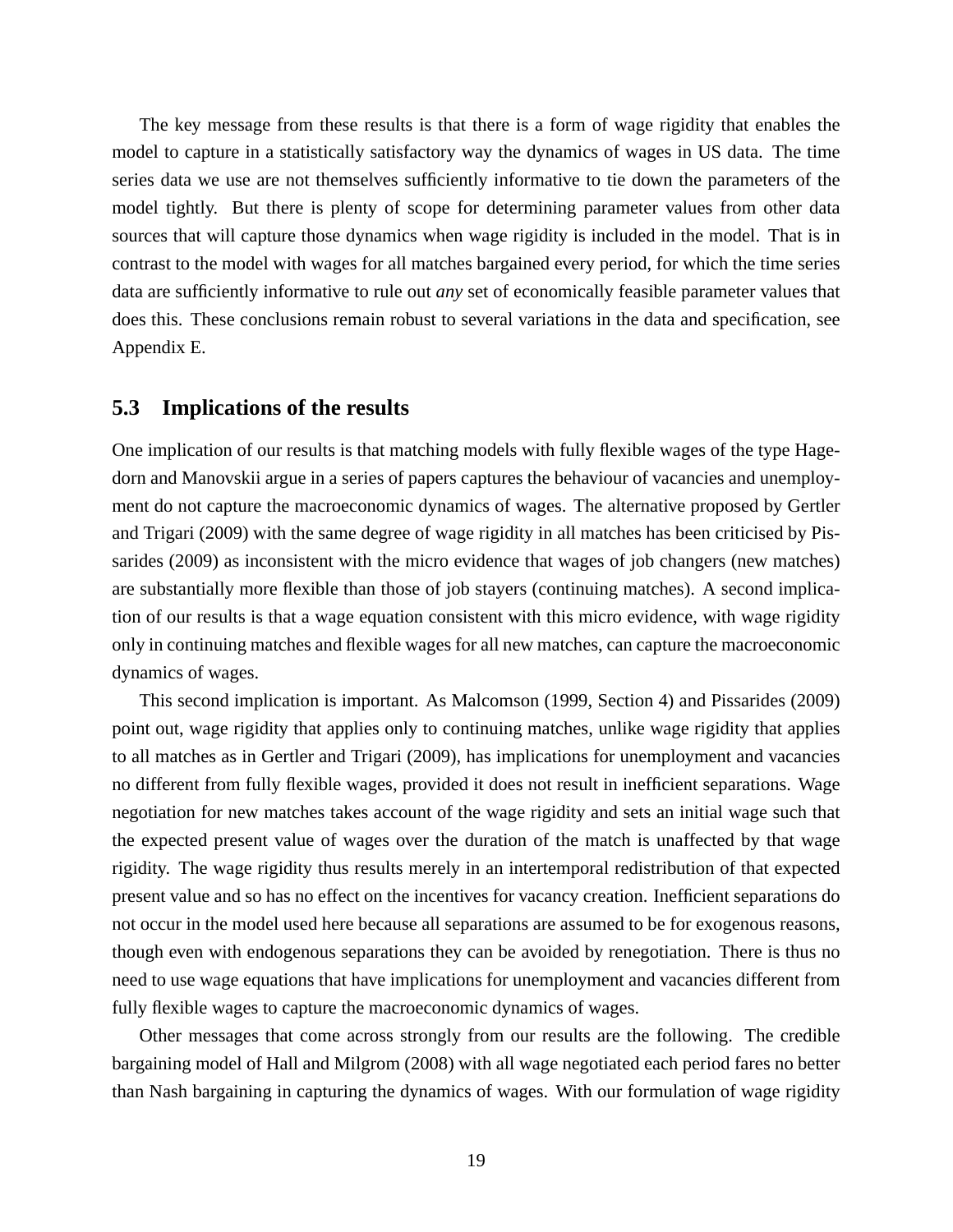that applies only to continuing matches, with the wage negotiated for all new matches, the lower bound of the 95% confidence interval for the proportion of wages not negotiated each quarter is comfortably above zero, and this conclusion is robust to weak identification. The time-series data we use are, however, not sufficiently informative to enable us to identify whether the rigidity should be modelled in nominal or in real wages.

Moreover, among the sets of parameter values that capture those dynamics, there is plenty of scope for selecting a set that is consistent with the other empirical evidence typically used for calibration of matching models. In particular, those sets include the calibrated values in Hagedorn and Manovskii (2008), Hall and Milgrom (2008), Pissarides (2009), Hagedorn and Manovskii (2011) and many other papers in the literature. Thus our results are not inconsistent with the findings of other studies concerning those parameters, as long as allowance is made for wage rigidity in continuing matches. Disagreements between those studies about appropriate values for the parameters need to be settled by other evidence.

### **6 Conclusion**

In this paper, we have investigated econometrically wage equations for a matching model of the US. We makes two main contributions. First, we show that none of the formulations in the literature with wages in all matches negotiated each period satisfies the natural criterion of adequately capturing the macroeconomic dynamics of wages. Second, we provide a formulation of wage rigidity that does so and, consistent with the micro evidence reported in Pissarides (2009) and Haefke et al. (2013), applies only to continuing matches, with wages negotiated for all new matches.

We reach this conclusion by nesting the Nash bargaining model and the credible bargaining model of Hall and Milgrom (2008) within a common over-arching framework of which each is a special case. The framework allows for heterogeneous match productivities and "on the job" search as modelled in Hagedorn and Manovskii (2013) and gives rise to a wage equation that can be estimated in a way that allows for the time to build in vacancy creation in Hagedorn and Manovskii (2011) of any length. It enables us to apply standard statistical tests to investigate which models are statistically acceptable restrictions of the over-arching framework and, in particular, capture the dynamics of wages. Our statistically acceptable specification includes a parameter that allows for wage rigidity in continuing, but not new, matches. Only with this parameter strictly positive can the model capture the macroeconomic dynamics of wages. But this form of wage rigidity has implications for unemployment and vacancies no different from fully flexible wages. There is no need to use a wage equation with wage rigidity for new matches, with its markedly different implications for unemployment and vacancies, to capture the macroeconomic dynamics of wages.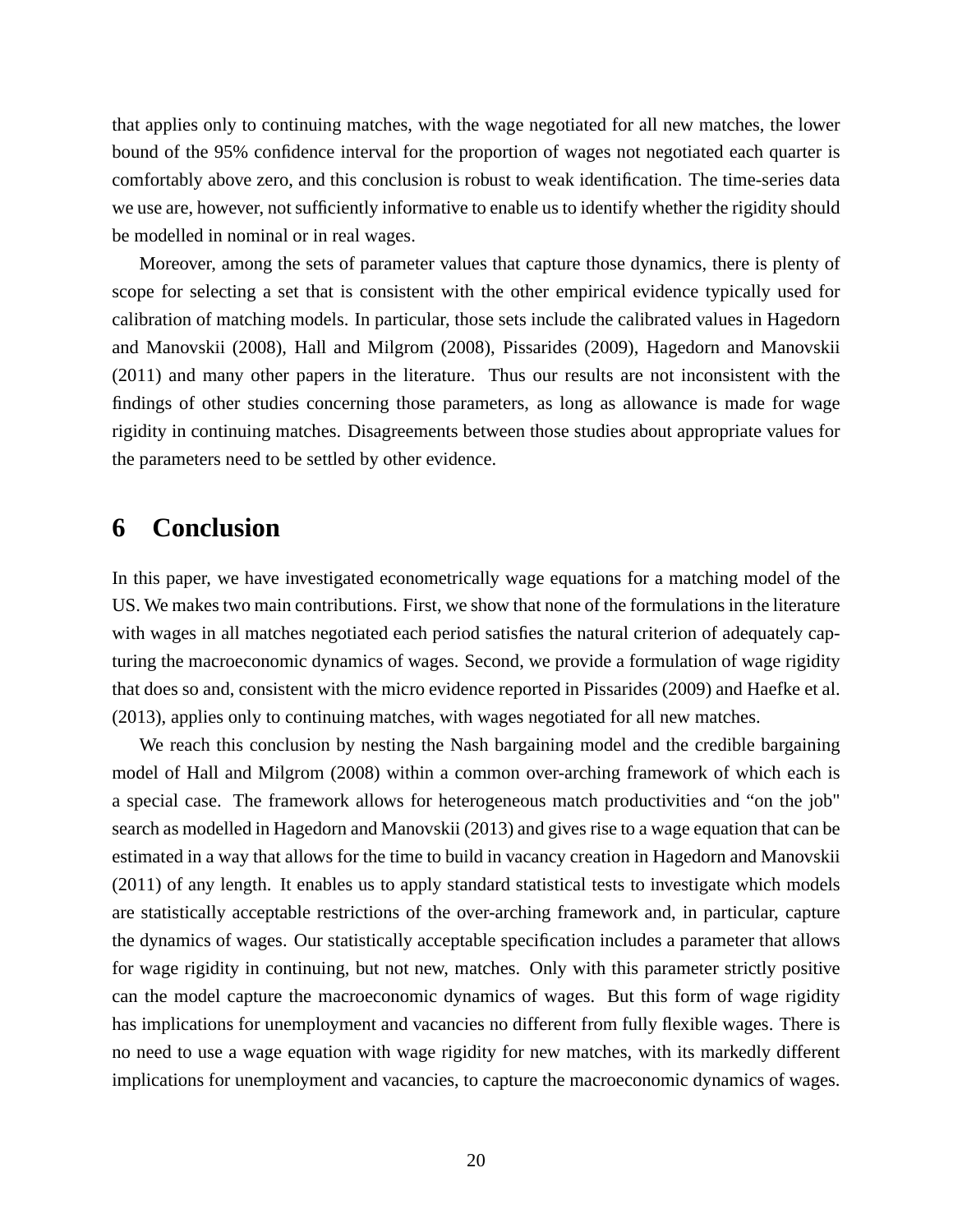# **References**

- Andrews, D. W. and Stock, J. H. (2007), 'Testing with many weak instruments', *Journal of Econometrics* **127**(1), 24–46.
- Barnichon, R. (2010), 'Building a composite Help-Wanted Index', *Economics Letters* **109**(3), 175– 178.
- Beaudry, P. and DiNardo, J. (1991), 'The effect of implicit contracts on the movement of wages over the business cycle: Evidence from micro data', *Journal of Political Economy* **99**(4), 665– 688.
- Becker, G. S. (1975), *Human Capital: A Theoretical and Empirical Analysis, with Special Reference to Education*, 2nd edn, Columbia University Press, New York.
- Billingsley, P. (1995), *Probability and measure*, Wiley.
- Blanchard, O. J. and Diamond, P. (1989), 'The Beveridge curve', *Brookings Papers on Economic Activity* **1**, 1–60.
- Blanchard, O. J. and Diamond, P. (1990), 'The cyclical behavior of the gross flows of U.S. workers', *Brookings Papers on Economic Activity* (2), 85–143.
- Cahuc, P., Postel-Vinay, F. and Robin, J.-M. (2006), 'Wage bargaining with on-the-job search: Theory and evidence', *Econometrica* **74**(2), 323–364.
- Chéron, A. and Langot, F. (2004), 'Labor market search and real business cycles: Reconciling nash bargaining with the real wage dynamics', *Review of Economic Dynamics* **7**(2), 476–493.
- Cole, H. L. and Rogerson, R. (1999), 'Can the Mortensen-Pissarides matching model match the business-cycle facts?', *International Economic Review* **40**(4), 933–959.
- Diamond, P. A. (1982), 'Aggregate demand management in search equilibrium', *Journal of Political Economy* **90**(5), 881–894.
- Dickens, W. T., Goette, L., Groshen, E. L., Holden, S., Messina, J., Schweitzer, M. E., Turunen, J. and Ward, M. E. (2007), 'How wages change: Micro evidence from the International Wage Flexibility Project', *Journal of Economic Perspectives* **21**(2), 195–214.
- Doornik, J. A. (2007), *Object-Oriented Matrix Programming Using Ox*, 3rd edn, Timberlake Consultants Press, London.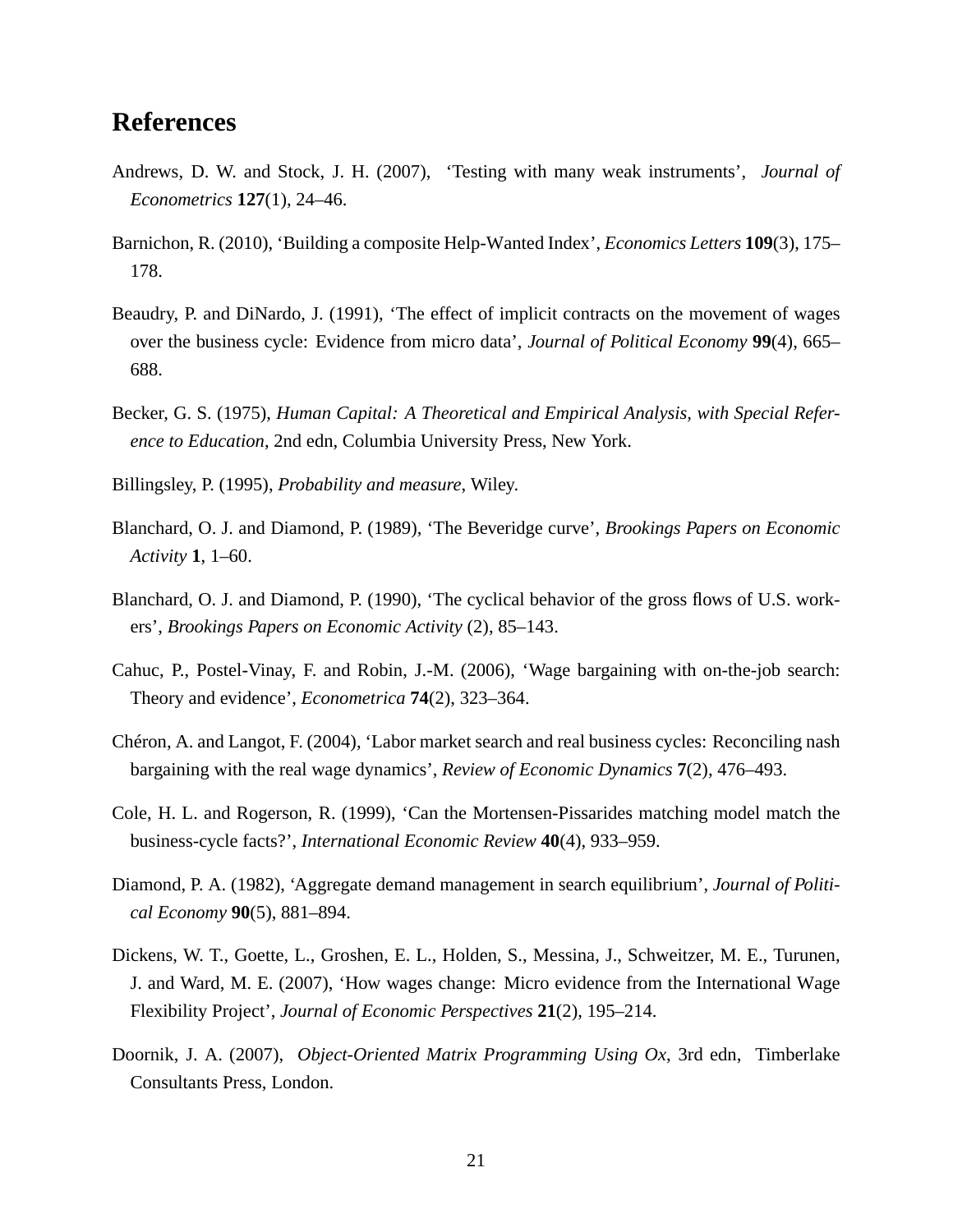- Gertler, M. and Trigari, A. (2009), 'Unemployment fluctuations with staggered Nash wage bargaining', *Journal of Political Economy* **117**(1), 38–86.
- Haefke, C., Sonntag, M. and van Rens, T. (2013), 'Wage rigidity and job creation', *Journal of Monetary Economics* **60**(8), 887–899.
- Hagedorn, M. and Manovskii, I. (2008), 'The cyclical behavior of equilibrium unemployment and vacancies revisited', *American Economic Review* **98**(4), 1692–1706.
- Hagedorn, M. and Manovskii, I. (2011), 'Productivity and the labor market: Comovement over the business cycle', *International Economic Review* **52**(3), 603–619.
- Hagedorn, M. and Manovskii, I. (2013), 'Job selection and wages over the business cycle', *American Economic Review* **103**(2), 771–803.
- Hall, R. E. (2005*a*), 'Employment efficiency and sticky wages: Evidence from flows in the labor market', *Review of Economics and Statistics* **87**(3), 397–407.
- Hall, R. E. (2005*b*), 'Employment fluctuations with equilibrium wage stickiness', *American Economic Review* **95**(1), 50–65.
- Hall, R. E. and Milgrom, P. R. (2008), 'The limited influence of unemployment on the wage bargain', *American Economic Review* **98**(4), 1653–1674.
- Hansen, L. P. (1982), 'Large sample properties of generalized method of moments estimators', *Econometrica* **50**(4), 1029–54.
- Hansen, L. P., Heaton, J. and Yaron, A. (1996), 'Finite sample properties of some alternative GMM estimators', *Journal of Business and Economic Statistics* **14**, 262–280.
- Kudlyak, M. (2014), 'The cyclicality of the user cost of labor', *Journal of Monetary Economics* **68**, 53–67.
- MacLeod, W. B. and Malcomson, J. M. (1993), 'Investments, holdup, and the form of market contracts', *American Economic Review* **83**(4), 811–837.
- MacLeod, W. B. and Malcomson, J. M. (1998), 'Motivation and markets', *American Economic Review* **88**(3), 388–411.
- Malcomson, J. M. (1999), Individual employment contracts, *in* O. Ashenfelter and D. Card, eds, 'Handbook of Labor Economics', Vol. 3B, Elsevier, Amsterdam, chapter 35, pp. 2291–2372.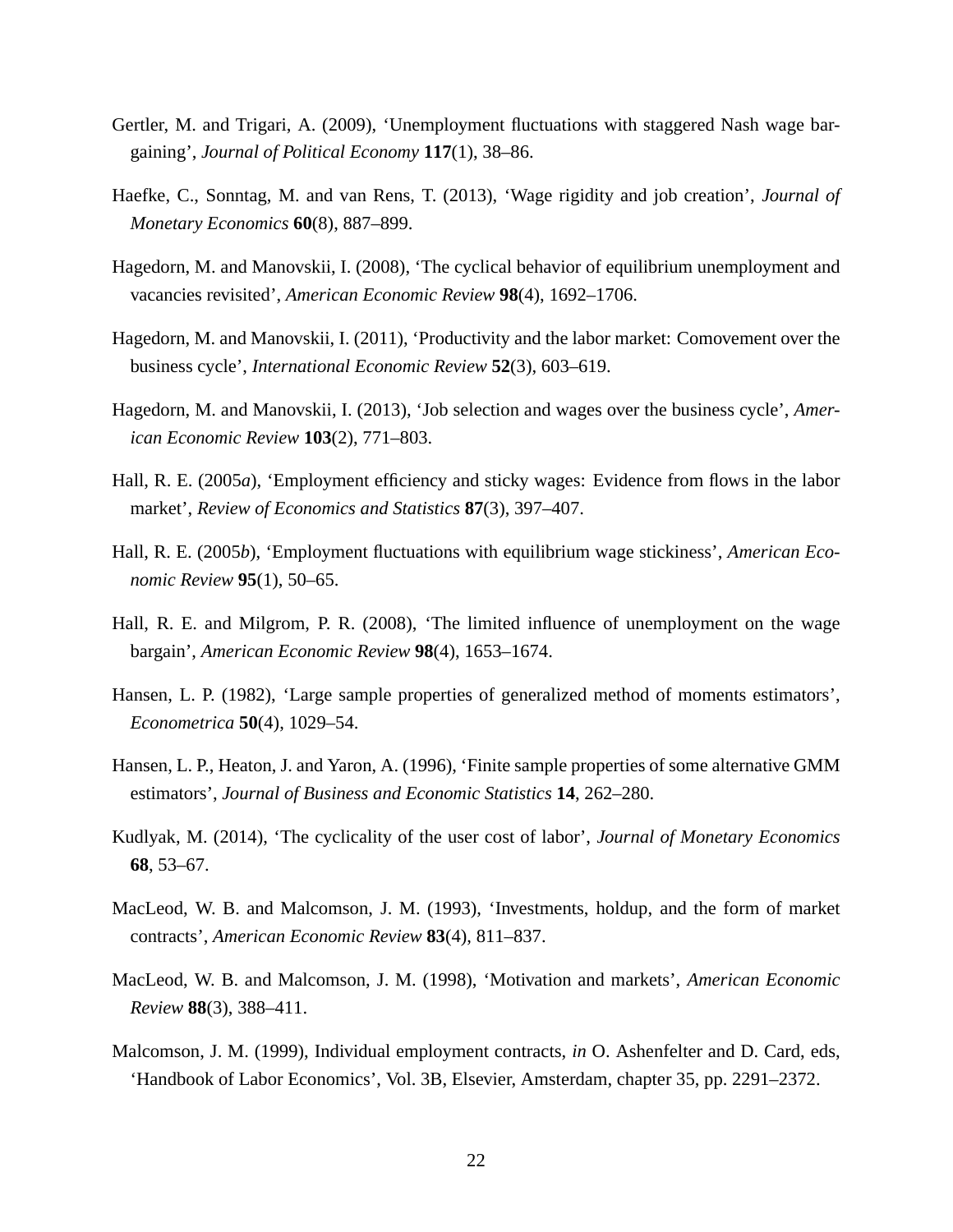- Mavroeidis, S., M. Plagborg-Møller and J. H. Stock (2014), 'Empirical evidence on inflation expectations in the New Keynesian Phillips curve', *Journal of Economic Literature* **52**(1), 124– 188.
- Mortensen, D. T. and Nagypál, É. (2007), 'More on unemployment and vacancy fluctuations', *Review of Economic Dynamics* **10**(3), 327–347.
- Mortensen, D. T. and Pissarides, C. A. (1994), 'Job creation and job destruction in the theory of unemployment', *Review of Economic Studies* **61**(3), 397–415.
- Newey, W. K. and West, K. D. (1987), 'A simple, positive semidefinite, heteroskedasticity and autocorrelation consistent covariance matrix', *Econometrica* **55**(3), 703–708.
- Newey, W. K. and Smith, R. J. (2004), 'Higher order properties of GMM and generalized empirical likelihood estimators', *Econometrica* **72**(1), 219–255.
- Pissarides, C. A. (1985), 'Short-run equilibrium dynamics of unemployment, vacancies, and real wages', *American Economic Review* **75**(4), 676–690.
- Pissarides, C. A. (2009), 'The unemployment volatility puzzle: Is wage stickiness the answer?', *Econometrica* **77**(5), 1339–1369.
- Robin, J.-M. (2011), 'On the dynamics of unemployment and wage distributions', *Econometrica* **79**(5), 1327–1355.
- Rudanko, L. (2009), 'Labor market dynamics under long-term wage contracting', *Journal of Monetary Economics* **56**(2), 170–183.
- Rudanko, L. (2011), Aggregate and idiosyncratic risk in a frictional labor market', *American Economic Review* **101**(6), 2823–2843.
- Rudd, J. and Whelan, K. (2006), 'Can rational expectations sticky-price models explain inflation dynamics?', *American Economic Review* **96**(1), 303–320.
- Shapiro, C. and Stiglitz, J. E. (1984), 'Equilibrium unemployment as a worker discipline device', *American Economic Review* **74**(3), 433–444.
- Shimer, R. (2004), 'The consequences of rigid wages in search models', *Journal of the European Economic Association* **2**(2-3), 469–479.
- Shimer, R. (2005), 'The cyclical behavior of equilibrium unemployment and vacancies', *American Economic Review* **95**(1), 25–49.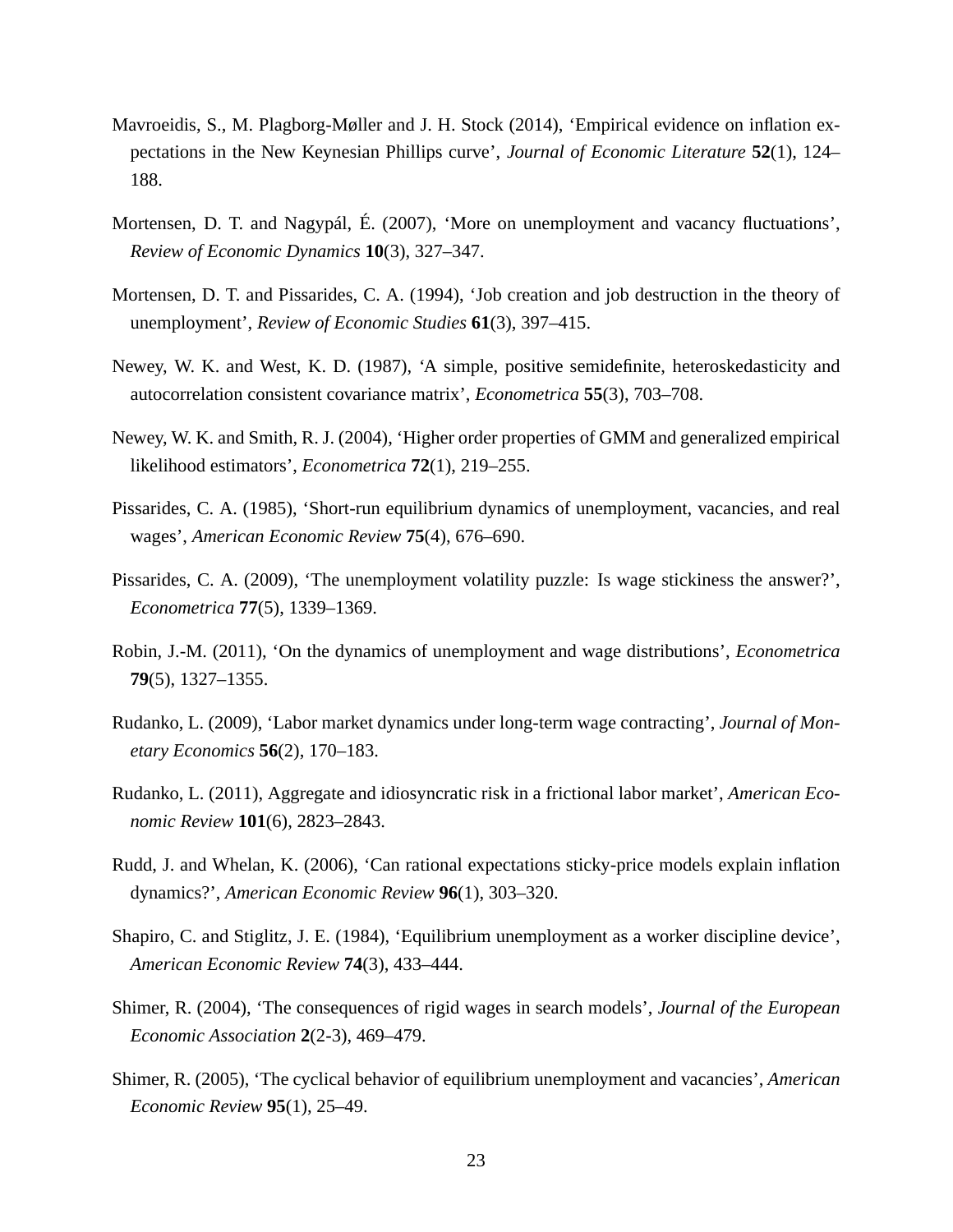- Stock, J. H. and Wright, J. H. (2000), 'GMM with weak identification', *Econometrica* **68**(5), 1055– 1096.
- Stock, J. H., Wright, J. H. and Yogo, M. (2002), 'GMM, weak instruments, and weak identification', *Journal of Business and Economic Statistics* **20**, 518–530.
- Thomas, J. and Worrall, T. (1988), 'Self-enforcing wage contracts', *Review of Economic Studies* **55**(4), 541–554.
- Yashiv, E. (2000), 'The determinants of equilibrium unemployment', *American Economic Review* **90**(5), 1297–1322.
- Yashiv, E. (2006), 'Evaluating the performance of the search and matching model', *European Economic Review* **50**, 909–936.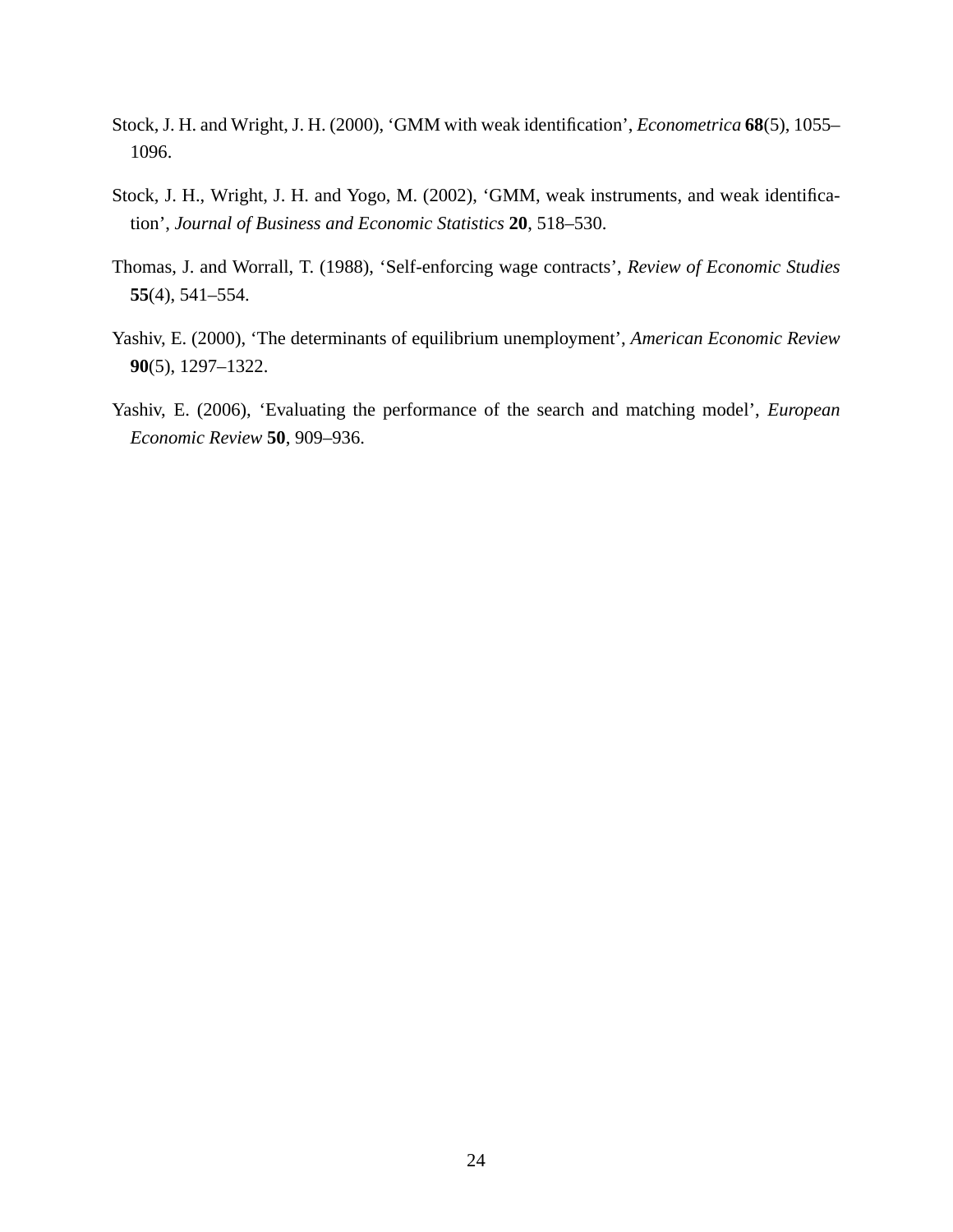# **Appendix A Full theoretical model**

#### **A.1 Basic framework**

The path of output in a match is determined by a random draw at the time the match is formed but may change over time (because, for example, of a general increase in productivity) at a rate common to all matches. The distribution of match productivity is such that it is always worthwhile to form a match when a vacant job and an unemployed worker meet. Match productivity in match *k* at time *t* is denoted  $p_t^k$ . In the basic model, separations occur only for exogenous reasons and at the same rate for all matches — there is no on the job search. Thus the distribution of productivity in actual matches is the same as the distribution of the productivity of potential matches. Denote by  $J_{\tau,t}^k$  the expected present value of current and future profits at *t* to a firm from having a filled job in match *k* whose wage was most recently negotiated at  $\tau \leq t$ . This equals (i) output  $p_t^k$  net of wage costs  $w_{\tau,t}^k$  for period *t*, plus (ii) the expected present value of profits  $\tilde{J}_{\tau}^k$  $\int_{\tau,t+1}^{k}$  from period  $t + 1$  on (when taking account of the possibility that the wage is renegotiated at  $t + 1$ ), discounted by the discount factor  $\delta_t$  and the probability  $(1 - s_{t+1})$  that the relationship is not ended before production at  $t + 1$  because the match is destroyed for exogenous reasons, plus (iii) the expected payoff  $V_{t+1}$  (if non-negative) of going back into the market for another employee if the match is destroyed. (A new match results in a new productivity draw and negotiation of a new wage, so  $V_{t+1}$  does not depend on *k*.) Thus

$$
J_{\tau,t}^k = p_t^k - w_{\tau,t}^k + \delta_t E_t \left\{ (1 - s_{t+1}) \tilde{J}_{\tau,t+1}^k + s_{t+1} \max\left[0, V_{t+1}\right] \right\}, \text{ for all } k, t \ge \tau,
$$
 (A.1)

where  $E_t$  is the expectation operator conditional on information available at  $t$ . Hagedorn and Manovskii (2008) and Hall and Milgrom (2008) assume  $s_{t+1}$  constant for all *t*. Here we allow for separation shocks in view of the importance Mortensen and Nagypál (2007) attribute to these.

In Hagedorn and Manovskii (2008), a new match at  $t$  results in employment starting at  $t + 1$  and thus expected future profit  $\delta_t E_t J_{t,t+1}$ , where  $J_{\tau,t}$  (with no superscript and  $t > \tau$ ) is the average, over the distribution of productivities of matches that negotiated the wage most recently at  $\tau < t$ , of firms' payoffs from such matches from *t* on. For the empirical work, we are restricted to quarterly data, for which a one-period delay between matching and employment starting may seem implausibly long. Hagedorn and Manovskii (2011), however, argue for a time to build between the decision to create a vacancy and the possibility of a job becoming productive, for which they find 3 months appropriate. With the quarterly data used here, that corresponds to a one-period time to build. To avoid being overly prescriptive, we allow for a one-period delay with probability  $1 - \kappa$ and zero delay with probability  $\kappa$ . The expected present value  $V_t$  of creating a vacancy at *t* for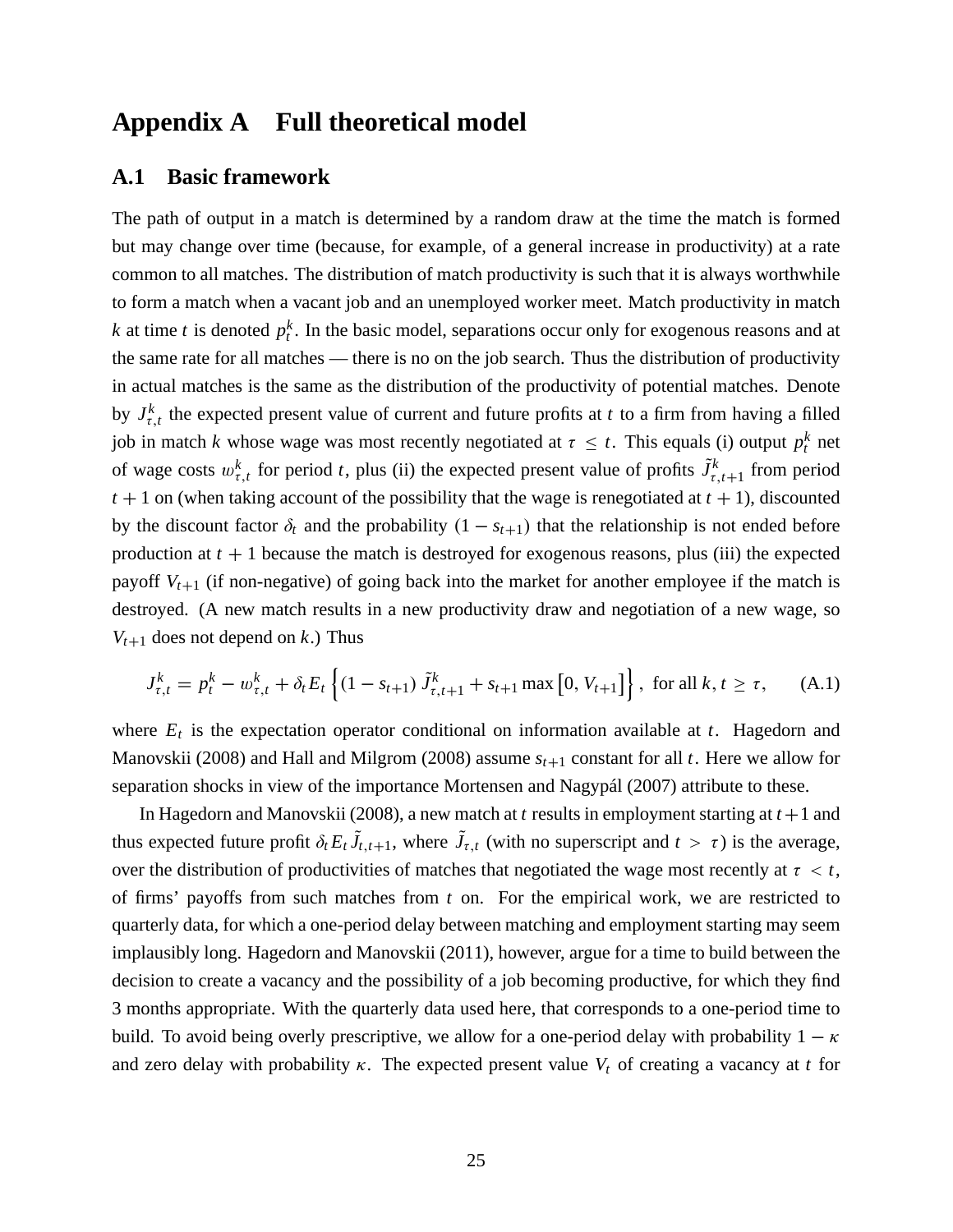which productivity is not yet determined and the wage is to be negotiated is then

$$
V_t = -c_t + q_t \left[ \kappa J_{t,t} + (1 - \kappa) \, \delta_t E_t \tilde{J}_{t,t+1} \right] + (1 - q_t) \, \delta_t E_t \max\left[0, V_{t+1}\right], \text{ for all } t, \qquad (A.2)
$$

where  $c_t$  is the vacancy posting cost that must be incurred at the start of period  $t$  to create a vacancy,  $q_t$  is the probability the vacancy is matched with a worker,  $J_{t,t}$  (with no superscript) is the expectation at *t* of a firm's payoff from *t* on from a new match at *t* before match productivity is known and the wage bargained, and  $J_{\tau,t}$  (with no superscript and  $t > \tau$ ) is the average, over the distribution of productivities of matches that negotiated wages most recently at  $\tau < t$ , of firms' payoffs from *t* on from such matches. (If wages are not negotiated every period, (A.2) implies that a match at *t* with employment starting at  $t + 1$  has its match productivity drawn, and its wage negotiated, at *t*. Match productivity then changes at the same rate between *t* and  $t+1$ , and the wage has the same possibility for renegotiation at  $t + 1$ , as in continuing matches. If wages are negotiated every period,  $J_{t,t+1} = J_{t+1,t+1}$  so no such assumption is implied.) Free entry of vacancies when (as in the data) new vacancies are created at each date implies

$$
V_t = 0, \text{ for all } t. \tag{A.3}
$$

For a worker in match *k* at *t* whose wage was most recently negotiated at  $\tau \leq t$ , the expected present value of employment  $W_{\tau,t}^k$  is given by

$$
W_{\tau,t}^{k} = w_{\tau,t}^{k} + \delta_{t} E_{t} \left[ (1 - s_{t+1}) \tilde{W}_{\tau,t+1}^{k} + s_{t+1} U_{t+1} \right], \text{ for all } k, t \ge \tau,
$$
 (A.4)

where  $\tilde{W}_{\tau}^k$  $\frac{k}{\tau}$ , *t*+1 is the expected present value of employment from period *t* + 1 on (when taking account of the possibility that the wage is renegotiated at  $t + 1$ ) and  $U_{t+1}$  is the expected present value of starting period  $t + 1$  unemployed, an event that happens with the probability  $s_{t+1}$  that the job comes to an end for exogenous reasons. The probability that a worker unemployed at *t* finds a job in the matching process at  $t$  is denoted by  $f_t$ , the value of non-work activity (including any unemployment benefit) by  $z_t$ . The expected present value  $U_t$  of seeking a match at *t* is then

$$
U_t = f_t \left[ \kappa W_{t,t} + (1 - \kappa) \left( z_t + \delta_t E_t \tilde{W}_{t,t+1} \right) \right] + (1 - f_t) \left( z_t + \delta_t E_t U_{t+1} \right), \text{ for all } t, \quad (A.5)
$$

where  $W_{t,t}$  (with no superscript) is the expectation at *t* of a worker's payoff from *t* on from a new match at *t* before match productivity is known and the wage bargained, and  $W_{\tau,t}$  (with no superscript and  $t > \tau$ ) is the average, over the distribution of productivities of matches that negotiated the wage most recently at  $\tau < t$ , of workers' payoffs from t on from such matches. The righthand side of (A.5) can be interpreted as follows. With probability *f<sup>t</sup>* , the worker is hired at *t* and receives expected future utility  $\left[ \kappa W_{t,t} + (1 - \kappa) \left( z_t + \delta_t E_t \tilde{W}_{t,t+1} \right) \right]$  from being matched. With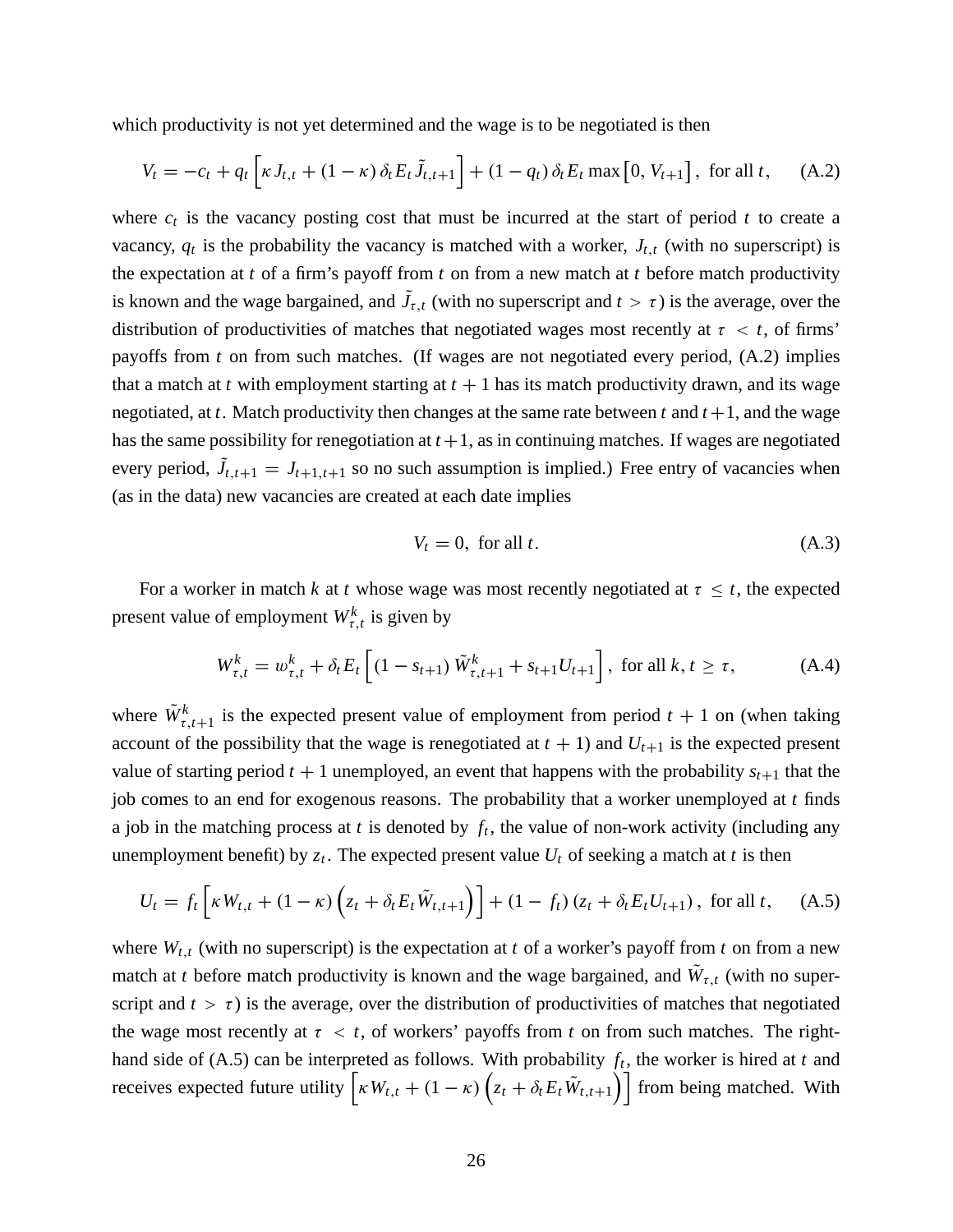probability  $1 - f_t$  the worker is not hired at *t* and receives utility  $z_t$  for period *t* plus the expected utility from starting period  $t + 1$  unmatched.

Pissarides (2009) has argued for an extension of matching models to allow for fixed costs incurred after matching has occurred, such as training, negotiation, or one-off administrative costs. For our purposes, this specification corresponds to replacing the vacancy posting cost term *c<sup>t</sup>* in (A.2) by the composite cost  $c_t + q_t H_t$ , where  $H_t$  is the fixed cost incurred by the firm after meeting a new worker but before the wage is agreed (compare with Pissarides (2009, p. 1364)). To save on notation, we retain the representation in (A.2) for developing the theory and make the appropriate adjustment for the empirical analysis.

This model nests the case of homogeneous productivity and no wage rigidity by setting  $p_t^k =$  $p_t, w_{\tau,t}^k = w_t, J_{\tau,t}^k = \tilde{J}_{\tau,t}^k = \tilde{J}_{\tau,t} = J_{t,t}$  and  $W_{\tau,t}^k = \tilde{W}_{\tau,t}^k = \tilde{W}_{\tau,t} = W_{t,t}$  for all  $k, \tau$  and  $t \geq \tau$ .

### **A.2 Wage determination in the basic model**

#### **A.2.1 Nash bargaining**

Most of the literature on matching models follows Mortensen and Pissarides (1994) in modelling wage determination by the Nash bargaining solution. The generalized form of that solution for the wage negotiated for match *k* at *t* is

$$
W_{t,t}^k - U_t = \frac{\beta}{1 - \beta} \left( J_{t,t}^k - V_t \right), \text{ for } \beta \in [0, 1), \tag{A.6}
$$

where  $\beta/(1-\beta)$  is the bargaining power of workers relative to that of firms. With the free entry condition  $V_t = 0$ , (A.6) reduces to the formulation in Hagedorn and Manovskii (2008)

$$
W_t^k - U_t = \frac{\beta}{1 - \beta} J_t^k, \text{ for } \beta \in [0, 1). \tag{A.7}
$$

#### **A.2.2 Credible bargaining**

Hall and Milgrom (2008) develop an alternative to the standard Nash bargain in which there is positive probability, here denoted  $\alpha$ , that negotiations break down irrevocably each time a new offer is made. They also include a cost to making an offer that we here denote by  $\gamma_t^f$  $t$ <sup> $\int$ </sup> for each offer the firm makes in period *t* and  $\gamma_t^w$  for each offer the worker makes in period *t*. (The specification in Hall and Milgrom (2008) corresponds to  $\gamma_t^w = 0$  but, for reasons that will become apparent, it is useful to allow  $\gamma_t^w > 0$ .) If negotiations break down, the parties search for alternative matches.

In Hall and Milgrom (2008), the parties alternate in making offers, starting with the firm, with at most one offer made each period. Hall and Milgrom (2008) envisage each period as corresponding to a day. With the data available, we are constrained to having each period correspond to a quarter,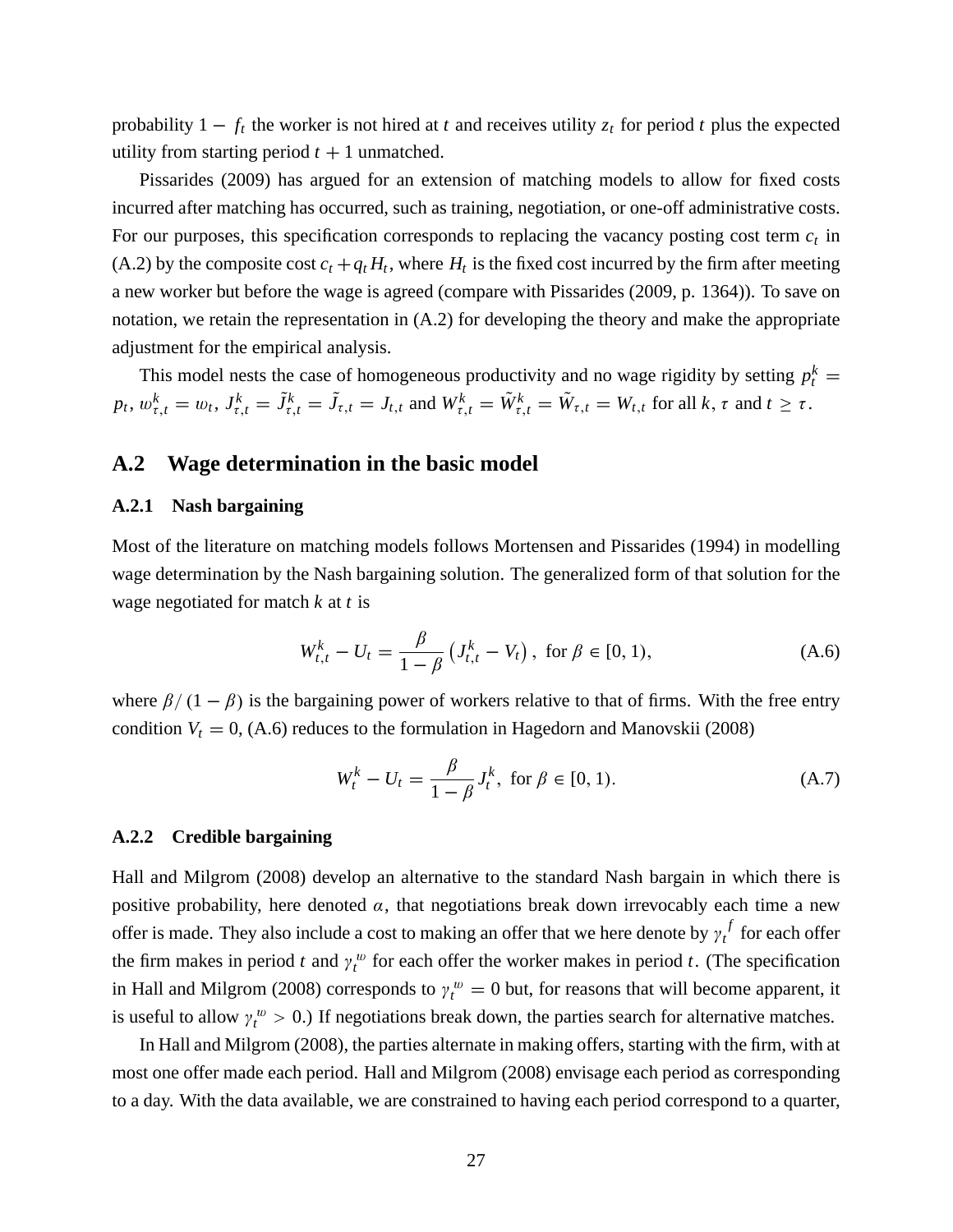so the assumption of at most one offer per period seems implausible. For this reason, we generalize the model to allow offers at fixed intervals that may be less than a whole period. Consider an offer from the firm in match *k* at time  $\eta$  ( $0 \leq \eta$  < 1) between *t* and  $t + 1$  that would yield the worker present value payoff  $W_{t+\eta,t+\eta}^k$ . The worker will accept that offer if  $W_{t+\eta,t+\eta}^k$  is at least as great as the payoff from rejecting the offer, having negotiations break down with probability  $\alpha$ and receiving payoff  $U_{t+n}$  of seeking an alternative match, but otherwise making a counter-offer resulting in expected present value payoff denoted  $\hat{W}_{t+\eta}^k$ . Recognizing this, the firm will make the lowest offer satisfying that requirement, which gives the indifference condition

$$
W_{t+\eta, t+\eta}^{k} = \alpha U_{t+\eta} + (1 - \alpha) \hat{W}_{t+\eta}^{k}, \quad \eta \in [0, 1).
$$
 (A.8)

Symmetrically, the firm will accept an offer with present value payoff  $J'^{k}_{t+\eta}$  made by the worker at time  $\eta$  ( $0 \le \eta < 1$ ) between *t* and  $t + 1$  if  $J'^{k}_{t+\eta}$  is at least as great as the payoff from rejecting the offer, having negotiations break down with probability  $\alpha$  and receiving payoff  $V_{t+\eta}$  of seeking an alternative match, but otherwise making a counter-offer resulting in expected present value payoff denoted  $\hat{J}_{t+\eta}^k$ . Recognizing this, the worker will make the lowest offer satisfying that requirement, which gives the indifference condition

$$
J_{t+\eta}^{/k} = \alpha V_{t+\eta} + (1-\alpha) \hat{J}_{t+\eta}^{k}, \quad \eta \in [0,1).
$$
 (A.9)

In Hall and Milgrom (2008), the firm makes the first offer and in equilibrium that offer is always accepted, so the bargained outcome corresponds to  $W^k_{t+\eta,t+\eta}$  for  $\eta = 0$ .

In the specification in Hall and Milgrom (2008) with only one offer per period,

$$
\hat{J}_t^k = \delta_t E_t \left( -\gamma_{t+1}^f + J_{t+1,t+1}^k \right); \quad \hat{W}_t^k = z_t + \delta_t E_t \left( -\gamma_{t+1}^w + W_{t+1}^k \right), \tag{A.10}
$$

where  $W_{t+1}^k$  is the payoff to the worker from making an offer at  $t + 1$ . The alternative we consider here, which seems more appropriate with periods of a quarter, is to let the time interval between offers go to zero. Then

$$
\hat{J}_t^k = -\gamma_t^f + J_{t,t}^k; \quad \hat{W}_t^k = -\gamma_t^w + W_t^{\prime k}.
$$
 (A.11)

In that case, the indifference conditions (A.8) and (A.9) with  $\eta = 0$  can be solved to give the following sharing rule as an alternative to (A.6):

$$
W_{t,t}^{k} - U_{t} = (1 - \alpha) \left( J_{t,t}^{k} - V_{t} \right) + \frac{1 - \alpha}{\alpha} \gamma_{t}, \tag{A.12}
$$

where  $\gamma_t = (1 - \alpha) \gamma_t^f - \gamma_t^w$ . Note that  $\gamma_t^f$  $t_t$ <sup>t</sup> and  $\gamma_t^w$  cannot be separately identified from (A.12). But permitting  $\gamma_t^w > 0$  allows the model to be consistent with an estimated  $\gamma_t < 0$ .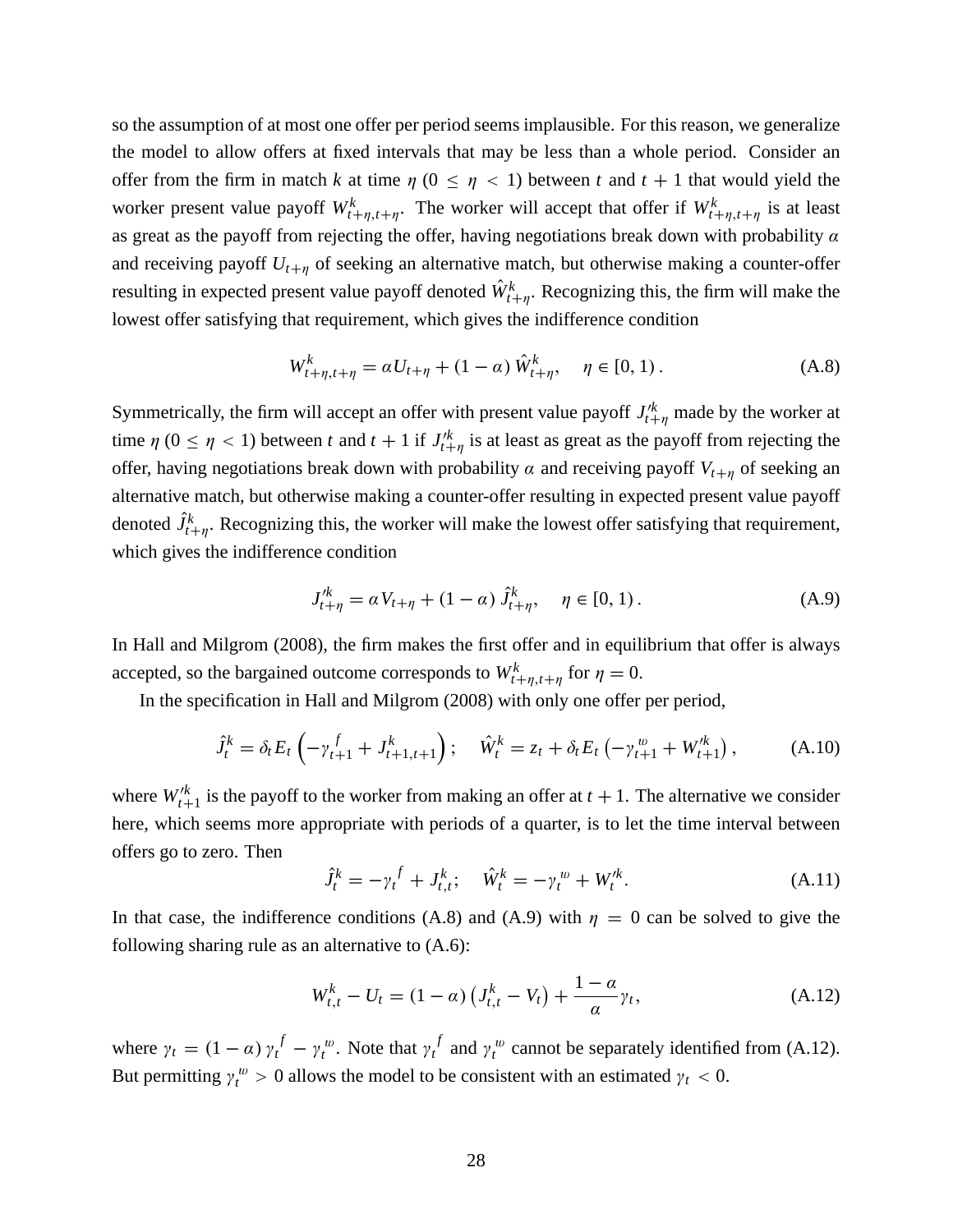#### **A.2.3 Nesting Nash and credible bargaining**

The Nash and credible bargaining outcomes (A.6) and (A.12) are special cases of the more general formulation

$$
W_{t,t}^k - U_t = \lambda \left( J_{t,t}^k - V_t \right) + \frac{\lambda}{1 - \lambda} \gamma_t,
$$
\n(A.13)

with the models satisfying the restrictions

Nash bargaining (A.6) : 
$$
\lambda = \frac{\beta}{1 - \beta} \in [0, \infty)
$$
;  $\gamma_t = 0$ ;  
Credible bargaining (A.12) :  $\lambda = 1 - \alpha \in [0, 1)$ . (A.14)

Averaged over all match productivities, (A.13) becomes

$$
W_{t,t} - U_t = \lambda \left( J_{t,t} - V_t \right) + \frac{\lambda}{1 - \lambda} \gamma_t,
$$
\n(A.15)

where we have made use of the linearity property of expectations.<sup>10</sup>

#### **A.2.4 Wages bargained every period**

With all wages bargained every period, the average wage  $w_t$  is just the average of the wages for each individual match *k* given by (A.13). Because, from (A.1) and (A.4),  $J_{t,t}^k$  and  $W_{t,t}^k$  are linear in  $w_{t,t}^k$ , the average wage is given by (A.15). In this case, (A.15) can be combined with (A.2), (A.3) and (A.5) to yield wage equation (1) for the average wage. For Nash bargaining,  $\lambda = \beta/(1 - \beta)$ and  $\gamma_t = 0$  so (1) can be written

$$
w_t = \beta p_t + (1 - \beta) z_t + \beta c_t \frac{f_t}{q_t (1 - f_t \kappa)}.
$$
 (A.16)

When  $\kappa = 0$ , (A.16) is exactly the wage equation in Hagedorn and Manovskii (2008).

#### **A.2.5 Wage equation independent of vacancy creation equation**

A wage equation that is independent of the vacancy creation equation can be derived as follows. From the free entry condition (A.3),  $V_t = 0$  for all *t*. With the wage for every job bargained in every period,  $J_{\tau,t} = J_{t,t}$  for  $\tau \leq t$ . With those specifications, (A.1) averaged over all match productivities becomes

$$
J_{t,t} = p_t - w_t + \delta_t E_t (1 - s_{t+1}) J_{t+1,t+1}, \text{ for all } t. \tag{A.17}
$$

<sup>&</sup>lt;sup>10</sup>This follows by Tonelli's theorem, see Billingsley (1995, Theorem 18.3).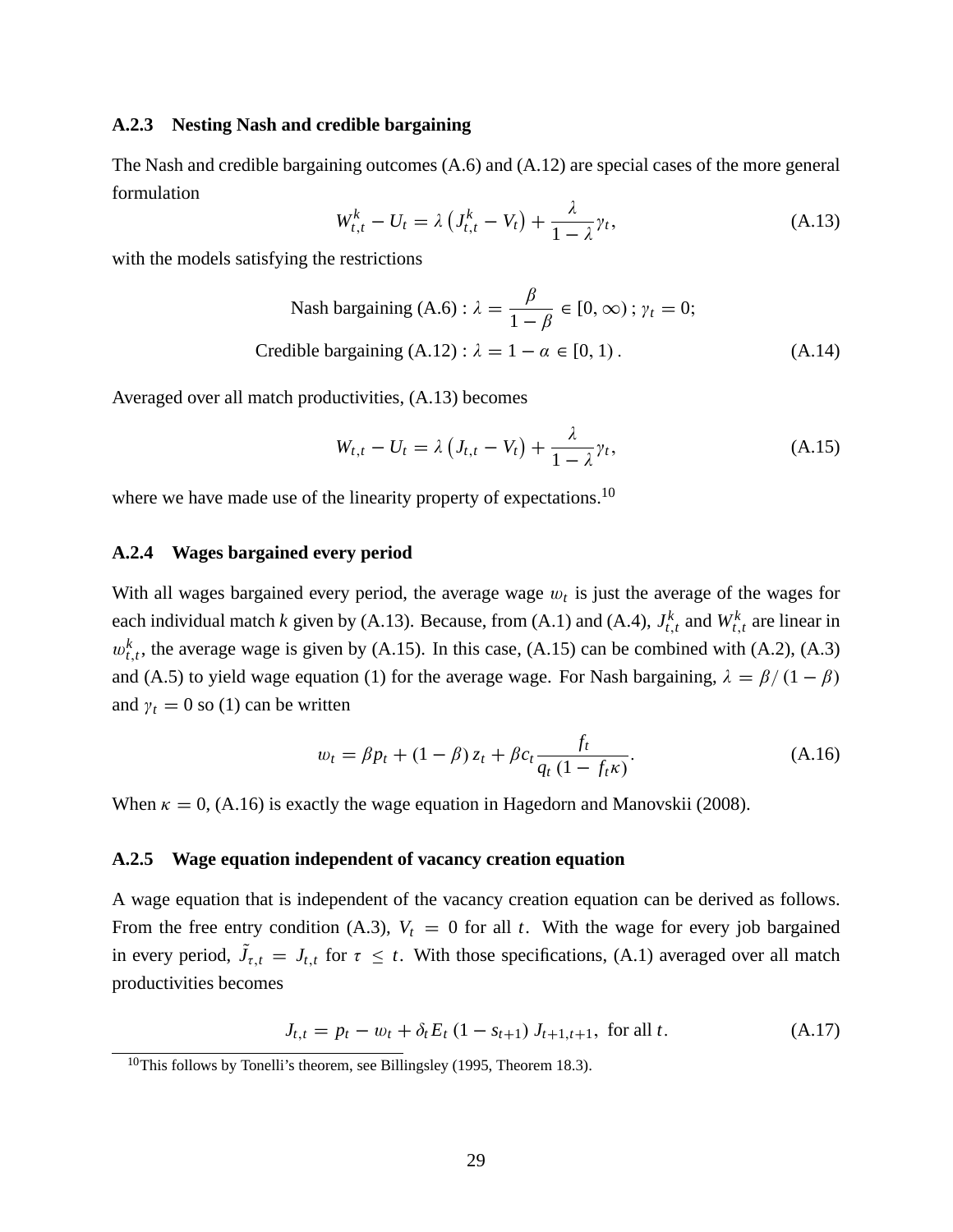Also, with the wage for every job bargained in every period,  $W_{\tau,t} = W_{t,t}$  for  $\tau \leq t$ . Then (A.4) averaged over all match productivities and (A.5) can be jointly solved forward to write

$$
W_{t,t} - U_t = E_t \sum_{n=0}^{\infty} \delta_{t,n}^{\kappa} (1 - f_{t+n} \kappa) (w_{t+n} - z_{t+n}), \qquad (A.18)
$$

where  $\delta_{t,n}^{\kappa} = \prod_{i=1}^{n}$  $\sum_{i=1}^n \delta_t^{\kappa}$ *t*<sub>*t*+*i*</sub>, with  $\delta_{t,0}^{\kappa} = 1$ , and  $\delta_t^{\kappa} = \delta_{t-1} (1 - s_t - f_{t-1} + \kappa s_t f_{t-1})$ . These two conditions can be used with (A.15) to yield the wage equation (2).

### **A.3 Extensions to the basic model**

Two important generalizations of the basic model in the literature are to on the job search and to wages that are not negotiated every period.

#### **A.3.1 On the job search**

In the Hagedorn and Manovskii (2013) model of on the job search, wage determination in match  $k$  takes, up to a log-linear approximation, the form (see their equation  $(1)$ )

$$
w_{t,t}^k = (p_t^k)^{\zeta} (\vartheta_t)^{\rho}, \qquad \text{for all } k, t,
$$
 (A.19)

where  $\vartheta_t$  is a business cycle indicator that incorporates labour market tightness. For empirical purposes, Hagedorn and Manovskii (2013, eq. (35)) normalize  $\zeta = 1$  because it is not identified separately from the standard deviation of the distribution of productivities. With  $\zeta = 1$  and averaging over  $k$ ,  $(A.19)$  corresponds to  $(A.16)$  with

$$
(\vartheta_t)^{\rho} = (1 - \beta) \frac{z_t}{p_t} + \beta \left[ 1 + \frac{c_t}{p_t} \frac{f_t}{q_t (1 - f_t \kappa)} \right].
$$

The formulation in (A.19) does not take explicit account of the possibility that the measured productivity process will be influenced by selection over the business cycle, as workers search on the job for more productive matches. In Appendix C, we write down a model that explicitly takes this into account and derive the resulting wage equation under the assumption that  $\kappa = 1$ . This is given by:

$$
w_t = \frac{z_t}{1+\lambda} + \frac{\lambda}{1+\lambda} \left[ p_t + \frac{f_t}{1-f_t} \frac{c_t/q_t - \varrho_t \tilde{J}_t}{1-\varrho_t} \right] - X_t, \text{ for all } t,
$$
 (A.20)

where  $\rho_t$  is the probability that a job is filled with a previously employed worker,  $J_t$  is the average value of a job filled with a previously employed worker, and  $X_t$  is a term that has no impact on the ensuing discussion. We cannot measure the variables in  $J_t$  and  $X_t$  from the available data,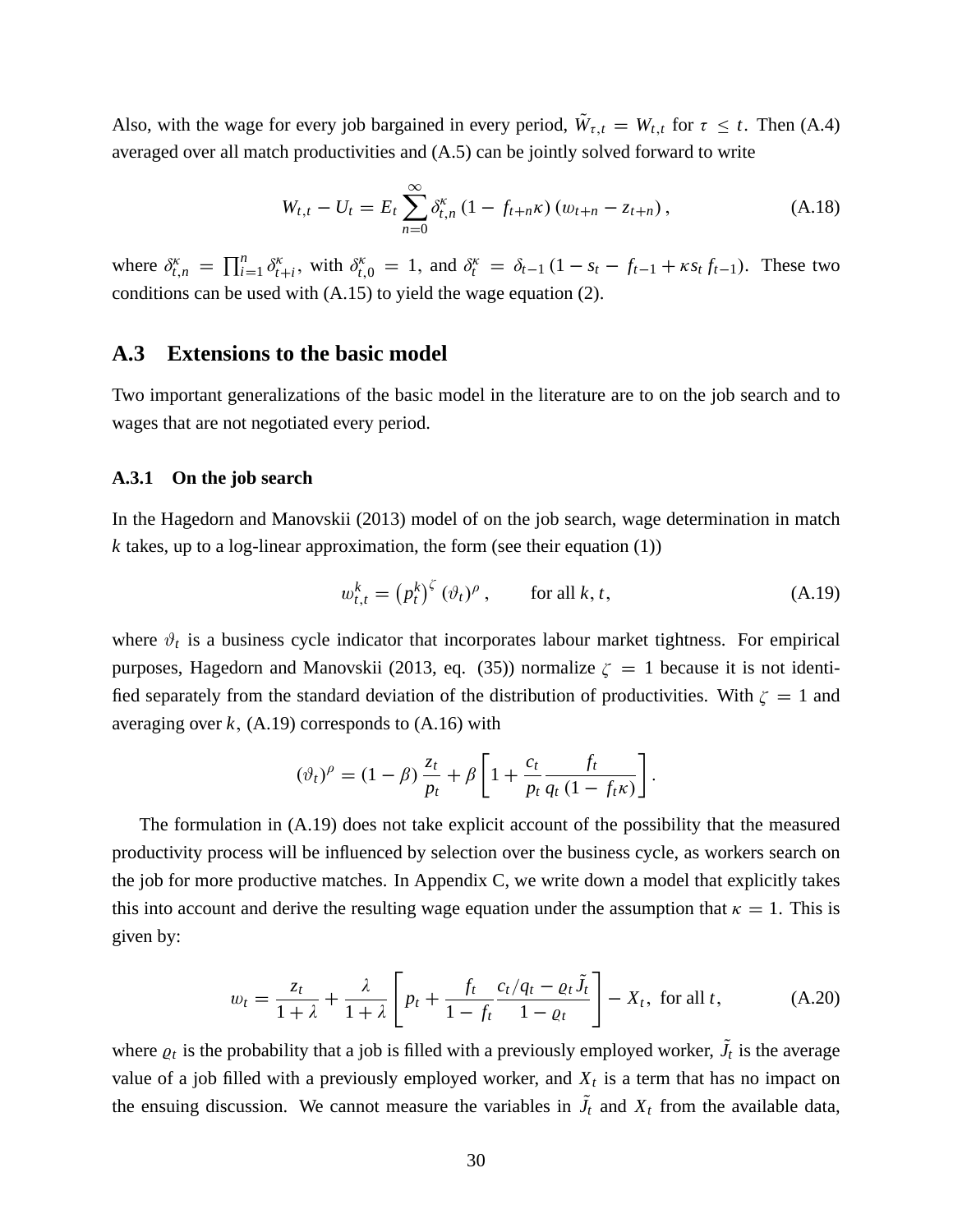so we are not able to provide direct estimates of (A.20). But the following argument shows that specification (A.20) cannot be expected to account for the type of persistence that we observe in the data.

Consider the dynamic effect on wages of a shock to the productivity distribution. Suppose that the distribution of productivities in period  $t - 1$  is untypically favourable to high productivity. This implies that  $w_{t-1}$  is untypically high, since it is positively related to  $p_{t-1}$ . If this also led to  $w_t$ being untypically high, it would result in positive persistence in wages, which would be consistent with what we see in the data. Equation  $(A.20)$  shows that the impact of this shock on  $w_t$  comes from  $J_t$ , since all other terms are unaffected by a purely transitory shock in the productivity process in period  $t - 1$ . The term  $J_t$  depends positively on the distribution of productivities in period  $t - 1$ , in the sense that higher productivities in period  $t - 1$  will lead to a higher threshold for a successful new match in period *t* with an already employed worker, thus making the average value of jobs filled with already employed workers higher. Therefore, since  $w_t$  is decreasing in  $J_t$ , and the latter rises in response to this productivity shock, w*<sup>t</sup>* falls, and this is in the opposite direction of what we need in order fit the data.

#### **A.3.2 Wage rigidity**

Following Pissarides (2009), we model wage rigidity as applying only to continuing matches, with wages for new matches all negotiated. The form of wage rigidity is that developed by Gertler and Trigari (2009) but applied only to continuing, not new, matches. Persistence takes the form of a fixed probability  $1 - \psi$  that a firm renegotiates its wage in any period. In the absence of such renegotiation, the wage remains the same as in the previous period. Thus the wage at *t* for a match with wage most recently negotiated at  $\tau \leq t - 1$  is

$$
w_{t,t}^k, \qquad \text{with probability } 1 - \psi, \qquad \psi, \mu \in [0, 1],
$$
  
\n
$$
\pi_t^{-\mu} w_{\tau, t-1}^k, \quad \text{with probability } \psi,
$$
 (A.21)

where  $\pi_t$  is the ratio of prices at *t* to prices at  $t-1$ , which we incorporate to allow for the possibility that the previous period's wage may be adjusted automatically in response to inflation, with  $\mu$  a parameter to be estimated. With wage rigidity of the form in (A.21),

$$
\tilde{J}_{\tau,t}^k = (1 - \psi) J_{t,t}^k + \psi J_{\tau,t}^k = J_{t,t}^k - \psi \left( J_{t,t}^k - J_{\tau,t}^k \right) \tag{A.22}
$$

$$
\tilde{W}_{\tau,t}^k = (1 - \psi) W_{t,t}^k + \psi W_{\tau,t}^k = W_{t,t}^k - \psi (W_{t,t}^k - W_{\tau,t}^k).
$$
\n(A.23)

(Recall that  $\tilde{J}^k_{\tau,t}$  and  $\tilde{W}^k_{\tau,t}$  refer to matches with wage negotiated at  $\tau$  but not renegotiated before  $t$ .)

With wages negotiated in all new matches, (A.1), (A.2), (A.4) and (A.5) continue to apply.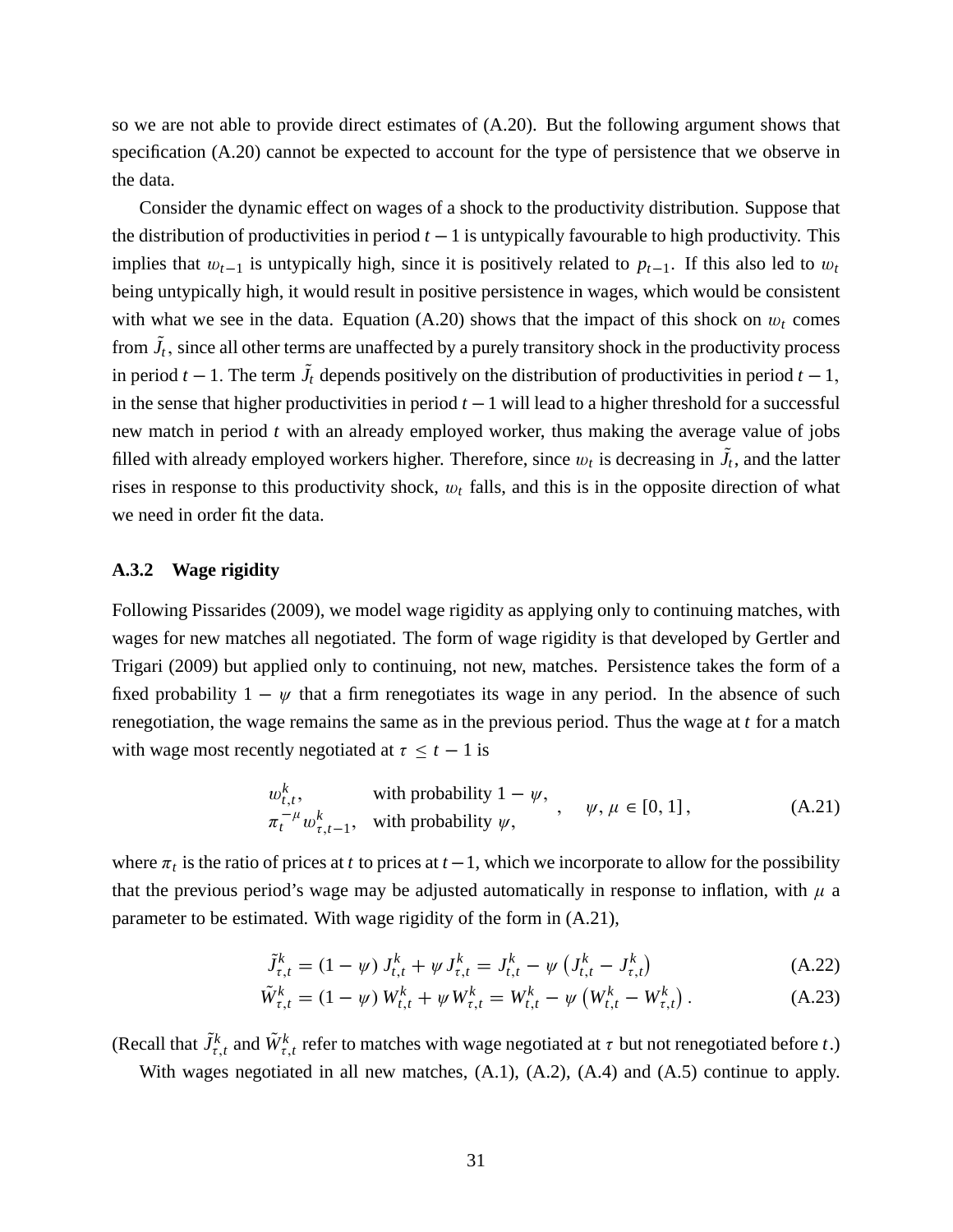Manipulation of these conditions gives

$$
J_{t+1,t+1}^k - J_{t,t+1}^k
$$
  
= - (W\_{t+1,t+1}^k - W\_{t,t+1}^k) (A.24)

$$
= \left(\pi_{t+1}^{-\mu} w_{t,t}^k - w_{t+1,t+1}^k\right) E_{t+1} \left[\sum_{i=1}^{\infty} \prod_{j=2}^i \left(\delta_{t+j-1} \left(1 - s_{t+j}\right) \psi \pi_{t+j}^{-\mu}\right)\right],\tag{A.25}
$$

with the convention that the product term equals 1 for  $i < j$ . For a newly-bargained wage,  $(A.13)$ applies. Moreover, with the formulation in (A.21), the distribution of match productivities for new bargains is the same as that for all vacancies so the average newly-bargained wage is still given by (A.15).

### **A.4 Empirical wage equation**

Let  $w_t^*$  denote the average newly-negotiated wage at *t* (that is, the average of  $w_{t,t}^k$  for matches *k* negotiating wages at *t*). Then, from (A.1) for  $\tau = t$  averaged over all match productivities and with  $V_{t+1} \geq 0$  for all *t* (as it must be when the free entry condition (A.3) holds for all *t*),

$$
J_{t,t} = p_t - w_t^* + \delta_t E_t \left[ (1 - s_{t+1}) \tilde{J}_{t,t+1} + s_{t+1} V_{t+1} \right], \text{ for all } t.
$$
 (A.26)

This can be combined with (A.2) to give

$$
J_{t,t} - V_t = (1 - q_t \kappa) (p_t - w_t^*) + c_t + \delta_t E_t \left[ (1 - s_{t+1} - q_t + q_t \kappa s_{t+1}) (\tilde{J}_{t,t+1} - V_{t+1}) \right].
$$
 (A.27)

Use of  $(A.22)$  in  $(A.27)$  gives

$$
J_{t,t} - V_t
$$
  
=  $(1 - q_t \kappa) (p_t - w_t^*) + c_t$   
+  $\delta_t E_t [(1 - s_{t+1} - q_t + q_t \kappa s_{t+1}) (J_{t+1,t+1} - V_{t+1} - \psi (J_{t+1,t+1} - J_{t,t+1}))].$  (A.28)

Similarly, from (A.4) for  $\tau = t$  averaged over all match productivities,

$$
W_{t,t} = w_t^* + \delta_t E_t \left[ (1 - s_{t+1}) \tilde{W}_{t,t+1} + s_{t+1} U_{t+1} \right], \text{ for all } t.
$$
 (A.29)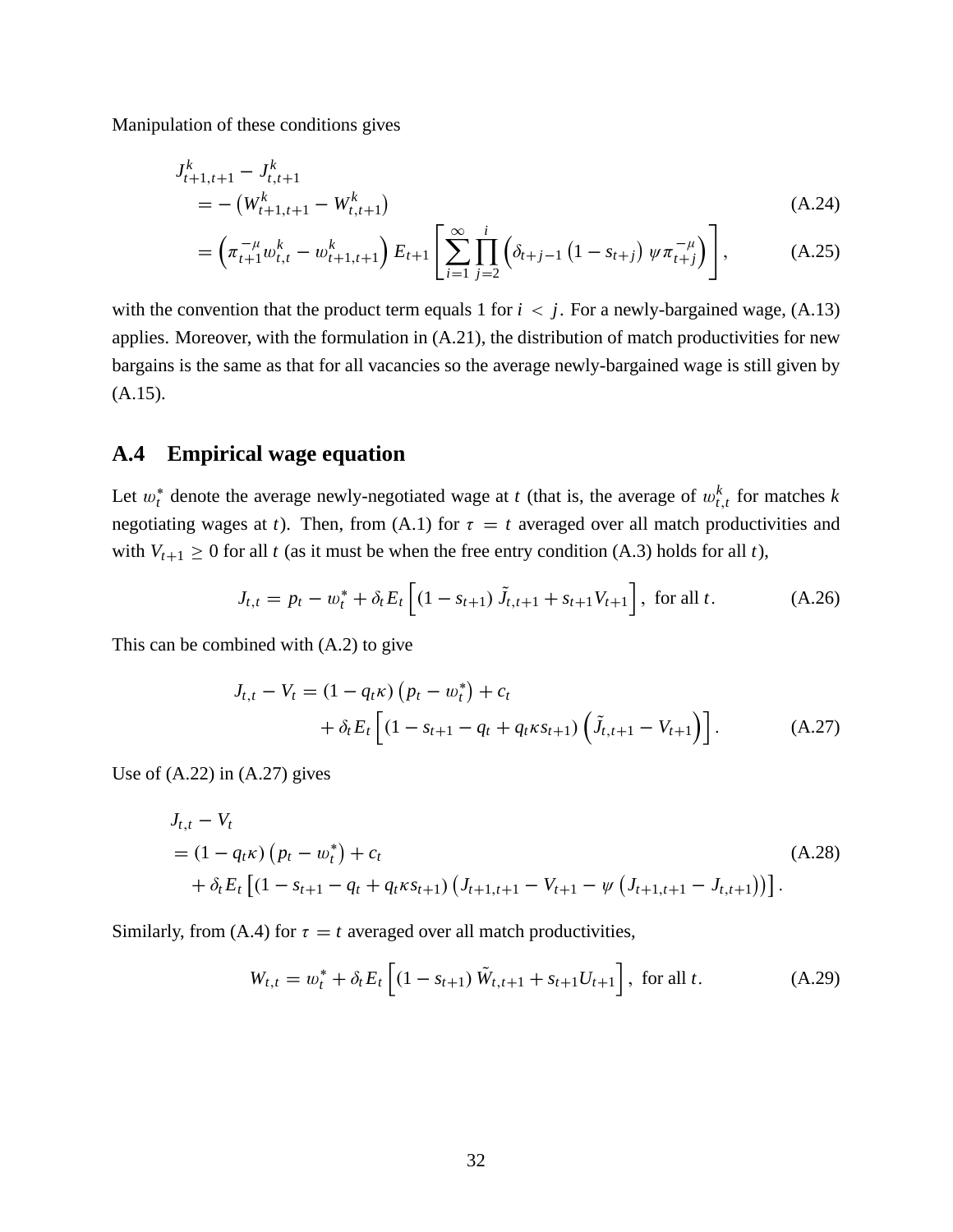This can be combined with (A.5) to give

$$
W_{t,t} - U_t = (1 - f_t \kappa) (w_t^* - z_t)
$$
  
+  $\delta_t E_t \left[ (1 - s_{t+1} - f_t + \kappa f_t s_{t+1}) (\tilde{W}_{t,t+1} - U_{t+1}) \right].$  (A.30)

Use of  $(A.23)$  in  $(A.30)$  gives

$$
W_{t,t} - U_t = (1 - f_t \kappa) \left( w_t^* - z_t \right) + \delta_t E_t \left\{ (1 - s_{t+1} - f_t + \kappa f_t s_{t+1}) \left[ W_{t+1,t+1} - U_{t+1} - \psi \left( W_{t+1,t+1} - W_{t,t+1} \right) \right] \right\}.
$$

Use of (A.15) forwarded one period and (A.24) in this allows it to be written

$$
W_{t,t} - U_t
$$
  
=  $(1 - f_t \kappa) (w_t^* - z_t) + \delta_t E_t \left\{ (1 - s_{t+1} - f_t$   
+  $\kappa f_t s_{t+1}) \left[ \lambda (J_{t+1,t+1} - V_{t+1}) + \frac{\lambda}{1 - \lambda} \gamma_{t+1} + \psi (J_{t+1,t+1} - J_{t,t+1}) \right] \right\}.$  (A.31)

Use of  $(A.28)$ ,  $(A.31)$  and the free entry condition  $(A.3)$  in  $(A.15)$  can, with some manipulation (see Appendix B), be used to derive the wage equation (3) for newly formed matches in the text.

Empirical implementation of (3) requires a data series for the average newly-negotiated wage  $w_t^*$ . Under the assumptions of the model, continuing matches for which wages are renegotiated have a random sample of match productivities. Thus, a series for the average newly-negotiated wage consistent with the model can be derived using an approximation suggested by Gertler and Trigari (2009) based on the law of large numbers. Let *j<sup>t</sup>* denote employment at *t*, which equals the number of filled jobs. The total number of matches negotiating their wage at *t* comprises new matches created at  $t m_t = j_t - (1 - s_t) j_{t-1}$ , plus continuing matches that renegotiate the wage at *t*,  $(1 - \psi) (1 - s_t) j_{t-1}$ . Hence the total wage bill at *t*, with  $w_t$  the average wage in all matches at *t*, is

$$
w_t j_t = \left\{ \left[ j_t - (1 - s_t) j_{t-1} \right] + (1 - \psi) (1 - s_t) j_{t-1} \right\} w_t^* + \psi (1 - s_t) j_{t-1} \pi_t^{-\mu} w_{t-1}
$$
  
= 
$$
\left[ j_t - \psi (1 - s_t) j_{t-1} \right] w_t^* + \psi (1 - s_t) j_{t-1} \pi_t^{-\mu} w_{t-1}.
$$

So the average newly-negotiated wage is given by (4).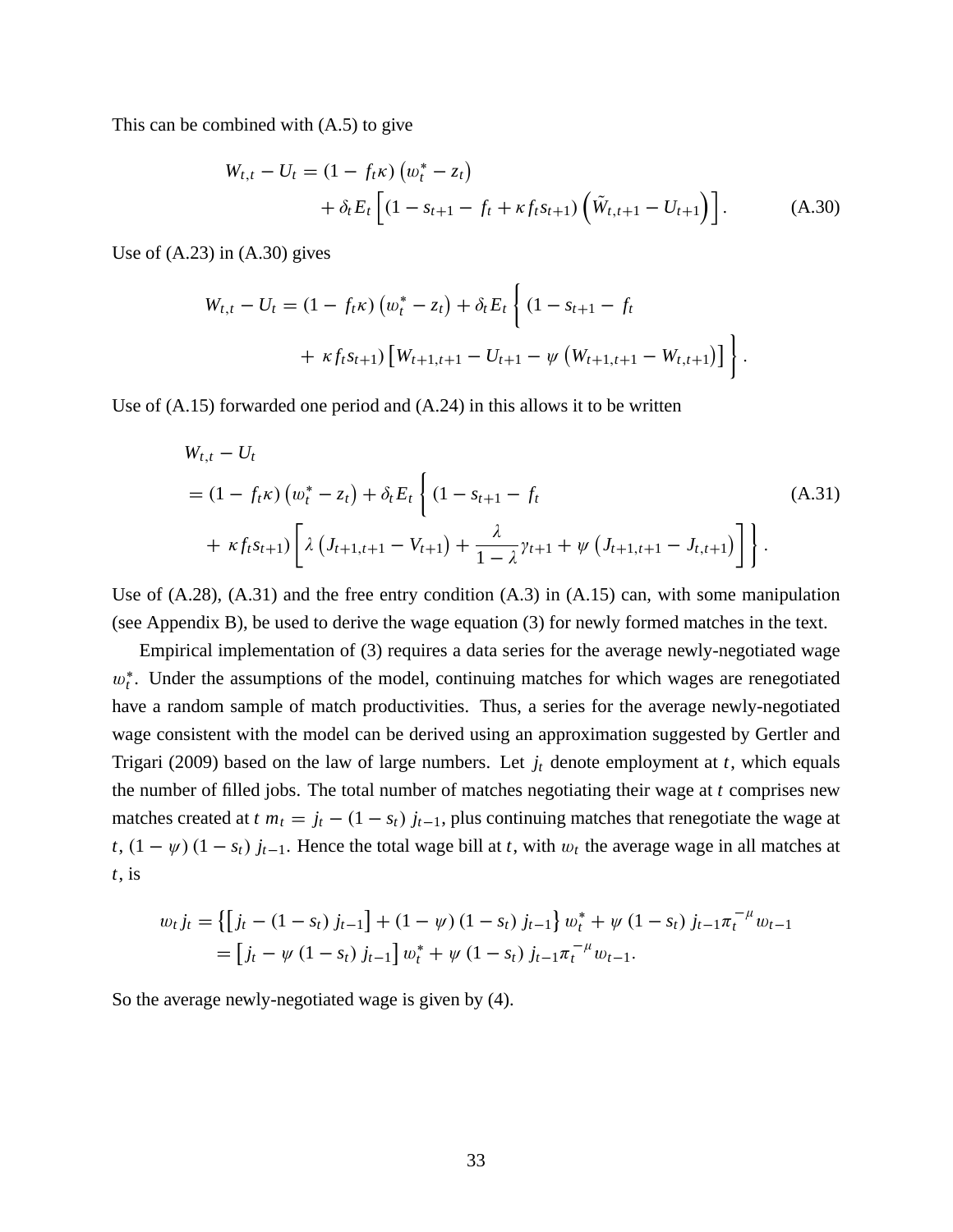# **Appendix B Derivations of equations**

Table 6 gives definitions of variables in the theoretical models, Table 7 definitions of parameters.

### **B.1 Derivation of equation (A.12)**

With the specification in (A.11), (A.8) and (A.9) with  $\eta = 0$  become

$$
W_{t,t}^{k} = \alpha U_t + (1 - \alpha) \left( -\gamma_t^{\,w} + W_t^{\prime k} \right) \tag{A.32}
$$

$$
J_t^{\prime k} = \alpha V_t + (1 - \alpha) \left( -\gamma_t^f + J_{t,t}^k \right). \tag{A.33}
$$

The terms in  $W_t^k$  and  $J_t^k$  in (A.32) and (A.33) can be eliminated in the following way. Multiply (A.33) by  $1 - \alpha$  and subtract it from (A.32) to get

$$
W_{t,t}^{k} - (1 - \alpha) J_{t}^{\prime k} = \alpha U_{t} + (1 - \alpha) \left( -\gamma_{t}^{w} + W_{t}^{\prime k} \right) - \alpha (1 - \alpha) V_{t} - (1 - \alpha)^{2} \left( -\gamma_{t}^{f} + J_{t,t}^{k} \right).
$$

Next note that  $W_t^k + J_t^k = W_{t,t}^k + J_{t,t}^k$  necessarily, so this can be written

$$
W_{t,t}^{k} = \alpha U_{t} - (1 - \alpha) \gamma_{t}^{w} + (1 - \alpha) (W_{t,t}^{k} + J_{t,t}^{k}) - \alpha (1 - \alpha) V_{t} - (1 - \alpha)^{2} \left( -\gamma_{t}^{f} + J_{t,t}^{k} \right)
$$

or, subtracting  $W_{t,t}^k$  from both sides

$$
0 = \alpha U_t - (1 - \alpha) \gamma_t^w - \alpha W_{t,t}^k + (1 - \alpha) (1 - (1 - \alpha)) J_{t,t}^k - \alpha (1 - \alpha) V_t + (1 - \alpha)^2 \gamma_t^f.
$$

This can be rewritten as (A.12).

#### **B.2 Derivation of equation (1)**

Equation (1) is a special case of (3) with  $\psi = 0$  and  $w_t^* = w_t$ , as is appropriate when all wages are bargained every period.

### **B.3 Derivation of equation (A.18)**

Equation (A.18) follows from solving forward equation (A.30) with, as appropriate when the wage for all jobs is bargained every period,  $w_t^* = w_t$  and  $E_t W_{t,t+1} = E_t W_{t+1,t+1}$ .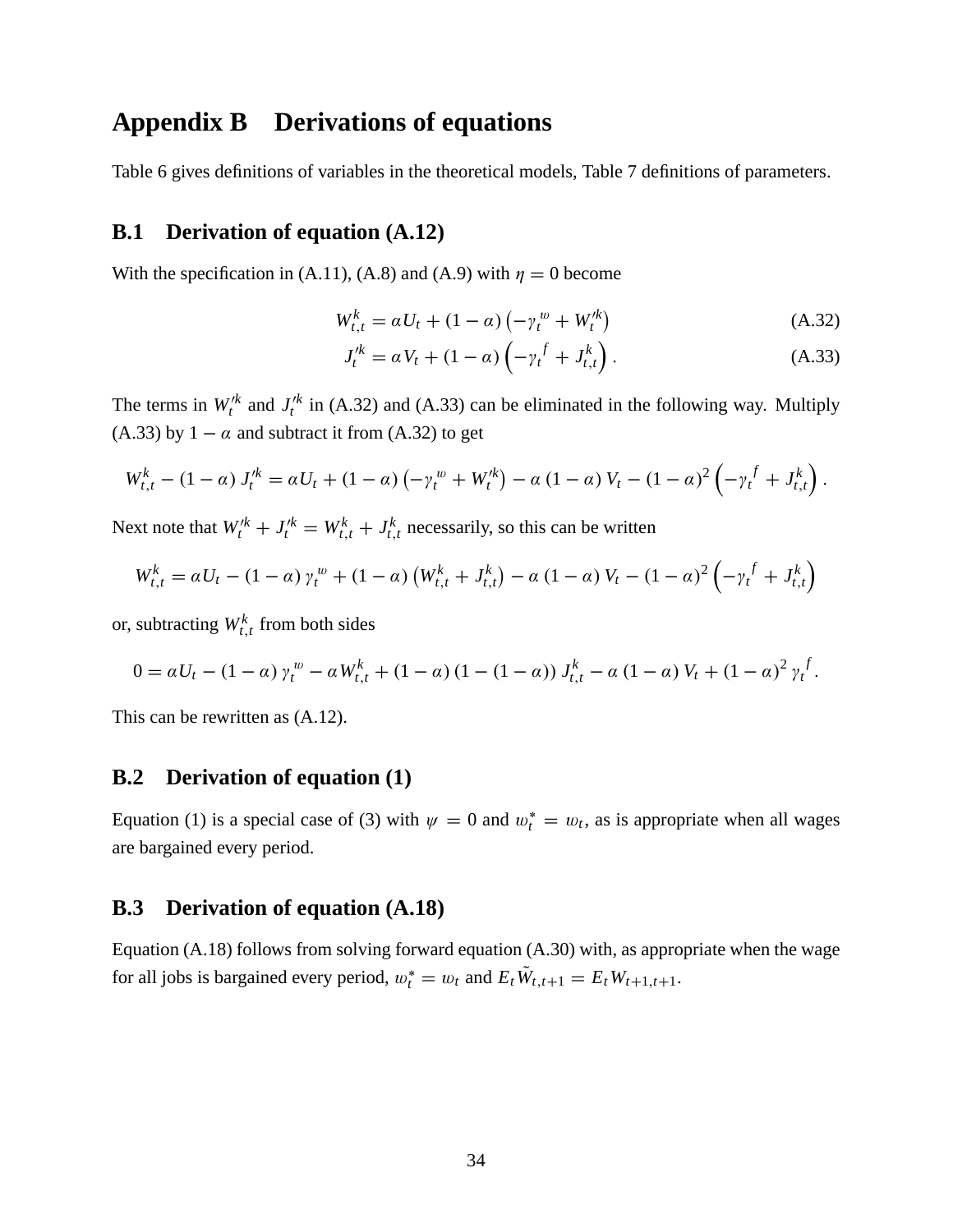| <b>Variable</b>                                                                     | <b>Description</b>                                                           |
|-------------------------------------------------------------------------------------|------------------------------------------------------------------------------|
| $p_t^k$                                                                             | productivity in match $k$ at $t$                                             |
| $p_t$                                                                               | average productivity in matches at t                                         |
| $\overline{p}_t$ $\tilde{p}_t$                                                      | trend productivity at t                                                      |
|                                                                                     | $p_t/\overline{p}_t$                                                         |
| $w_{\tau,t}^k$                                                                      | wage in match $k$ at $t$ negotiated at $\tau$                                |
| $w_t$                                                                               | average wage in matches at t                                                 |
| $w_t^*$                                                                             | average of wages newly-negotiated at t                                       |
| $\delta_t$                                                                          | discount factor applied to $t + 1$ at t                                      |
| $S_t$                                                                               | match separation probability at t                                            |
| $c_t$                                                                               | vacancy posting cost at t                                                    |
| $\gamma_t^f$                                                                        | cost to firm of making an offer at t with credible bargaining                |
| $\gamma_t^{\,w}$                                                                    | cost to worker of making an offer at $t$ with credible bargaining            |
| $\gamma_t$                                                                          | $(1-\alpha)\gamma_t^f - \gamma_t^w$                                          |
| $H_t$                                                                               | cost of starting employment at t                                             |
| $q_t$                                                                               | probability of filling a vacancy at t                                        |
| $f_t$                                                                               | probability of finding employment at t                                       |
| $z_t$                                                                               | value of non-work activity at t                                              |
| $\pi_t$                                                                             | ratio of prices at t to prices at $t-1$                                      |
| $J^k_{\tau,t}$                                                                      | payoff to firm at t from match k with wage negotiated at $\tau$              |
|                                                                                     | average payoff to firms at $t$ from matches with wage negotiated at $\tau$   |
| $J_{\tau,t}$<br>$\tilde{J}_{\tau,t}^k$<br>$\tilde{J}_{\tau,t}$<br>$W_{\tau,t}^k$    | expected $J_{\tau,t}^k$ before possible renegotiation at t                   |
|                                                                                     | expected $J_{\tau,t}$ before possible renegotiation at t                     |
|                                                                                     | payoff to worker at t from match k with wage negotiated at $\tau$            |
|                                                                                     | average payoff to workers at $t$ from matches with wage negotiated at $\tau$ |
| $\begin{array}{c} W_{\tau,t}\ \tilde{W}_{\tau,t}^k\ \tilde{W}_{\tau,t} \end{array}$ | expected $W_{\tau,t}^k$ before possible renegotiation at t                   |
|                                                                                     | expected $W_{\tau,t}$ before possible renegotiation at t                     |
| $V_t$                                                                               | value of unfilled vacancy at t                                               |
| $U_t$                                                                               | payoff to worker from seeking match at t                                     |
| $\delta_t^{\kappa}$                                                                 | $\delta_{t-1} (1 - s_t - f_{t-1} + \kappa s_t f_{t-1})$                      |

| Table 6: Variables in theoretical models |
|------------------------------------------|
|                                          |

| <b>Parameter</b> | Definition                                                                  |
|------------------|-----------------------------------------------------------------------------|
| к                | probability that employment starts at $t$ for new match at $t$              |
| $\beta$          | worker bargaining power in Nash bargain                                     |
| $\alpha$         | probability of negotiation breakdown with credible bargaining               |
| λ                | $\beta/(1-\beta)$ with Nash bargaining; $1-\alpha$ with credible bargaining |
| $\psi$           | degree of wage rigidity (equals 0 if none)                                  |
| $\mu$            | proportion of unrenegotiated wages set in nominal terms                     |

Table 7: Parameters in theoretical models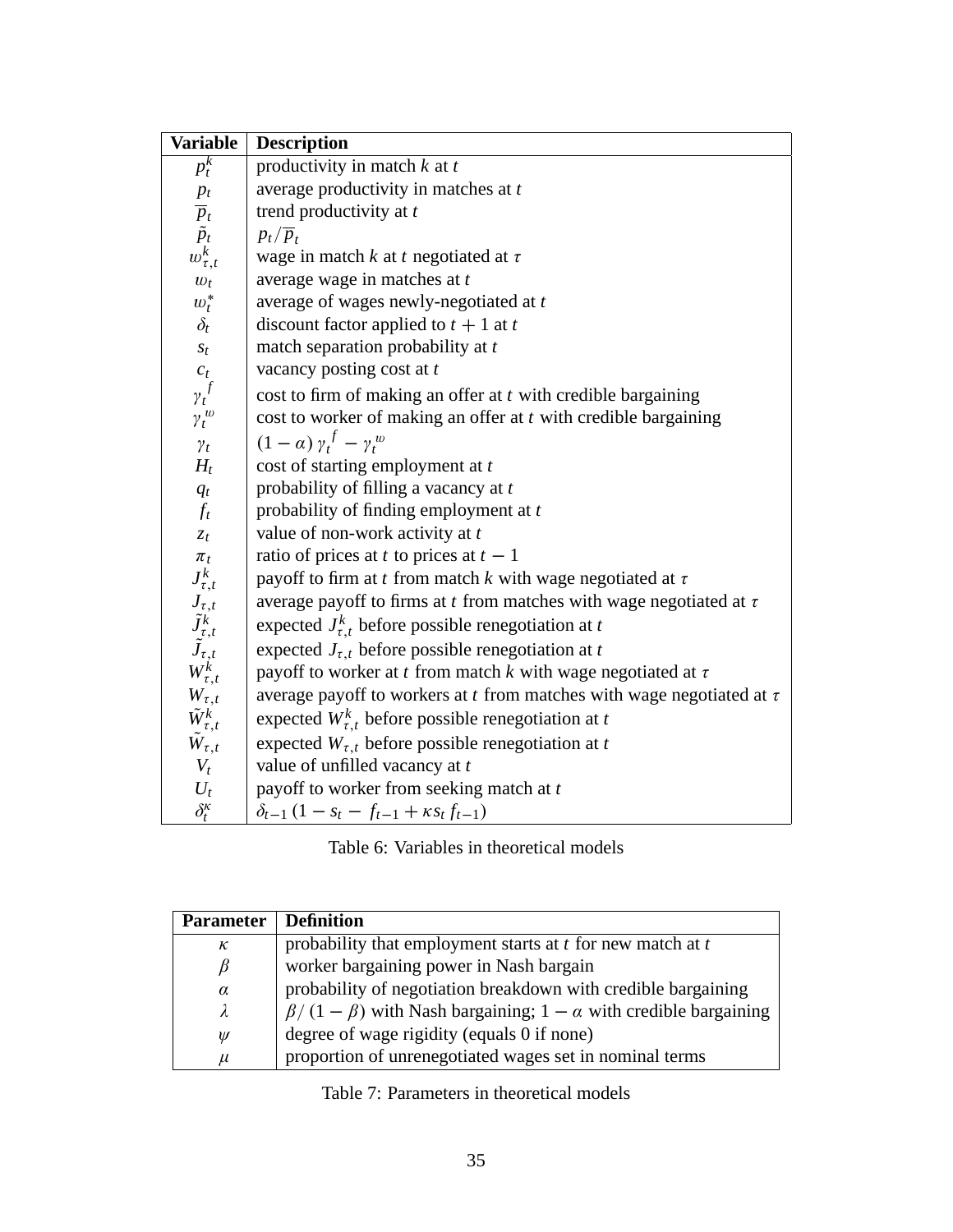## **B.4 Derivation of equation (2)**

Multiply (A.17) through by  $\lambda$  and use (A.15) to substitute for  $J_{t,t}$  and  $J_{t+1,t+1}$  to get

$$
W_{t,t} - U_t - \frac{\lambda}{1 - \lambda} \gamma_t = \lambda (p_t - w_t) + \delta_t E_t \left[ (1 - s_{t+1}) \left( W_{t+1,t+1} - U_{t+1} - \frac{\lambda}{1 - \lambda} \gamma_{t+1} \right) \right].
$$
\n(A.34)

Use of (A.18) to substitute for  $W_{t,t} - U_t$  and  $W_{t+1,t+1} - U_{t+1}$  in (A.34) yields (2).

## **B.5 Derivation of equations (A.24) and (A.25)**

Let  $\tilde{V}_t^k = \max\left[0, V_t^k\right]$  for notational simplicity. From (A.1) for  $\tau = t$  and (A.22),

$$
J_{t,t+1}^{k} = p_{t+1}^{k} - \pi_{t+1}^{-\mu} w_{t,t}^{k} + \delta_{t+1} E_{t+1} \left[ (1 - s_{t+2}) \tilde{J}_{t,t+2}^{k} + s_{t+2} \tilde{V}_{t+2}^{k} \right]
$$
  
=  $p_{t+1}^{k} - \pi_{t+1}^{-\mu} w_{t,t}^{k}$   
+  $\delta_{t+1} E_{t+1} \left\{ (1 - s_{t+2}) \left[ (1 - \psi) J_{t+2,t+2}^{k} + \psi J_{t,t+2}^{k} \right] + s_{t+2} \tilde{V}_{t+2}^{k} \right\}.$  (A.35)

Moreover, from  $(A.1)$  with the wage negotiated at  $t + 1$  and  $(A.22)$ ,

$$
J_{t+1,t+1}^{k} = p_{t+1}^{k} - w_{t+1,t+1}^{k} + \delta_{t+1} E_{t+1} \left[ (1 - s_{t+2}) \tilde{J}_{t+1,t+2}^{k} + s_{t+2} \tilde{V}_{t+2}^{k} \right]
$$
  
=  $p_{t+1}^{k} - w_{t+1,t+1}^{k}$   
+  $\delta_{t+1} E_{t+1} \left\{ (1 - s_{t+2}) \left[ (1 - \psi) J_{t+2,t+2}^{k} + \psi J_{t+1,t+2}^{k} \right] + s_{t+2} \tilde{V}_{t+2}^{k} \right\}.$ 

Hence,

$$
J_{t+1,t+1}^k - J_{t,t+1}^k = \pi_{t+1}^{-\mu} w_{t,t}^k - w_{t+1,t+1}^k + \delta_{t+1} E_{t+1} \left[ (1 - s_{t+2}) \, \psi \left( J_{t+1,t+2}^k - J_{t,t+2}^k \right) \right]. \tag{A.36}
$$

Furthermore, again from (A.1) and (A.22),

$$
J_{t,t+2}^{k} = p_{t+2}^{k} - \pi_{t+2}^{-\mu} \pi_{t+1}^{-\mu} w_{t,t}^{k} + \delta_{t+2} E_{t+2} \left[ (1 - s_{t+3}) \tilde{J}_{t,t+3}^{k} + s_{t+3} \tilde{V}_{t+3}^{k} \right]
$$
  
=  $p_{t+2}^{k} - \pi_{t+2}^{-\mu} \pi_{t+1}^{-\mu} w_{t,t}^{k}$   
+  $\delta_{t+2} E_{t+2} \left\{ (1 - s_{t+3}) \left[ (1 - \psi) J_{t+3,t+3}^{k} + \psi J_{t,t+3}^{k} \right] + s_{t+3} \tilde{V}_{t+3}^{k} \right\}$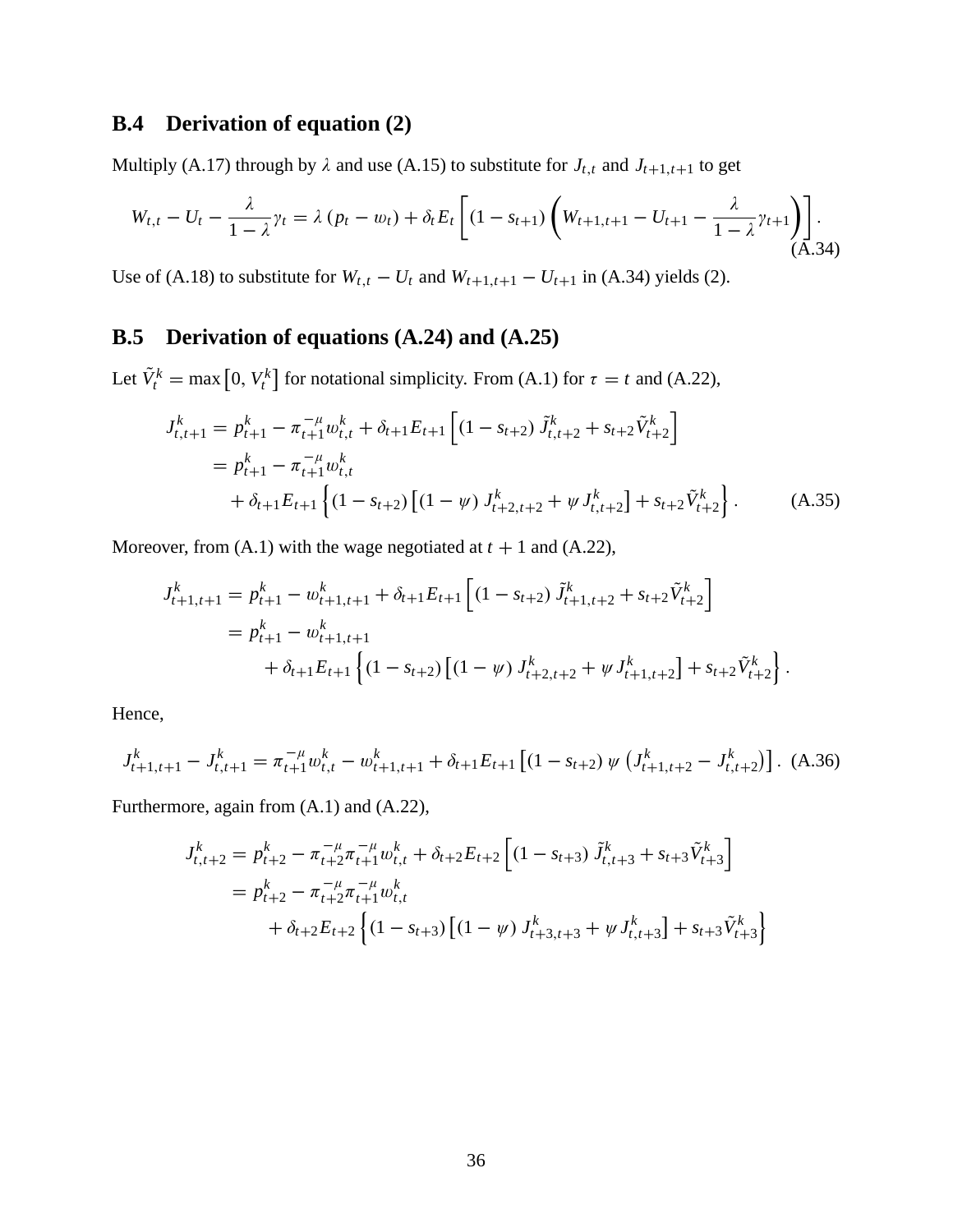so, with the use of (A.35) forwarded one period,

$$
J_{t+1,t+2}^{k} - J_{t,t+2}^{k}
$$
  
=  $p_{t+2}^{k} - \pi_{t+2}^{-\mu} w_{t+1,t+1}^{k} + \delta_{t+2} E_{t+2} \left\{ (1 - s_{t+3}) \left[ (1 - \psi) J_{t+3,t+3}^{k} + \psi J_{t+1,t+3}^{k} \right] + s_{t+3} \tilde{V}_{t+3}^{k} \right\}$   
-  $p_{t+2}^{k} + \pi_{t+2}^{-\mu} \pi_{t+1}^{-\mu} w_{t,t}^{k} - \delta_{t+2} E_{t+2} \left\{ (1 - s_{t+3}) \left[ (1 - \psi) J_{t+3,t+3}^{k} + \psi J_{t,t+3}^{k} \right] + s_{t+3} \tilde{V}_{t+3}^{k} \right\}$   
=  $\pi_{t+2}^{-\mu} \left( \pi_{t+1}^{-\mu} w_{t,t}^{k} - w_{t+1,t+1}^{k} \right) + \delta_{t+2} E_{t+2} \left[ (1 - s_{t+3}) \psi \left( J_{t+1,t+3}^{k} - J_{t,t+3}^{k} \right) \right].$ 

Use of this in (A.36) gives

$$
J_{t+1,t+1}^{k} - J_{t,t+1}^{k} = \left(\pi_{t+1}^{-\mu} w_{t,t}^{k} - w_{t+1,t+1}^{k}\right) \left[1 + \delta_{t+1} E_{t+1} \left(1 - s_{t+2}\right) \psi \pi_{t+2}^{-\mu}\right] + \delta_{t+1} E_{t+1} \delta_{t+2} \left[\left(1 - s_{t+2}\right) \psi \left(1 - s_{t+3}\right) \psi \left(J_{t+1,t+3}^{k} - J_{t,t+3}^{k}\right)\right].
$$

Proceeding recursively in this way gives

$$
J_{t+1,t+1}^k - J_{t,t+1}^k = \left(\pi_{t+1}^{-\mu} w_{t,t}^k - w_{t+1,t+1}^k\right) E_{t+1} \left[1 + \sum_{i=2}^{\infty} \prod_{j=2}^i \left(\delta_{t+j-1} \left(1 - s_{t+j}\right) \psi \pi_{t+j}^{-\mu}\right)\right].
$$

With the convention that the product term equals 1 for  $i < j$ , this can be written as (A.25).

From (A.4) for  $\tau = t$  and (A.23),

$$
W_{t,t+1}^{k} = \pi_{t+1}^{-\mu} w_{t,t}^{k} + \delta_{t+1} E_{t+1} \left[ (1 - s_{t+2}) \tilde{W}_{t,t+2}^{k} + s_{t+2} U_{t+2} \right]
$$
  
=  $\pi_{t+1}^{-\mu} w_{t,t}^{k}$   
+  $\delta_{t+1} E_{t+1} \left\{ (1 - s_{t+2}) \left[ (1 - \psi) W_{t+2,t+2}^{k} + \psi W_{t,t+2}^{k} \right] + s_{t+2} U_{t+2} \right\}.$  (A.37)

Moreover, from  $(A.4)$  with the wage negotiated at  $t + 1$  and  $(A.23)$ ,

$$
W_{t+1,t+1}^{k} = w_{t+1,t+1}^{k} + \delta_{t+1} E_{t+1} \left[ (1 - s_{t+2}) \tilde{W}_{t+1,t+2}^{k} + s_{t+2} U_{t+2} \right]
$$
  
= 
$$
w_{t+1,t+1}^{k} + \delta_{t+1} E_{t+1} \left\{ (1 - s_{t+2}) \left[ (1 - \psi) W_{t+2,t+2}^{k} + \psi W_{t+1,t+2}^{k} \right] + s_{t+2} U_{t+2} \right\}.
$$

Hence

$$
W_{t+1,t+1}^{k} - W_{t,t+1}^{k} = w_{t+1,t+1}^{k} - \pi_{t+1}^{-\mu} w_{t,t}^{k} + \delta_{t+1} E_{t+1} \left[ (1 - s_{t+2}) \, \psi \left( W_{t+1,t+2}^{k} - W_{t,t+2}^{k} \right) \right]. \tag{A.38}
$$

Furthermore, again from (A.4) and (A.23),

$$
W_{t,t+2}^{k} = \pi_{t+2}^{-\mu} \pi_{t+1}^{-\mu} w_{t,t}^{k} + \delta_{t+2} E_{t+2} \left[ (1 - s_{t+3}) \tilde{W}_{t,t+3}^{k} + s_{t+3} U_{t+3} \right]
$$
  
=  $\pi_{t+2}^{-\mu} \pi_{t+1}^{-\mu} w_{t,t}^{k} + \delta_{t+2} E_{t+2} \left\{ (1 - s_{t+3}) \left[ (1 - \psi) W_{t+3,t+3}^{k} + \psi W_{t,t+3}^{k} \right] + s_{t+3} U_{t+3} \right\}$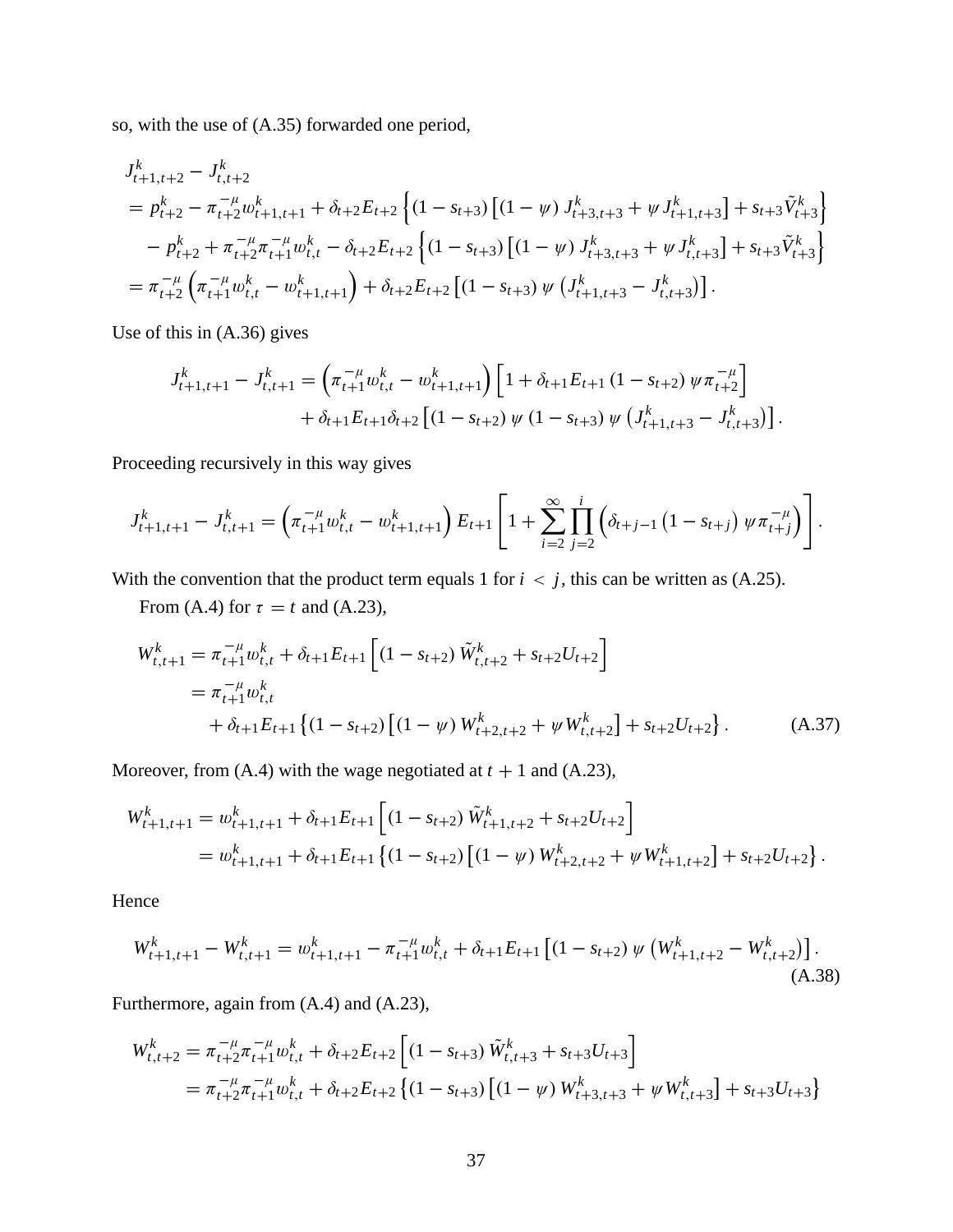so, with the use of (A.37) forwarded one period,

$$
W_{t+1,t+2}^{k} - W_{t,t+2}^{k}
$$
  
=  $\pi_{t+2}^{-\mu} w_{t+1,t+1}^{k} + \delta_{t+2} E_{t+2} \{ (1 - s_{t+3}) [ (1 - \psi) W_{t+3,t+3}^{k} + \psi W_{t+1,t+3}^{k}] + s_{t+3} U_{t+3} \}$   
 $- \pi_{t+2}^{-\mu} \pi_{t+1}^{-\mu} w_{t,t}^{k} - \delta_{t+2} E_{t+2} \{ (1 - s_{t+3}) [ (1 - \psi) W_{t+3,t+3}^{k} + \psi W_{t,t+3}^{k}] + s_{t+3} U_{t+3} \}$   
=  $\pi_{t+2}^{-\mu} \left( w_{t+1,t+1}^{k} - \pi_{t+1}^{-\mu} w_{t,t}^{k} \right) + \delta_{t+2} E_{t+2} [ (1 - s_{t+3}) \psi (W_{t+1,t+3}^{k} - W_{t,t+3}^{k}) ].$ 

Use of this in (A.38) gives

$$
W_{t+1,t+1}^{k} - W_{t,t+1}^{k} = \left( w_{t+1,t+1}^{k} - \pi_{t+1}^{-\mu} w_{t,t}^{k} \right) \left[ 1 + \delta_{t+1} E_{t+1} \left( 1 - s_{t+2} \right) \psi \pi_{t+2}^{-\mu} \right] + \delta_{t+1} E_{t+1} \delta_{t+2} \left[ \left( 1 - s_{t+2} \right) \psi \left( 1 - s_{t+3} \right) \psi \left( W_{t+1,t+3}^{k} - W_{t,t+3}^{k} \right) \right].
$$

Proceeding recursively in this way gives

$$
W_{t+1,t+1}^{k} - W_{t,t+1}^{k} = \left( w_{t+1,t+1}^{k} - \pi_{t+1}^{-\mu} w_{t,t}^{k} \right) E_{t+1} \left[ 1 + \sum_{i=2}^{\infty} \prod_{j=2}^{i} \left( \delta_{t+j-1} \left( 1 - s_{t+j} \right) \psi \pi_{t+j}^{-\mu} \right) \right]
$$
  
= 
$$
\left( w_{t+1,t+1}^{k} - \pi_{t+1}^{-\mu} w_{t,t}^{k} \right) E_{t+1} \left[ \sum_{i=1}^{\infty} \prod_{j=2}^{i} \left( \delta_{t+j-1} \left( 1 - s_{t+j} \right) \psi \pi_{t+j}^{-\mu} \right) \right],
$$
(A.39)

again with the convention that the product term equals 1 for  $i < j$ . (A.24) then follows directly from (A.25).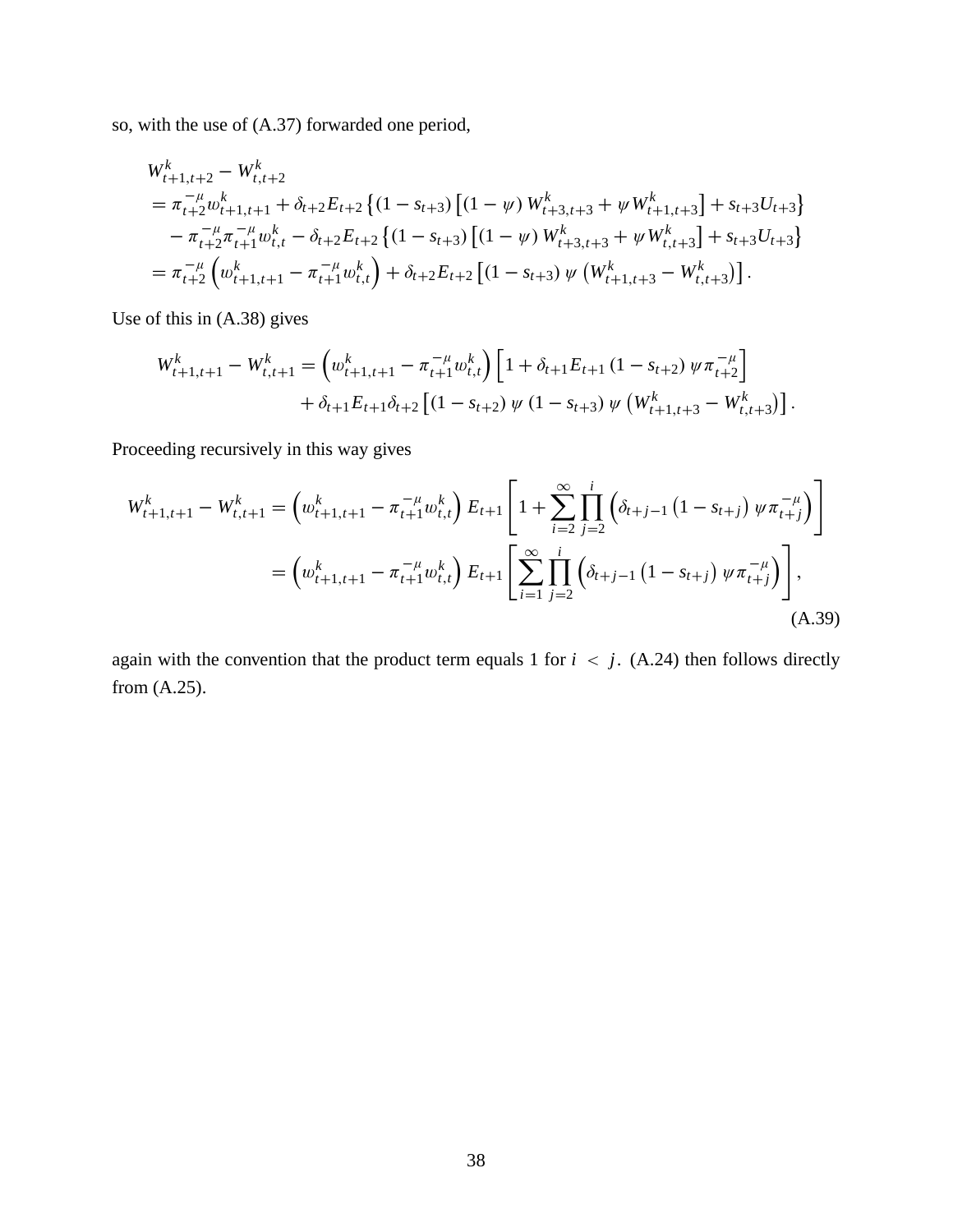# **B.6 Derivation of equation (A.27)**

From (A.26) and (A.2) with  $V_{t+1} \ge 0$  for all *t*,

$$
J_{t,t} - V_t
$$
  
\n=  $(1 - q_t \kappa) J_{t,t} + c_t - [q_t (1 - \kappa) \delta_t E_t \tilde{J}_{t,t+1} + (1 - q_t) \delta_t E_t V_{t+1}]$   
\n=  $(1 - q_t \kappa) \{ p_t - w_t^* + \delta_t E_t [(1 - s_{t+1}) \tilde{J}_{t,t+1} + s_{t+1} V_{t+1}] \}$   
\n+  $c_t - [q_t (1 - \kappa) \delta_t E_t \tilde{J}_{t,t+1} + (1 - q_t) \delta_t E_t V_{t+1}]$   
\n=  $(1 - q_t \kappa) (p_t - w_t^*) + c_t + \delta_t E_t \{ (1 - q_t \kappa) [(1 - s_{t+1}) \tilde{J}_{t,t+1} + s_{t+1} V_{t+1}] \} - [q_t (1 - \kappa) \tilde{J}_{t,t+1} + (1 - q_t) V_{t+1}] \}$   
\n=  $(1 - q_t \kappa) (p_t - w_t^*) + c_t + \delta_t E_t \{ [(1 - q_t \kappa) (1 - s_{t+1}) - q_t (1 - \kappa)] \tilde{J}_{t,t+1} + [(1 - q_t \kappa) s_{t+1} - (1 - q_t)] V_{t+1} \}$   
\n=  $(1 - q_t \kappa) (p_t - w_t^*) + c_t + \delta_t E_t \{ [1 - s_{t+1} - q_t \kappa + q_t \kappa s_{t+1} - q_t + q_t \kappa] \tilde{J}_{t,t+1} + [s_{t+1} - q_t \kappa s_{t+1} - 1 + q_t] V_{t+1} \}.$ 

This can be re-written as (A.27).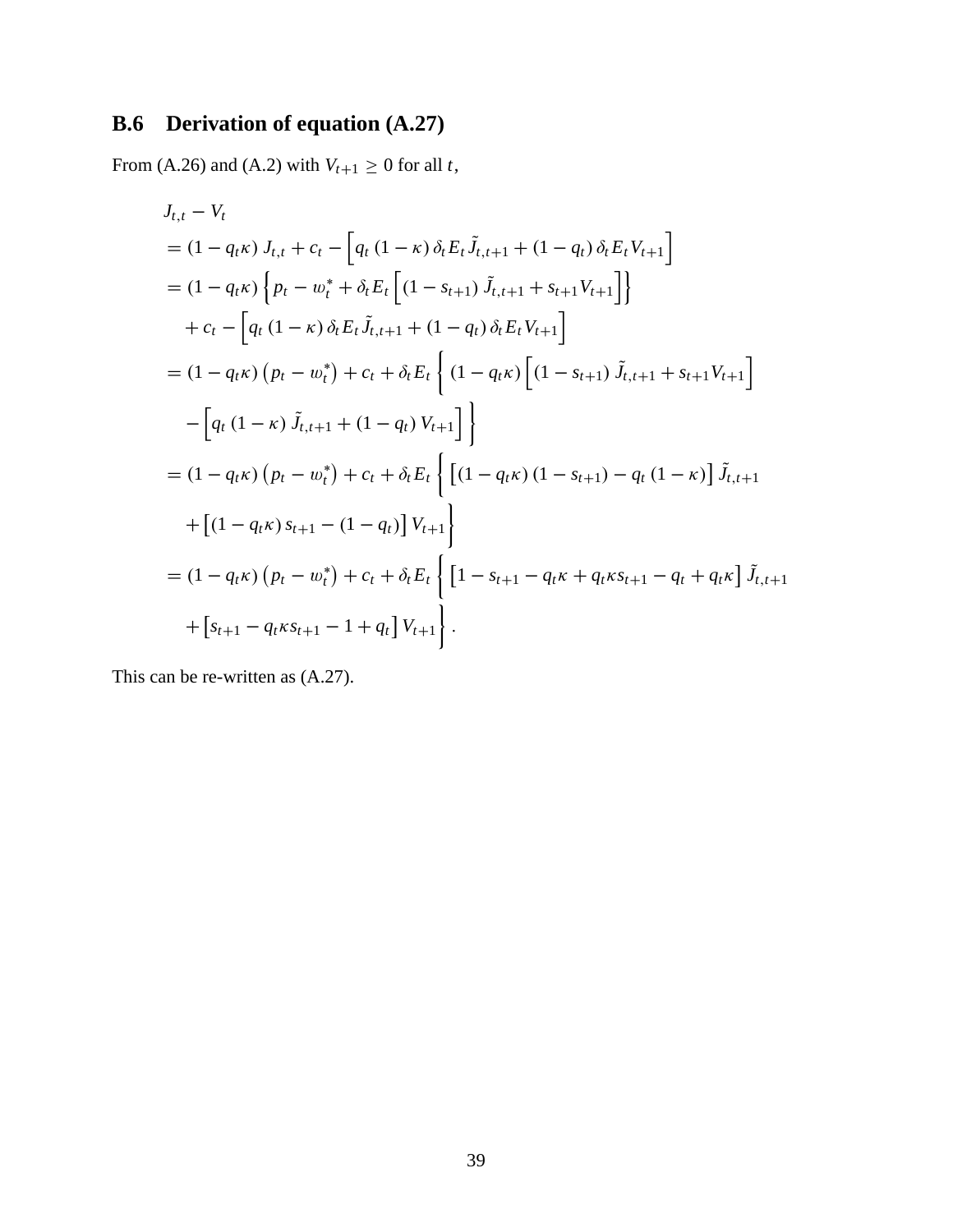# **B.7 Derivation of equation (A.30)**

From (A.29) and (A.5),

$$
W_{t,t} - U_t
$$
  
\n= (1 - f<sub>t</sub>κ)  $W_{t,t} - \left[ f_t (1 - \kappa) \left( z_t + \delta_t E_t \tilde{W}_{t,t+1} \right) + (1 - f_t) (z_t + \delta_t E_t U_{t+1}) \right]$   
\n= (1 - f<sub>t</sub>κ)  $\left\{ w_t^* + \delta_t E_t \left[ (1 - s_{t+1}) \tilde{W}_{t,t+1} + s_{t+1} U_{t+1} \right] \right\}$   
\n $- \left[ f_t (1 - \kappa) \delta_t E_t \tilde{W}_{t,t+1} + (1 - f_t) \delta_t E_t U_{t+1} + f_t (1 - \kappa) z_t + (1 - f_t) z_t \right]$   
\n= (1 - f<sub>t</sub>κ)  $(w_t^* - z_t) + \delta_t E_t \left\{ (1 - f_t \kappa) \left[ (1 - s_{t+1}) \tilde{W}_{t,t+1} + s_{t+1} U_{t+1} \right] \right\}$   
\n $- \left[ f_t (1 - \kappa) \tilde{W}_{t,t+1} + (1 - f_t) U_{t+1} \right] \right\}$   
\n= (1 - f<sub>t</sub>κ)  $(w_t^* - z_t) + \delta_t E_t \left\{ \left[ (1 - f_t \kappa) (1 - s_{t+1}) - f_t (1 - \kappa) \right] \tilde{W}_{t,t+1} + \left[ (1 - f_t \kappa) s_{t+1} - (1 - f_t) \right] U_{t+1} \right\}$   
\n= (1 - f<sub>t</sub>κ)  $(w_t^* - z_t) + \delta_t E_t \left\{ \left[ 1 - s_{t+1} - f_t \kappa + f_t \kappa_{t+1} - f_t + f_t \kappa \right] \tilde{W}_{t,t+1} + \left[ s_{t+1} - f_t \kappa s_{t+1} - 1 + f_t \right] U_{t+1} \right\}.$ 

This can be re-written as (A.30).

# **B.8 Derivation of equation (3)**

Use of (A.31) in (A.15) yields

$$
(1 - f_t \kappa) (w_t^* - z_t) + \delta_t E_t \left\{ (1 - s_{t+1} - f_t + \kappa f_t s_{t+1}) \left[ \lambda (J_{t+1, t+1} - V_{t+1}) + \frac{\lambda}{1 - \lambda} \gamma_{t+1} + \psi (J_{t+1, t+1} - J_{t, t+1}) \right] \right\}
$$
  
=  $\lambda (J_{t, t} - V_t) + \frac{\lambda}{1 - \lambda} \gamma_t$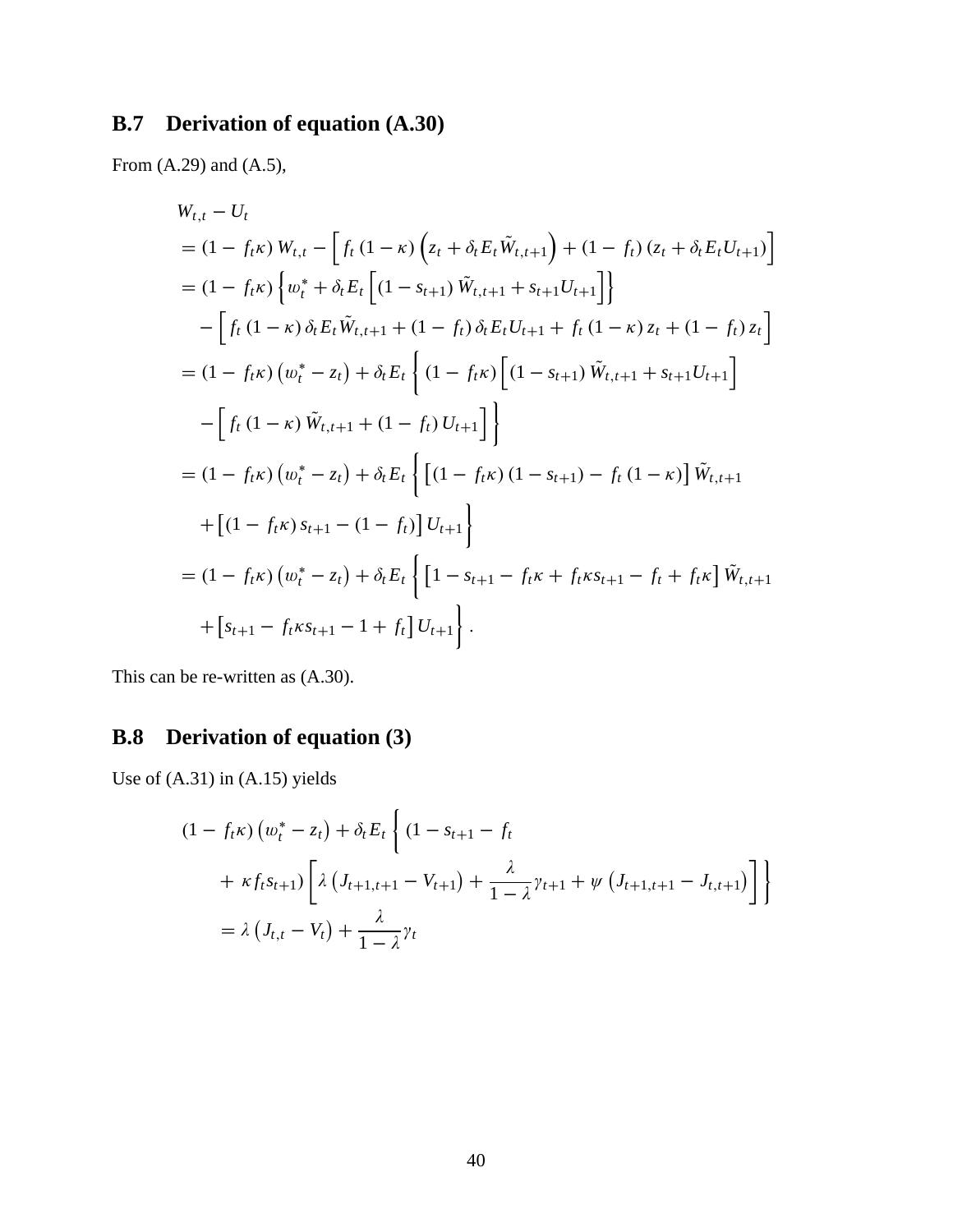$$
(1 - f_t \kappa) (w_t^* - z_t)
$$
  
=  $\lambda (J_{t,t} - V_t)$   

$$
- \delta_t E_t \{ (1 - s_{t+1} - f_t + \kappa f_t s_{t+1}) [\lambda (J_{t+1,t+1} - V_{t+1}) + \psi (J_{t+1,t+1} - J_{t,t+1})] \}
$$
  

$$
+ \frac{\lambda}{1 - \lambda} \{ \gamma_t - \delta_t E_t [ (1 - s_{t+1} - f_t + \kappa f_t s_{t+1}) \gamma_{t+1} ] \}.
$$
 (A.40)

From (A.28) (subtracting the second line below from both sides),

$$
J_{t,t} - V_t
$$
  
\n
$$
- \delta_t E_t \left\{ (1 - s_{t+1} - f_t + \kappa f_t s_{t+1}) \left[ (J_{t+1,t+1} - V_{t+1}) + \frac{\psi}{\lambda} (J_{t+1,t+1} - J_{t,t+1}) \right] \right\}
$$
  
\n
$$
= (1 - q_t \kappa) (p_t - w_t^*) + c_t
$$
  
\n
$$
+ \delta_t E_t \left[ (1 - s_{t+1} - q_t + q_t \kappa s_{t+1}) (J_{t+1,t+1} - V_{t+1} - \psi (J_{t+1,t+1} - J_{t,t+1})) \right]
$$
  
\n
$$
- \delta_t E_t \left\{ (1 - s_{t+1} - f_t + \kappa f_t s_{t+1}) \left[ (J_{t+1,t+1} - V_{t+1}) + \frac{\psi}{\lambda} (J_{t+1,t+1} - J_{t,t+1}) \right] \right\}
$$

or

$$
J_{t,t} - V_t
$$
  
\n
$$
- \delta_t E_t \left\{ (1 - s_{t+1} - f_t + \kappa f_t s_{t+1}) \left[ (J_{t+1,t+1} - V_{t+1}) + \frac{\psi}{\lambda} (J_{t+1,t+1} - J_{t,t+1}) \right] \right\}
$$
  
\n
$$
= (1 - q_t \kappa) (p_t - w_t^*) + c_t + \delta_t E_t \left[ \left[ (1 - s_{t+1} - q_t + q_t \kappa s_{t+1}) - (1 - s_{t+1} - f_t + \kappa f_t s_{t+1}) \right] (J_{t+1,t+1} - V_{t+1}) \right]
$$
  
\n
$$
- \psi \delta_t E_t \left[ (1 - s_{t+1} - q_t + q_t \kappa s_{t+1}) (J_{t+1,t+1} - J_{t,t+1}) + (1 - s_{t+1} - f_t + \kappa f_t s_{t+1}) \frac{1}{\lambda} (J_{t+1,t+1} - J_{t,t+1}) \right]
$$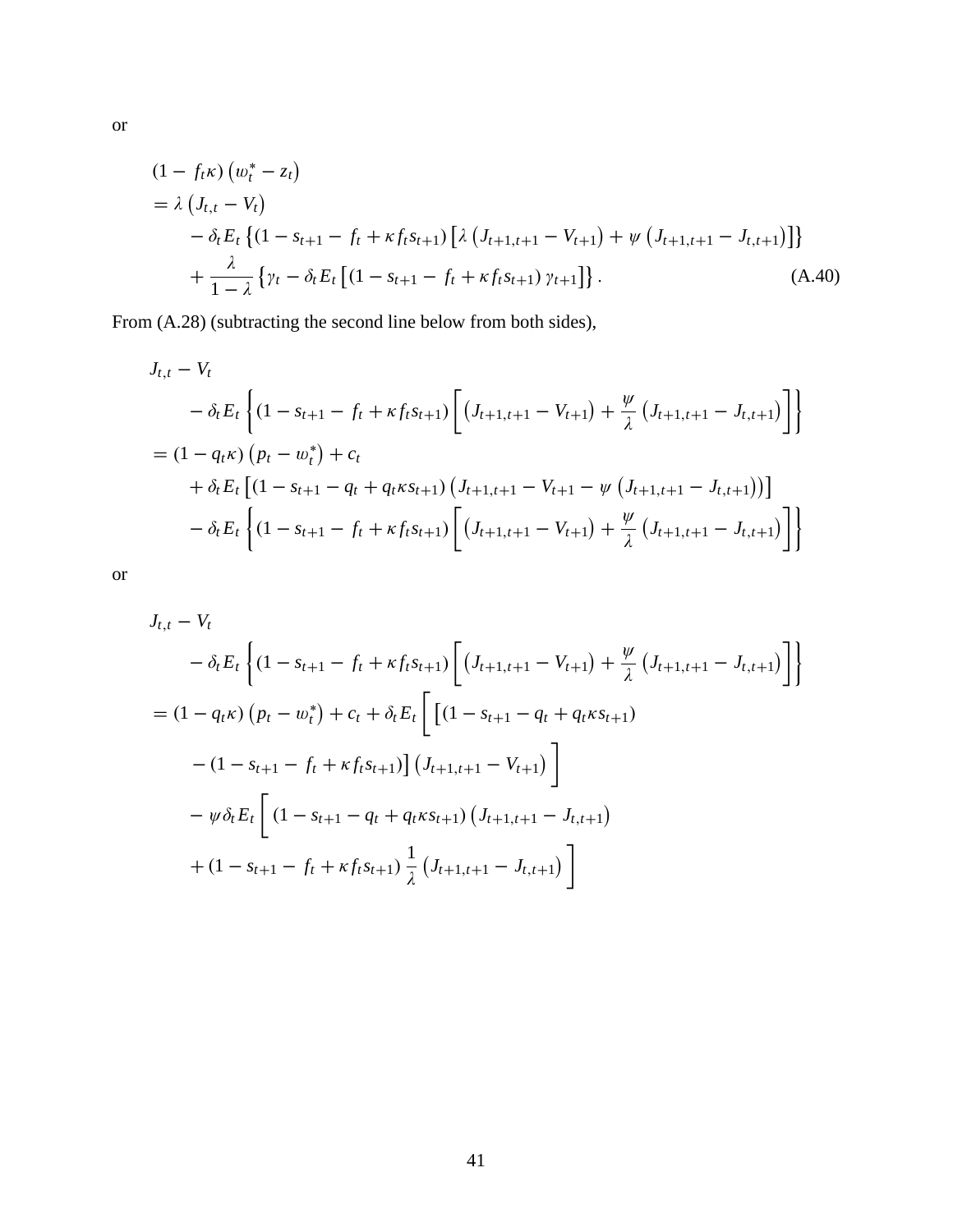$$
J_{t,t} - V_t
$$
  
\n
$$
- \delta_t E_t \left\{ (1 - s_{t+1} - f_t + \kappa f_t s_{t+1}) \left[ (J_{t+1,t+1} - V_{t+1}) + \frac{\psi}{\lambda} (J_{t+1,t+1} - J_{t,t+1}) \right] \right\}
$$
  
\n
$$
= (1 - f_t \kappa) (p_t - w_t^*) + \kappa (f_t - q_t) (p_t - w_t^*) + c_t \frac{f_t}{q_t} - c_t \frac{f_t - q_t}{q_t}
$$
  
\n
$$
+ (f_t - q_t) \delta_t E_t \left[ (1 - \kappa s_{t+1}) (J_{t+1,t+1} - V_{t+1}) \right]
$$
  
\n
$$
- \psi \delta_t E_t \left\{ \left[ \left( 1 + \frac{1}{\lambda} \right) (1 - s_{t+1}) - \left( \frac{f_t}{\lambda} + q_t \right) (1 - \kappa s_{t+1}) \right] (J_{t+1,t+1} - J_{t,t+1}) \right\}
$$

or

$$
J_{t,t} - V_t
$$
  
\n
$$
- \delta_t E_t \left\{ (1 - s_{t+1} - f_t + \kappa f_t s_{t+1}) \left[ (J_{t+1,t+1} - V_{t+1}) + \frac{\psi}{\lambda} (J_{t+1,t+1} - J_{t,t+1}) \right] \right\}
$$
  
\n
$$
= (1 - f_t \kappa) (p_t - w_t^*) + c_t \frac{f_t}{q_t} + (f_t - q_t) \left\{ - \frac{c_t}{q_t} + \kappa (p_t - w_t^*) \right\}
$$
  
\n
$$
+ \delta_t E_t \left[ (1 - \kappa s_{t+1}) (J_{t+1,t+1} - V_{t+1}) \right] \right\}
$$
  
\n
$$
- \psi \delta_t E_t \left\{ \left[ \left( 1 + \frac{1}{\lambda} \right) (1 - s_{t+1}) - \left( \frac{f_t}{\lambda} + q_t \right) (1 - \kappa s_{t+1}) \right] (J_{t+1,t+1} - J_{t,t+1}) \right\}.
$$

Hence (A.40) can be written

$$
(1 - f_t \kappa) (w_t^* - z_t)
$$
  
=  $\lambda \left[ (1 - f_t \kappa) (p_t - w_t^*) + c_t \frac{f_t}{q_t} \right]$   
+  $\lambda (f_t - q_t) \left\{ -\frac{c_t}{q_t} + \kappa (p_t - w_t^*) + \delta_t E_t \left[ (1 - \kappa s_{t+1}) (J_{t+1, t+1} - V_{t+1}) \right] \right\}$   
-  $\lambda \psi \delta_t E_t \left\{ \left[ \left( 1 + \frac{1}{\lambda} \right) (1 - s_{t+1}) - \left( \frac{f_t}{\lambda} + q_t \right) (1 - \kappa s_{t+1}) \right] (J_{t+1, t+1} - J_{t, t+1}) \right\}$   
+  $\frac{\lambda}{1 - \lambda} \left\{ \gamma_t - \delta_t E_t \left[ (1 - s_{t+1} - f_t + \kappa f_t s_{t+1}) \gamma_{t+1} \right] \right\}.$  (A.41)

With new vacancies created for which the wage is negotiated at every *t*, free entry (A.3) implies  $V_t = V_{t+1} = 0$ . From (A.2) with  $V_t = V_{t+1} = 0$ ,

$$
\kappa J_{t,t} + (1 - \kappa) \, \delta_t E_t \tilde{J}_{t,t+1} - \frac{c_t}{q_t} = 0, \text{ for all } t.
$$

42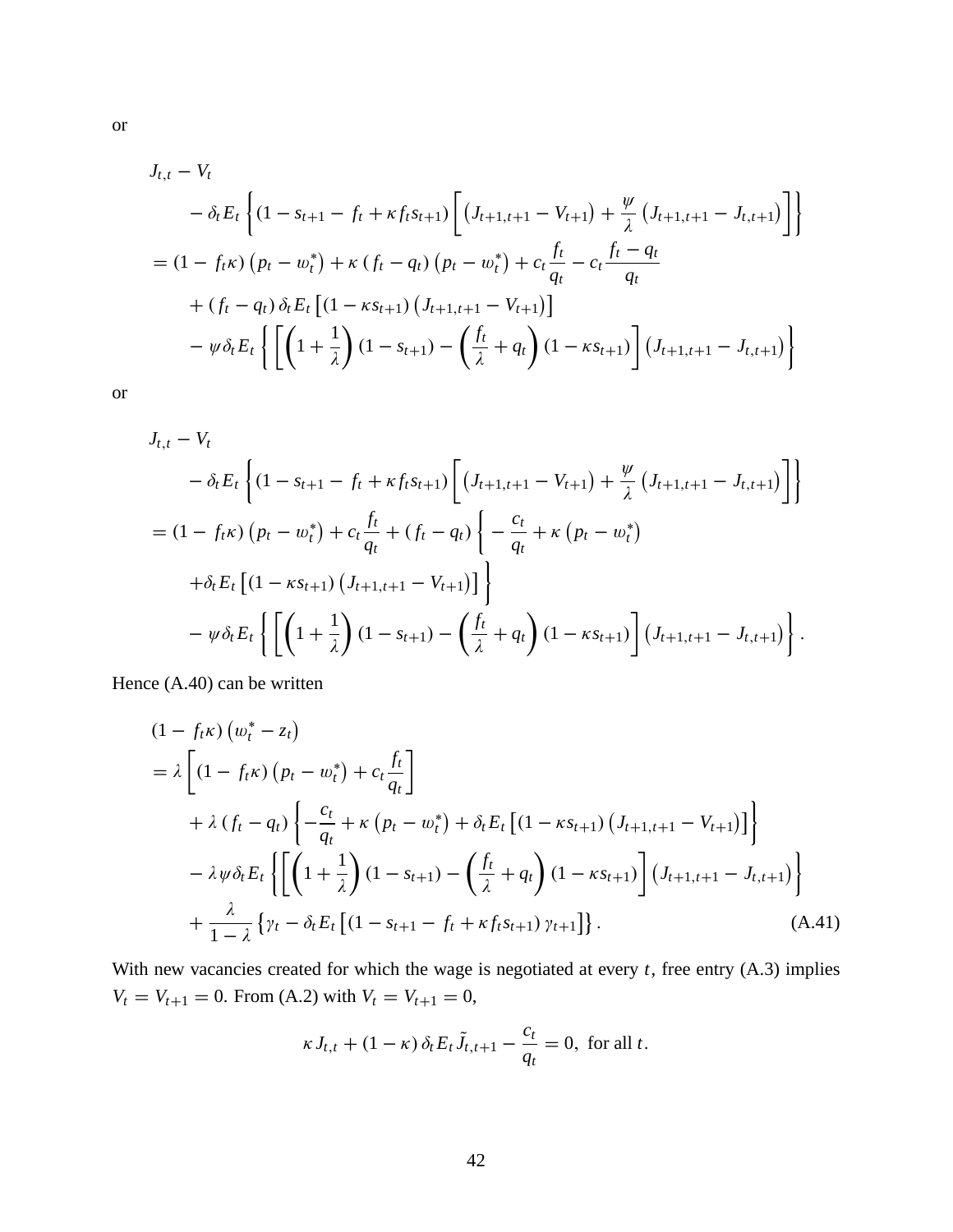Substitution for  $J_{t,t}$  from (A.26) in this, with use of the free entry condition (A.3) so  $V_{t+1} = 0$ , yields

$$
\kappa (p_t - w_t^*) + \kappa \delta_t E_t \left[ (1 - s_{t+1}) \tilde{J}_{t,t+1} \right] + (1 - \kappa) \delta_t E_t \tilde{J}_{t,t+1} - \frac{c_t}{q_t} = 0, \text{ for all } t,
$$

or

$$
\kappa (p_t - w_t^*) + \delta_t E_t \left[ (1 - \kappa s_{t+1}) \tilde{J}_{t+1, t+1} \right] - \frac{c_t}{q_t} = 0
$$
, for all  $t$ .

With the use of (A.22), this can be written

$$
\kappa (p_t - w_t^*) + \delta_t E_t \left\{ (1 - \kappa s_{t+1}) \left[ J_{t+1,t+1} - \psi \left( J_{t+1,t+1} - J_{t,t+1} \right) \right] \right\} - \frac{c_t}{q_t} = 0, \text{ for all } t,
$$

or

$$
\kappa (p_t - w_t^*) + \delta_t E_t \left[ (1 - \kappa s_{t+1}) J_{t+1, t+1} \right] - \frac{c_t}{q_t} = \psi \delta_t E_t \left[ (1 - \kappa s_{t+1}) (J_{t+1, t+1} - J_{t, t+1}) \right],
$$
  
for all  $t$ . (A.42)

With the use of  $(A.42)$  and  $V_{t+1} = 0$ ,  $(A.41)$  can be written

$$
(1 - f_t \kappa) (w_t^* - z_t)
$$
  
=  $\lambda \left[ (1 - f_t \kappa) (p_t - w_t^*) + c_t \frac{f_t}{q_t} \right]$   
+  $\lambda (f_t - q_t) \psi \delta_t E_t \left[ (1 - \kappa s_{t+1}) (J_{t+1,t+1} - J_{t,t+1}) \right]$   
-  $\lambda \psi \delta_t E_t \left\{ \left[ \left( 1 + \frac{1}{\lambda} \right) (1 - s_{t+1}) - \left( \frac{f_t}{\lambda} + q_t \right) (1 - \kappa s_{t+1}) \right] (J_{t+1,t+1} - J_{t,t+1}) \right\}$   
+  $\frac{\lambda}{1 - \lambda} \left\{ \gamma_t - \delta_t E_t \left[ (1 - s_{t+1} - f_t + \kappa f_t s_{t+1}) \gamma_{t+1} \right] \right\}$ 

$$
(1 - f_t \kappa) (w_t^* - z_t)
$$
  
=  $\lambda \left[ (1 - f_t \kappa) (p_t - w_t^*) + c_t \frac{f_t}{q_t} \right]$   
+  $\lambda \psi \delta_t E_t \left\{ \left[ (f_t - q_t) (1 - \kappa s_{t+1}) - \left( 1 + \frac{1}{\lambda} \right) (1 - s_{t+1}) + \left( \frac{f_t}{\lambda} + q_t \right) (1 - \kappa s_{t+1}) \right] (J_{t+1,t+1} - J_{t,t+1}) \right\}$   
+  $\frac{\lambda}{1 - \lambda} \left\{ \gamma_t - \delta_t E_t \left[ (1 - s_{t+1} - f_t + \kappa f_t s_{t+1}) \gamma_{t+1} \right] \right\}$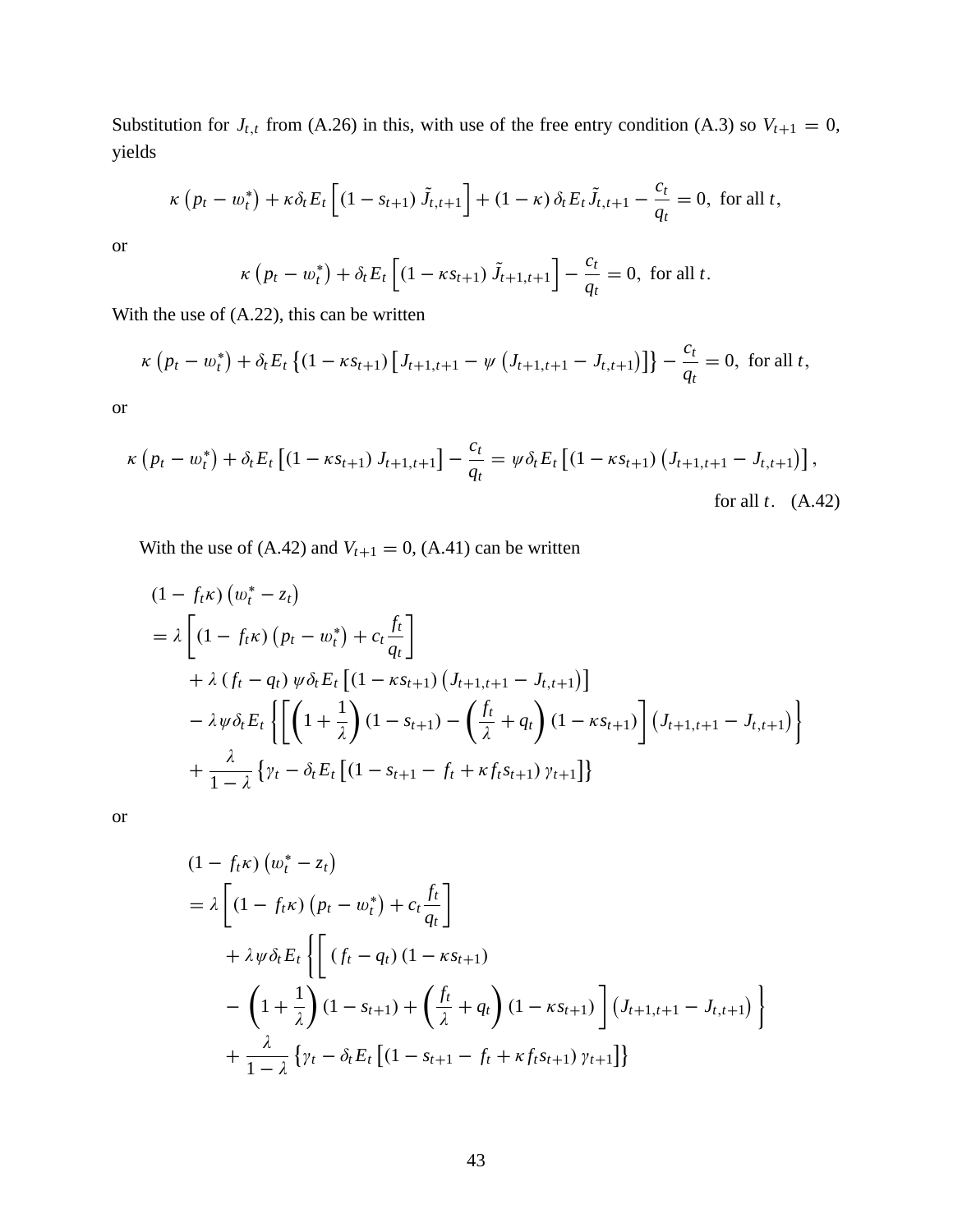$$
(1 - f_t \kappa) (w_t^* - z_t)
$$
  
=  $\lambda \left[ (1 - f_t \kappa) (p_t - w_t^*) + c_t \frac{f_t}{q_t} \right]$   
+  $\lambda \psi \delta_t E_t \left\{ \left[ f_t \left( 1 + \frac{1}{\lambda} \right) (1 - \kappa s_{t+1}) - \left( 1 + \frac{1}{\lambda} \right) (1 - s_{t+1}) \right] (J_{t+1, t+1} - J_{t, t+1}) \right\}$   
+  $\frac{\lambda}{1 - \lambda} \left\{ \gamma_t - \delta_t E_t \left[ (1 - s_{t+1} - f_t + \kappa f_t s_{t+1}) \gamma_{t+1} \right] \right\}$ 

or

$$
(1 - f_t \kappa) (w_t^* - z_t)
$$
  
=  $\lambda \left[ (1 - f_t \kappa) (p_t - w_t^*) + c_t \frac{f_t}{q_t} \right]$   
+  $\psi (1 + \lambda) \delta_t E_t \{ [f_t (1 - \kappa s_{t+1}) - (1 - s_{t+1})] (J_{t+1, t+1} - J_{t, t+1}) \} + \frac{\lambda}{1 - \lambda} \{ \gamma_t - \delta_t E_t [ (1 - s_{t+1} - f_t + \kappa f_t s_{t+1}) \gamma_{t+1} ] \}.$ 

With the definition  $\delta_t^k = \delta_{t-1} (1 - s_t - f_{t-1} + \kappa s_t f_{t-1})$ , this can be written

$$
(1 - f_t \kappa) (w_t^* - z_t)
$$
  
=  $\lambda \left[ (1 - f_t \kappa) (p_t - w_t^*) + c_t \frac{f_t}{q_t} \right] + \frac{\lambda}{1 - \lambda} [ \gamma_t - E_t ( \delta_{t+1}^{\kappa} \gamma_{t+1} ) ]$   
-  $\psi (1 + \lambda) E_t [\delta_{t+1}^{\kappa} (J_{t+1,t+1} - J_{t,t+1}) ].$  (A.43)

With the use of  $(A.25)$  averaged over all jobs, equation  $(A.43)$  can be written as  $(3)$ .

# **Appendix C "On the job" search**

In this appendix, we present a model of "on the job" search by workers and examine its implications for the persistence of aggregate wages. Following Hagedorn and Manovskii (2013), we consider match quality that is not the same for all matches and matched workers who can search on the job for better matches while still matched.

### **C.1 Model**

Suppose, as assumed in Hagedorn and Manovskii (2013), productivity in a match, *p*, is idiosyncratic and drawn each time a worker and a job meet for potential matching from a distribution that is the same for all potential matches. Then the payoffs to being unemployed are the same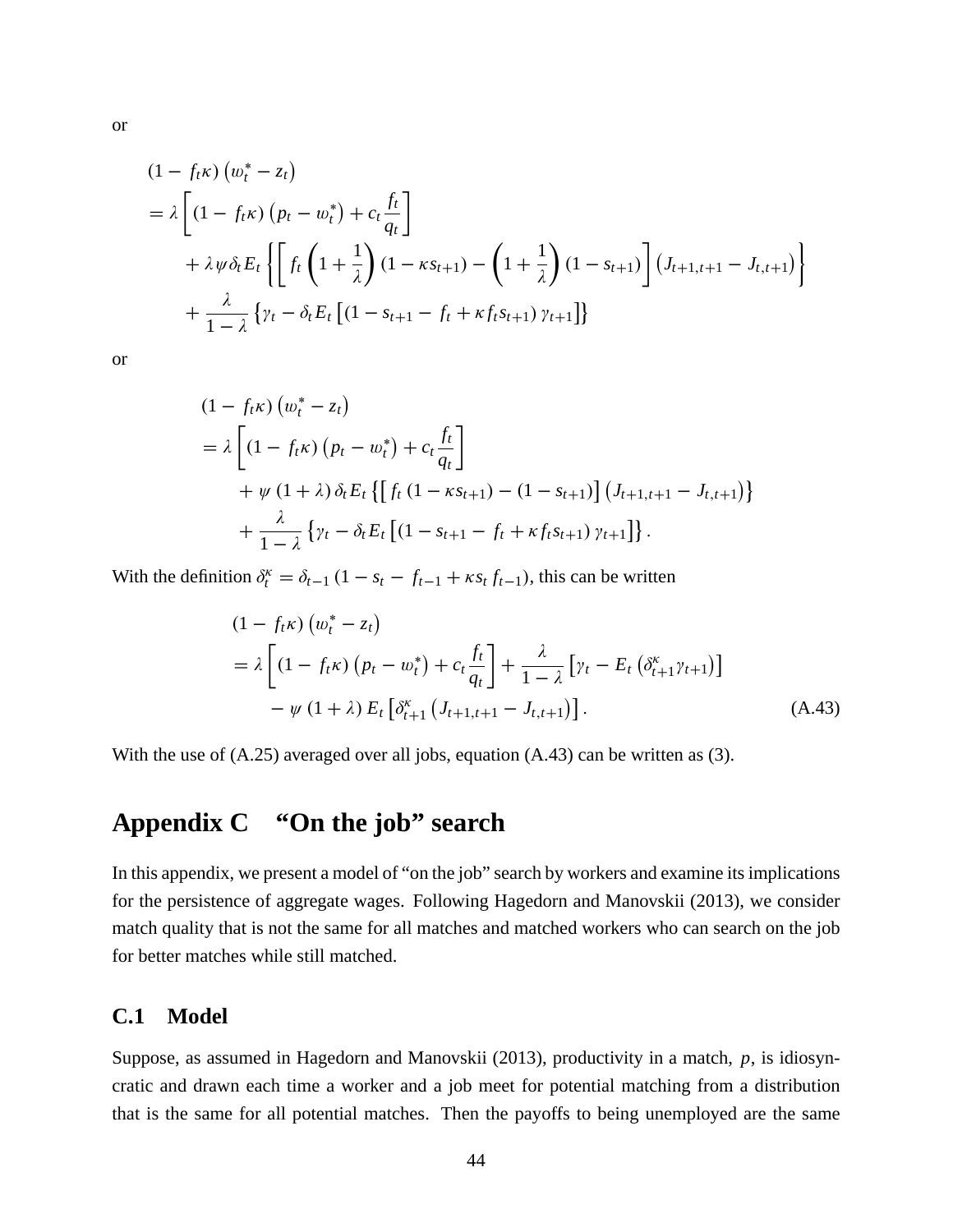for all those unemployed, and the payoffs to having an unfilled vacancy the same for all unfilled vacancies, and depend only on the distribution of productivities in potential matches.

Let  $p_t^k$  denote the productivity at time *t* of match *k*, and we will use similar notation for other variables, e.g.,  $w_t^k$ . Without loss of generality, let  $p_t^k = e_t^k \hat{p}_t$ , where  $e_t^k$  is an idiosyncratic component of productivity in match *k*, and  $\hat{p}_t$  is aggregate productivity in potential matches. To proceed, we need to make assumptions about the distribution of the idiosyncratic component for potential matches and actual matches, which are not the same with "on the job" search. For potential new matches we assume that  $e_t^k$  is independent and identically distributed (iid), and independent of  $\hat{p}_t$ , and we denote its distribution function by  $\hat{\Phi}$ . By the definition of  $\hat{p}_t$ , the mean of  $\hat{\Phi}$  is one. For  $e_t^k$  in continuing matches, we will consider the following two polar cases: (i)  $e_t^k$  is redrawn every period from  $\hat{\Phi}$  (no dependence); and (ii)  $e_t^k$  is constant over the duration of match *k*, i.e.  $e_t^k = e_t^k$  $t-1$ (perfect dependence). We assume that all potential matches are productive. Apart from that, no other restrictions on the support of the distributions  $\hat{\Phi}$  and  $\Phi_t$  are necessary, so we will omit the limits of integration except where integrating over a subset of the support.

For the model with "on the job" search we need to define the following additional variables:

| $\hat{f}_t$         | probability that an already matched worker finds a new match                                    |
|---------------------|-------------------------------------------------------------------------------------------------|
| $\zeta_t$           | probability worker with whom potential match is made is already matched                         |
| $\Phi_t(\cdot)$     | probability distribution of idiosyncratic productivity in actual matches                        |
| $\hat{\Phi}(\cdot)$ | probability distribution of idiosyncratic productivity in potential matches                     |
| $J_t^k$             | value to firm of match $k$ in period $t$                                                        |
| $W_t^k$             | value to worker of match $k$ in period $t$                                                      |
| $\hat{p}_t$         | average productivity across all potential matches                                               |
| $p_t$               | average productivity in period $t$ across all actual matches                                    |
| $\hat{J}_t$         | average value to firm of filling a vacancy with previously unmatched worker                     |
| $\tilde{J}_t$       | average value to firm of filling a vacancy with previously matched worker                       |
| $J_t$               | average value to firm of filling a vacancy, $J_t = (1 - \zeta_t) \hat{J}_t + \zeta_t \hat{J}_t$ |
|                     |                                                                                                 |

A worker already in match *k* at the beginning of period *t* changes job if finding a new match *k* 0 (which happens with probability  $\hat{f}_t$ ) and the new match is of better quality than the existing one,  $e_t^{k'} > e_t^{k}$  (which happens with probability  $1 - \hat{\Phi}(e_t^{k})$ ). The value of a filled job with productivity  $p_t^k$  is

$$
J_t^k = p_t^k - w_t^k + \delta_t E_t^k \left\{ \left[ 1 - \hat{f}_{t+1} \left( 1 - \hat{\Phi} \left( e_{t+1}^k \right) \right) \right] (1 - s_{t+1}) J_{t+1}^k \right\}, \text{ for all } t, k,
$$
 (A.44)

where  $E_t^k$  denotes expectations conditional on aggregate and idiosyncratic information at *t* and  $\hat{f}_{t+1} \left[ 1 - \hat{\Phi} \left( e_t^k \right) \right]$  $t+1$ ) is the probability of the worker finding a match *k*' with productivity  $p_{t+1}^{k'}$  >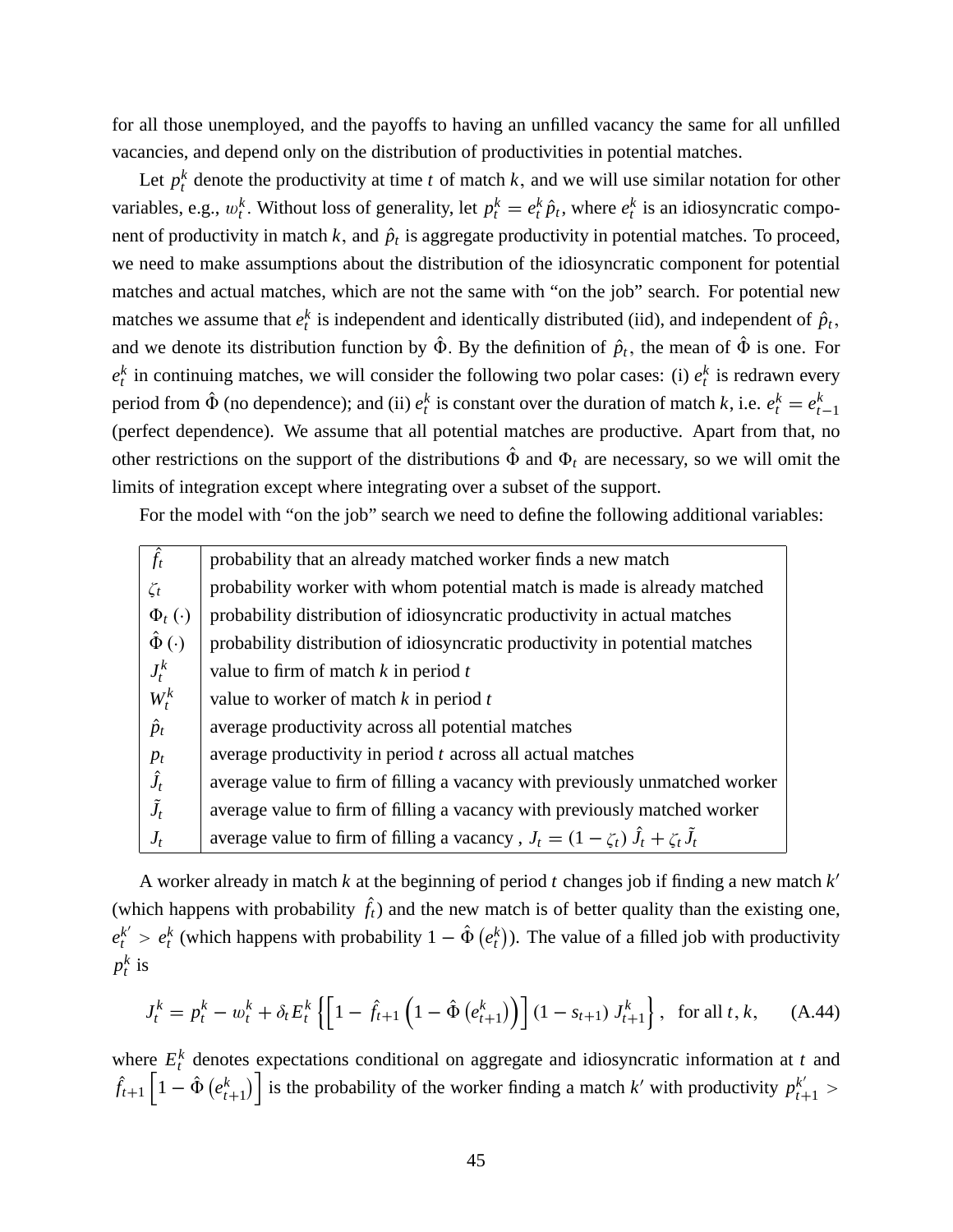$p_t^k$  $t_{t+1}^k$ . The free entry condition is

$$
V_t = 0, \text{ for all } t. \tag{A.45}
$$

Given this, the value of an unfilled vacancy is

$$
-c_t + q_t (1 - \zeta_t) \hat{J}_t + q_t \zeta_t \tilde{J}_t = 0, \text{ for all } t. \tag{A.46}
$$

The reasoning is as follows. Making a vacancy available at *t* costs  $c_t$ . With probability  $q_t$ , the vacancy meets with a worker. Conditional on meeting a worker, that worker is unemployed with probability  $(1 - \zeta_t)$ , in which case a new match is made with the expected payoff to the vacancy creation conditional on this outcome given by

$$
\hat{J}_t = \int J_t^k d\hat{\Phi}^k,
$$

where we use the shorthand notation  $\hat{\Phi}^k = \Phi(e_t^k)$ . With probability  $\zeta_t$ , the worker is already matched, in which case a new match is formed only if the (idiosyncratic) productivity draw for the new match exceeds that in the worker's current match  $e_t^k$ . So a new match is formed only if the productivity draw for the vacancy from the distribution  $\hat{\Phi}$  exceeds  $e_t^k$  and the expected payoff conditional on this outcome is

$$
\int_{e_t^k}^{\infty} J_t^{k'} d\hat{\Phi}^{k'}.
$$

To get the expected payoff conditional on meeting a matched worker, this integral must itself be integrated over all the possible values of  $e_t^k$ , with the probability distribution of matches surviving from the previous period to get  $\tilde{J}_t$ , which is different depending on whether or not  $e^k_t$  $_{t-1}^k$  is redrawn for *t*. Note that (A.46) can also be written as

$$
0 = -c_t + q_t J_t, \tag{A.47}
$$

where  $J_t$  is average value of filling a vacancy.

For the worker, the payoff in match *k* is given by

$$
W_t^k = w_t^k + \delta_t E_t (s_{t+1} U_{t+1}) + \delta_t E_t^k \left\{ (1 - s_{t+1})
$$
  
 
$$
\times \left[ \left( 1 - \hat{f}_{t+1} \left( 1 - \hat{\Phi} \left( e_{t+1}^k \right) \right) \right) W_{t+1}^k + \hat{f}_{t+1} \int_{e_{t+1}^k}^{\infty} W_{t+1}^{k'} d\hat{\Phi}^{k'} \right] \right\}, \text{ for all } t, k. \quad (A.48)
$$

The payoff to starting period *t* unemployed is

$$
U_t = f_t \hat{W}_t + (1 - f_t) (z_t + \delta_t E_t U_{t+1}), \quad \text{for all } t,
$$
 (A.49)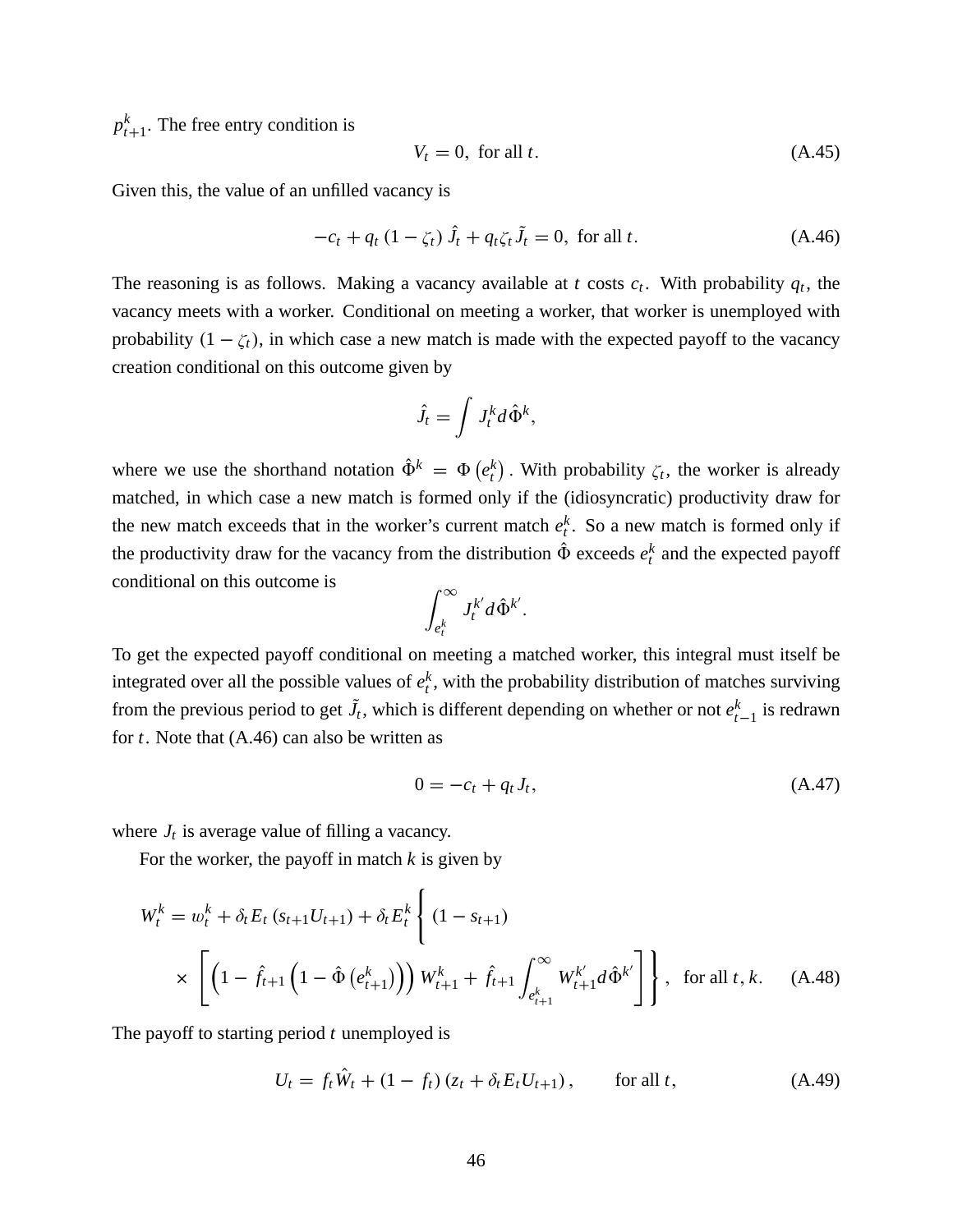where

$$
\hat{W}_t = \int W_t^k d\hat{\Phi}^k
$$

:

Nash bargaining yields

$$
W_t^k - U_t = \lambda J_t^k, \quad \text{for all } t, k. \tag{A.50}
$$

## **C.2 Wage equation**

We can rewrite (A.48) as

$$
W_t^k = w_t^k + \delta_t E_t (s_{t+1} U_{t+1}) + \delta_t E_t^k \left\{ (1 - s_{t+1})
$$
  
 
$$
\times \left[ \left( 1 - \hat{f}_{t+1} \left( 1 - \hat{\Phi} \left( e_{t+1}^k \right) \right) \right) \left( W_{t+1}^k - U_{t+1} \right) \right.
$$
  
 
$$
+ \hat{f}_{t+1} \int_{e_{t+1}^k}^{\infty} \left( W_{t+1}^{k'} - U_{t+1} \right) d\hat{\Phi}^{k'} \right] \right\} + \delta_t E_t^k \left[ (1 - s_{t+1}) U_{t+1} \right],
$$

or

$$
W_t^k = w_t^k + \delta_t E_t (U_{t+1}) + \delta_t E_t^k \left\{ (1 - s_{t+1})
$$
  
 
$$
\times \left[ \left( 1 - \hat{f}_{t+1} \left( 1 - \hat{\Phi} \left( e_{t+1}^k \right) \right) \right) \left( W_{t+1}^k - U_{t+1} \right) \right.
$$
  
 
$$
+ \hat{f}_{t+1} \int_{e_{t+1}^k}^{\infty} \left( W_{t+1}^{k'} - U_{t+1} \right) d\hat{\Phi}^{k'} \right] \bigg\}.
$$
 (A.51)

Substituting for  $W_t^k - U_t = \lambda J_t^k$  from the Nash bargain into (A.51) yields

$$
W_t^k = w_t^k + \delta_t E_t (U_{t+1}) + \lambda \delta_t E_t^k \left\{ (1 - s_{t+1}) \times \left[ \left( 1 - \hat{f}_{t+1} \left( 1 - \hat{\Phi} \left( e_{t+1}^k \right) \right) \right) J_{t+1}^k + \hat{f}_{t+1} \int_{e_{t+1}^k}^{\infty} J_{t+1}^{k'} d\hat{\Phi}^{k'} \right] \right\}.
$$
 (A.52)

Taking expectations over  $k$  in (A.44) with respect to the distribution  $\Phi$  in all matches, we have

$$
J_t = p_t - w_t + A_t. \tag{A.53}
$$

where

$$
A_t = \delta_t \int E_t^k \left\{ (1 - s_{t+1}) \left( 1 - \hat{f}_{t+1} \left[ \left( 1 - \hat{\Phi} \left( e_{t-1}^k \right) \right) \right] \right) J_{t+1}^k \right\} d\Phi_t^k.
$$
 (A.54)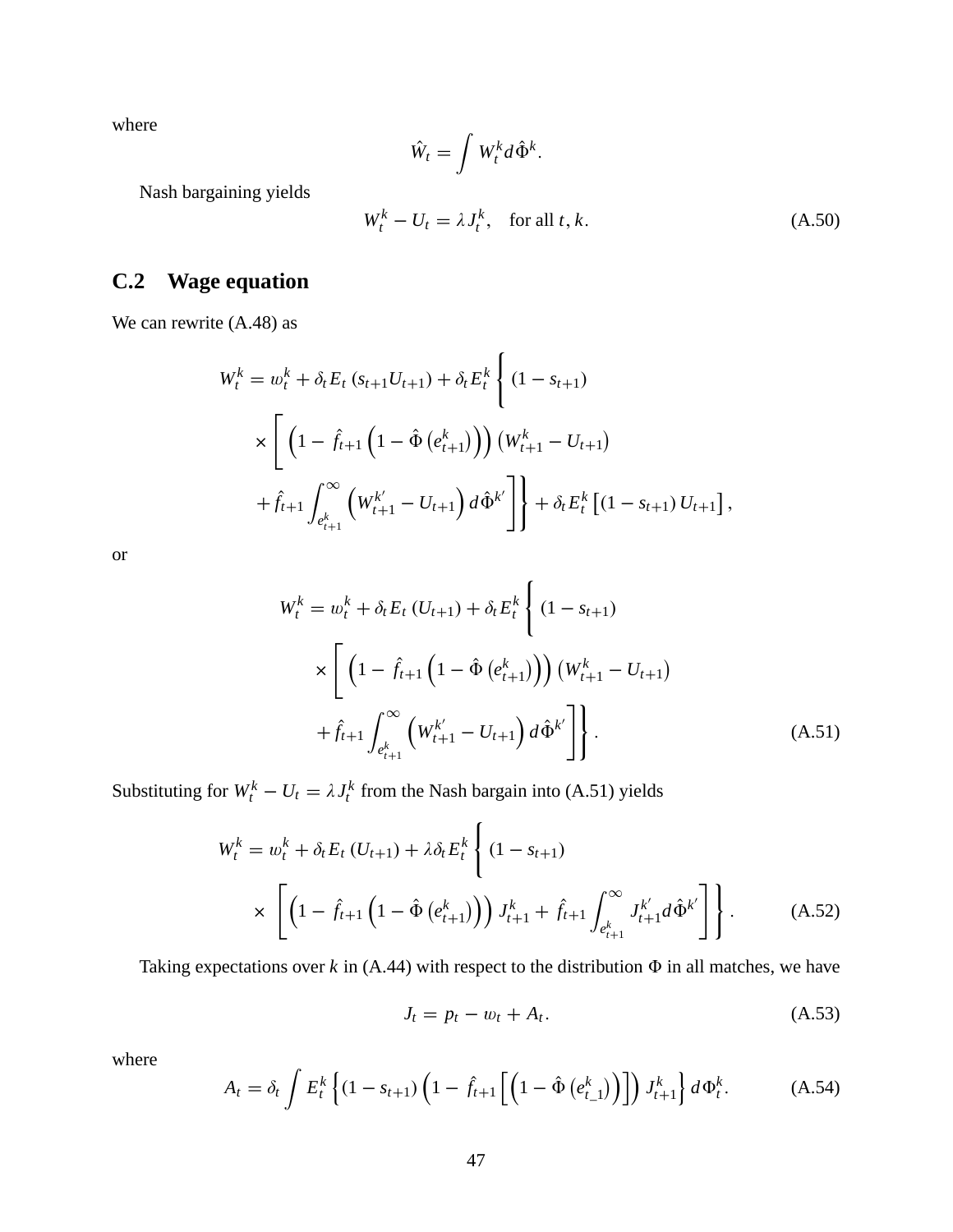Taking expectations over  $k$  in (A.44) with respect to the distribution  $\hat{\Phi}$  in potential new matches, we have

$$
\hat{J}_t = \hat{p}_t - \hat{w}_t + \hat{A}_t, \qquad \text{for all } t,
$$
\n(A.55)

where

$$
\hat{A}_t = \delta_t \int E_t^k \left\{ (1 - s_{t+1}) \left( 1 - \hat{f}_{t+1} \left[ \left( 1 - \hat{\Phi} \left( e_{t+1}^k \right) \right) \right] \right) J_{t+1}^k \right\} d\hat{\Phi}^k. \tag{A.56}
$$

Averaging (A.52) over *k* using  $\Phi_t$  yields

$$
W_t = w_t + \delta_t E_t (U_{t+1}) + \lambda A_t + \lambda B_t, \qquad (A.57)
$$

where

$$
B_t = \delta_t \int E_t^k \left[ (1 - s_{t+1}) \hat{f}_{t+1} \left( \int_{e_{t+1}^k}^{\infty} J_{t+1}^{k'} d\hat{\Phi}^{k'} \right) \right] d\Phi_t^k.
$$
 (A.58)

Similarly, averaging (A.52) over *k* using  $\Phi_t$  yields

$$
\hat{W}_t = \hat{w}_t + \delta_t E_t (U_{t+1}) + \lambda \hat{A}_t + \lambda \hat{B}_t,
$$
\n(A.59)

where

$$
\hat{B}_t = \delta_t \int E_t^k \left[ (1 - s_{t+1}) \hat{f}_{t+1} \left( \int_{e_{t+1}^k}^{\infty} J_{t+1}^{k'} d\hat{\Phi}^{k'} \right) \right] d\hat{\Phi}^k.
$$

Equations (A.49) and (A.59) imply

$$
U_t - \delta_t E_t (U_{t+1}) = (1 - f_t) z_t + f_t (\hat{W}_t - \delta_t E_t U_{t+1})
$$
  
=  $(1 - f_t) z_t + f_t \hat{w}_t + \lambda f_t (\hat{A}_t + \hat{B}_t).$  (A.60)

Averaging (A.50) over *k* using  $\Phi_t$  yields

$$
\hat{W}_t = \lambda \hat{J}_t + U_t.
$$

Using this to substitute for  $W_t$  in (A.59), using (A.60) and rearranging yields

$$
\lambda \hat{J}_t = (1 - f_t) \left( \hat{w}_t - z_t \right) + \lambda (1 - f_t) \left( \hat{A}_t + \hat{B}_t \right).
$$

Substituting for  $A_t$  using (A.55) yields

$$
\lambda \hat{J}_t = (1 - f_t) \left( \hat{w}_t - z_t \right) + \lambda (1 - f_t) \left( \hat{J}_t + \hat{w}_t - \hat{p}_t \right) + \lambda (1 - f_t) \hat{B}_t,
$$

$$
\lambda f_t \hat{J}_t = (1 - f_t) \left( (1 + \lambda) \hat{w}_t - \lambda \hat{p}_t - z_t \right) + \lambda (1 - f_t) \hat{B}_t.
$$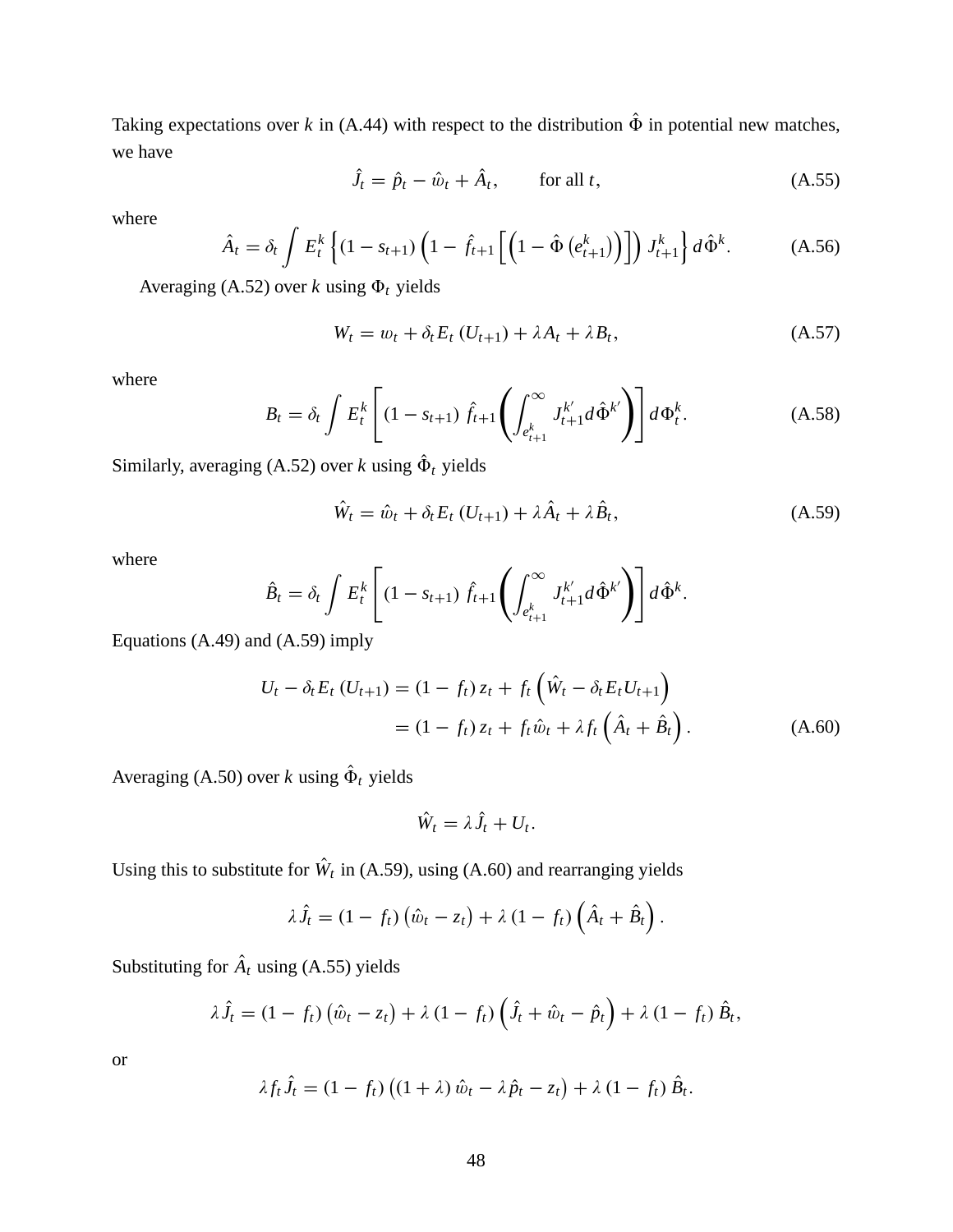Rearranging yields

$$
(1+\lambda)\,\hat{w}_t - \lambda\,\hat{p}_t = z_t + \lambda\left(\frac{f_t}{1-f_t}\hat{J}_t - \hat{B}_t\right). \tag{A.61}
$$

Averaging (A.50) over *k* using  $\Phi_t$  yields

$$
W_t = \lambda J_t + U_t.
$$

Using this to substitute for  $W_t$  in (A.57), using (A.60) and rearranging yields

$$
\lambda J_t = w_t - (1 - f_t) z_t - f_t \hat{w}_t + \lambda (A_t + B_t) - \lambda f_t \left( \hat{A}_t + \hat{B}_t \right).
$$

Substituting for  $J_t$  using (A.53) and  $A_t$  using (A.55) yields

$$
\lambda (p_t - w_t) = w_t - (1 - f_t) z_t - f_t \hat{w}_t + \lambda B_t - \lambda f_t \left( \hat{J}_t + \hat{w}_t - \hat{p}_t + \hat{B}_t \right),
$$

or

$$
\lambda p_t + f_t \hat{w}_t + \lambda f_t \left( \hat{w}_t - \hat{p}_t \right) = (1 + \lambda) w_t - (1 - f_t) z_t + \lambda B_t - \lambda f_t \left( \hat{J}_t + \hat{B}_t \right),
$$

or

$$
\lambda p_t + f_t \left[ (1 + \lambda) \hat{w}_t - \lambda \hat{p}_t \right] = (1 + \lambda) w_t - (1 - f_t) z_t + \lambda B_t - \lambda f_t \left( \hat{J}_t + \hat{B}_t \right)
$$

Using (A.61) in this yields

$$
\lambda p_t + f_t z_t + \lambda f_t \left( \frac{f_t}{1 - f_t} \hat{J}_t - \hat{B}_t \right) = (1 + \lambda) w_t - (1 - f_t) z_t + \lambda B_t - \lambda f_t \left( \hat{J}_t + \hat{B}_t \right),
$$

or

$$
\lambda p_t + f_t z_t + \lambda f_t \frac{f_t}{1 - f_t} \hat{J}_t = (1 + \lambda) w_t - (1 - f_t) z_t + \lambda B_t - \lambda f_t \hat{J}_t,
$$

or

$$
\lambda p_t = (1 + \lambda) w_t - z_t + \lambda B_t - \lambda f_t \left( \frac{f_t}{1 - f_t} + 1 \right) \hat{J}_t,
$$

or

$$
w_t = \frac{1}{1+\lambda} z_t + \frac{\lambda}{1+\lambda} \left( p_t + \frac{f_t}{1-f_t} \hat{J}_t \right) - \frac{\lambda}{1+\lambda} B_t.
$$
 (A.62)

The free entry condition (A.46) implies

$$
\hat{J}_t = \frac{c_t/q_t - \zeta_t J_t}{1 - \zeta_t}.
$$

Using this to substitute for  $J_t$  in (A.62) yields

$$
w_t = \frac{1}{1+\lambda} z_t + \frac{\lambda}{1+\lambda} \left( p_t + \frac{f_t}{1-f_t} \frac{c_t/q_t - \zeta_t \tilde{J}_t}{1-\zeta_t} \right) - \frac{\lambda}{1+\lambda} B_t,
$$
 (A.63)

 $\sim$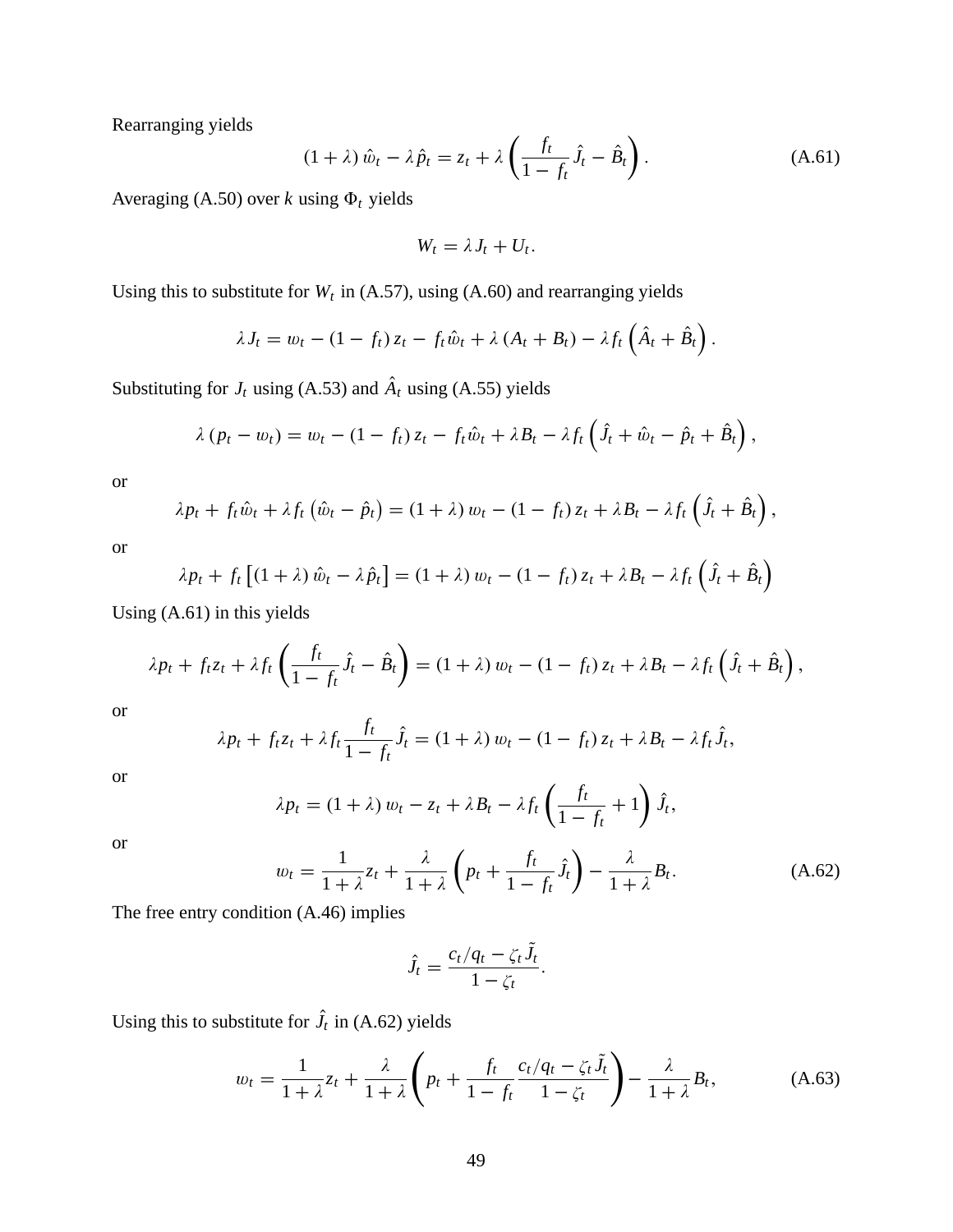which is equation (A.20) in Section A.3.1. With no "on the job" search,  $\zeta_t = \hat{f}_t = B_t = 0$ , so this reduces exactly to the wage equation (1) in the main paper.

Our concern here is how changes in the distribution  $\Phi_t$  over time affect the persistence of wages in (A.63). The term  $B_t$  does not depend on the past productivity distribution  $\Phi_{t-1}$ , so we need to consider only  $J_t$ . Consider the two polar cases that we mentioned at the beginning. Under the assumption that  $e_t^k$  in continuing matches is redrawn from the distribution of potential matches  $\hat{\Phi}$ , we have

$$
\tilde{J}_t = \int \left( \int_{e_t^k}^{\infty} J_t^{k'} d\hat{\Phi}^{k'} \right) d\hat{\Phi}^k.
$$
 (A.64)

This clearly does not depend on  $\Phi_{t-1}$ , so does not introduce any additional persistence to wages.

Our alternative assumption is that idiosyncratic productivity is constant in continuing matches, so  $e_t^k = e_t^k$  $_{t-1}^k$ . Hence

$$
\tilde{J}_t = \int \left( \int_{e_{t-1}^k}^{\infty} J_t^{k'} d\hat{\Phi}^{k'} \right) d\Phi_{t-1} (e_{t-1}^k) = \int \left( \int_{e_{t-1}^k}^{\infty} J_t^{k'} d\hat{\Phi}^{k'} \right) d\Phi_{t-1}^k.
$$
 (A.65)

In this case,  $w_t$  depends on the past productivity distribution  $\Phi_{t-1}$ . Moreover, since  $J_t$  appears with a negative sign, the effect of a positive productivity shock in period  $t - 1$  would be to reduce wages in period *t*; other things equal.

| <b>Series</b>           | Description                         | Source           | Series ID             | Sample         |
|-------------------------|-------------------------------------|------------------|-----------------------|----------------|
| Labor share             | nfb, sa, level                      | <b>BLS</b>       | PRS85006173           | 1948q1-2011q3  |
| Output per person       | nfb, sa, index                      | <b>BLS</b>       | PRS85006163           | 1948q1-2011q4  |
| Unemployment            | total, sa, end of quarter           | <b>BLS</b>       | LNS13000000           | 1948q1-2011q4  |
| Unemployment            | total, nsa, end of quarter          | <b>BLS</b>       | LNU03000000           | 1948q1-2011q4  |
| Unemployment rate       | sa, quarterly average               | <b>BLS</b>       | LNS14000000O          | 1948q1-2011q4  |
| Unempl. $<$ 5 weeks     | total, sa, monthly                  | <b>BLS</b>       | LNS13008396           | 1948m1-2011m12 |
| Unempl. $<$ 5 weeks     | total, nsa, monthly                 | <b>BLS</b>       | LNU03008396           | 1948m1-2011m12 |
| Unempl. $5 - 14$ weeks  | total, sa, monthly                  | <b>BLS</b>       | LNS13008396           | 1948m1-2011m12 |
| Unempl. $5 - 14$ weeks  | total, nsa, monthly                 | <b>BLS</b>       | LNU03008756           | 1948m1-2011m12 |
| Unempl. $< 14$ weeks    | total, last month of quarter        | derived          |                       | 1948q1-2011q4  |
| Employment              | nf, total, sa, end of quarter       | <b>BLS</b>       | CES0000000001         | 1948q1-2011q4  |
| Employment              | nf, total, nsa, end of quarter      | <b>BLS</b>       | CEU0000000001         | 1948q1-2011q4  |
| Help Wanted Index (HWI) | index, sa                           | <b>MEI</b>       |                       | 1951q1-2008q1  |
| Job openings rate       | openings<br>$openings + employment$ | Barnichon (2010) |                       | 1951q1-2011q3  |
| Job openings            | nf, total, sa, total over quarter   | <b>BLS/JOLTS</b> | <b>JTS00000000JOL</b> | 2001q1-2011q4  |
| Separations             | nf, total, sa, total over quarter   | <b>BLS/JOLTS</b> | <b>JTS00000000TSL</b> | 2001q1-2011q4  |
| 3mTbill                 | sec. market rate, quart. av.        | <b>FRED</b>      | TB3MS_20120305        | 1948q1-2011q4  |
| Implicit price deflator | nfb, index                          | <b>BLS</b>       | PRS85006143           | 1948q1-2011q4  |
|                         |                                     |                  |                       |                |

# **Appendix D Data**

Table 8: Data description and sources.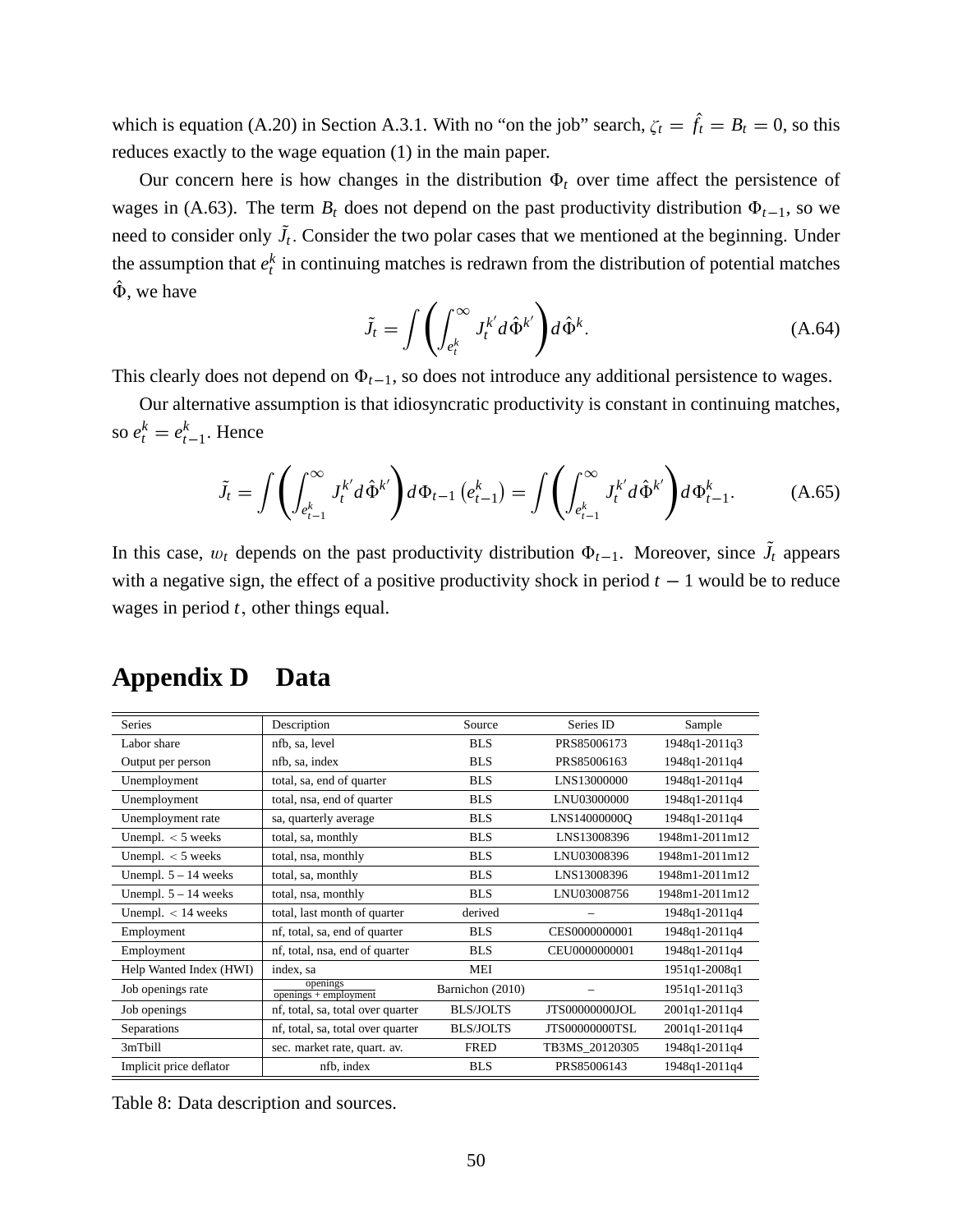**Abbreviations:** nfb is nonfarm business sector, nf is nonfarm sector, sa is seasonally adjusted, nsa is non-seasonally adjusted, end of quarter is last month of quarter.

**Sources:** BLS is Bureau of Labor Statistics, JOLTS is Job Openings and Labor Turnover Survey, MEI is OECD Main Economic Indicators, FRED is St. Louis Fed's Economic Database.

Table 8 specifies the raw data we use, with sources. Figure 1 uses the original data of Hagedorn and Manovskii (2008), downloaded from the *AER* website. This data contains series for the labour share, output per person, the unemployment rate and HWI from 1951q1 to 2004q4. All other empirical results in the paper use the most recent revisions of these series. A comparison of the series used by Hagedorn and Manovskii (2008) with the most recent revisions is in Table 9. For the labour share and productivity series, the revisions are minor. The unemployment and HWI series are identical.

Vacancies are measured using the approach described in Shimer (2005, p. 29), specifically removing variations at very low frequency (in logs), computed using the HP filter with smoothing parameter 10<sup>5</sup>. Barnichon (2010) provides a different vacancy series, available from his website. This is derived by merging newspaper advertising data (which was discontinued after 2008q1) with online advertising (available since 1995) to create a composite HWI index. Barnichon (2010) reports a vacancy rate series  $v^r$  that conforms to the JOLTS definition, that is,  $v^r = \frac{v}{v+1}$  $\frac{V}{V+J}$ , where *V* is total vacancies and *J* is employment. Using our data on employment, we obtain a measure of total vacancies as  $V = \frac{v^r}{1 - v^r}$  $\frac{v'}{1-v'}$  *J*. (We compute this at the monthly frequency and then aggregate to quarterly).

Vacancy data are used primarily for a measure of the probability of filling a vacancy, *q<sup>t</sup>* . Table 10 compares series for this probability using the different vacancy series. Our baseline measure (based on filtered HWI), constructed as in Shimer (2005), is very similar to the measure based on JOLTS data (correlation 0.88). It is also very similar to the one based on the vacancy data constructed by Barnichon (2010) (correlation 0.97). The measure that uses the raw (unfiltered) HWI data is very different from the others.

Summary statistics for the series that appear in the model of equation (3) are in Table 11.

# **Appendix E Additional empirical results**

This appendix gives details of various robustness checks.

Table 12 gives estimates corresponding to column 4 of Table 4 for different truncation lengths of the infinite sum on the right-hand side of equation (3). The point estimates are identical to 3 decimal places for truncations of 8 or more quarters.

Table 13 gives estimates corresponding to Table 4 with wages and productivity separately de-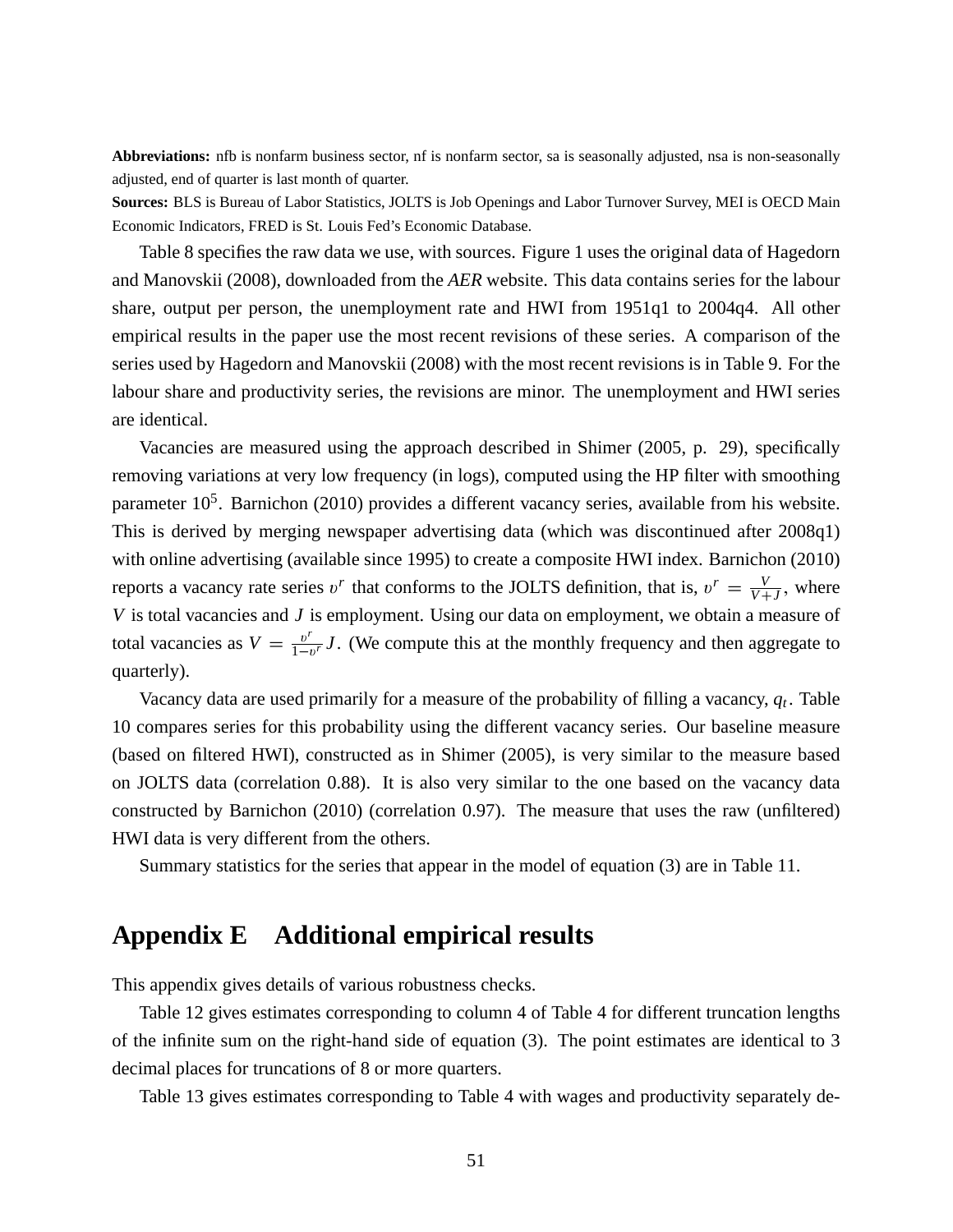| <b>Series</b>               | st. dev. | first autocorrelation | correlation |
|-----------------------------|----------|-----------------------|-------------|
| Labor share, ours           | 0.020    | 0.899                 | 0.989       |
| Labor share, HM             | 0.020    | 0.907                 |             |
| $log(pred)$ -HP trend, ours | 0.0133   | 0.758                 | 0.990       |
| log(prod)-HP trend, HM      | 0.0132   | 0.765                 |             |
| Unemployment rate, ours     | 0.015    | 0.966                 |             |
| Unemployment rate, HM       | 0.015    | 0.966                 |             |
| HWI (unfiltered), ours      | 0.373    | 0.978                 |             |
| HWI (unfiltered), HM        | 0.373    | 0.978                 |             |

Table 9: Comparison of Hagedorn and Manovskii (2008) data series (HM) with the most recent revisions (ours). HP trend is computed with smoothing parameter 1600.

|                                                           | Vacancy series      |          | <b>Unfiltered HWI</b> | Barnichon (2010) | <b>JOLTS</b>          |  |
|-----------------------------------------------------------|---------------------|----------|-----------------------|------------------|-----------------------|--|
|                                                           | <b>Filtered HWI</b> |          | 0.161                 | 0.965            | 0.876                 |  |
|                                                           | Unfiltered HWI      |          |                       | 0.104            | 0.103                 |  |
|                                                           | Barnichon (2010)    |          |                       |                  | 0.956                 |  |
|                                                           | <b>JOLTS</b>        |          |                       |                  |                       |  |
|                                                           |                     |          | Summary statistics    |                  |                       |  |
| JOLTS sample 2001q1-2008q1<br>full sample $1951q1-2008q1$ |                     |          |                       |                  |                       |  |
| Vacancy series                                            |                     | st. dev. | first autocorrelation | st. dev.         | first autocorrelation |  |
| <b>Filtered HWI</b>                                       |                     | 0.040    | 0.776                 | 0.067            | 0.944                 |  |
| Unfiltered HWI                                            |                     |          |                       |                  |                       |  |
|                                                           |                     | 0.064    | 0.691                 | 0.097            | 0.943                 |  |
|                                                           | Barnichon (2010)    | 0.042    | 0.789                 | 0.073            | 0.945                 |  |

Correlations over JOLTS sample 2001q1-2008q1

Table 10: Series for probability of filling a vacancy with different vacancy series.

| <b>Series</b> | st. dev.           | first autocorrelation |
|---------------|--------------------|-----------------------|
| $w_t$         | 0.017              | 0.940                 |
| $p_t$         | 0.013              | 0.762                 |
| $f_t$         | 0.066              | 0.941                 |
| $q_t$         | 0.032              | 0.741                 |
| $S_t$         | $\overline{0.015}$ | 0.914                 |
| $\delta_t$    | 0.006              | 0.681                 |
| $\pi_t$       | 0.007              | 0.818                 |

Table 11: Summary statistics for the variables used in the econometric model.  $w_t$  and  $p_t$  are detrended using HP filter-based productivity trend.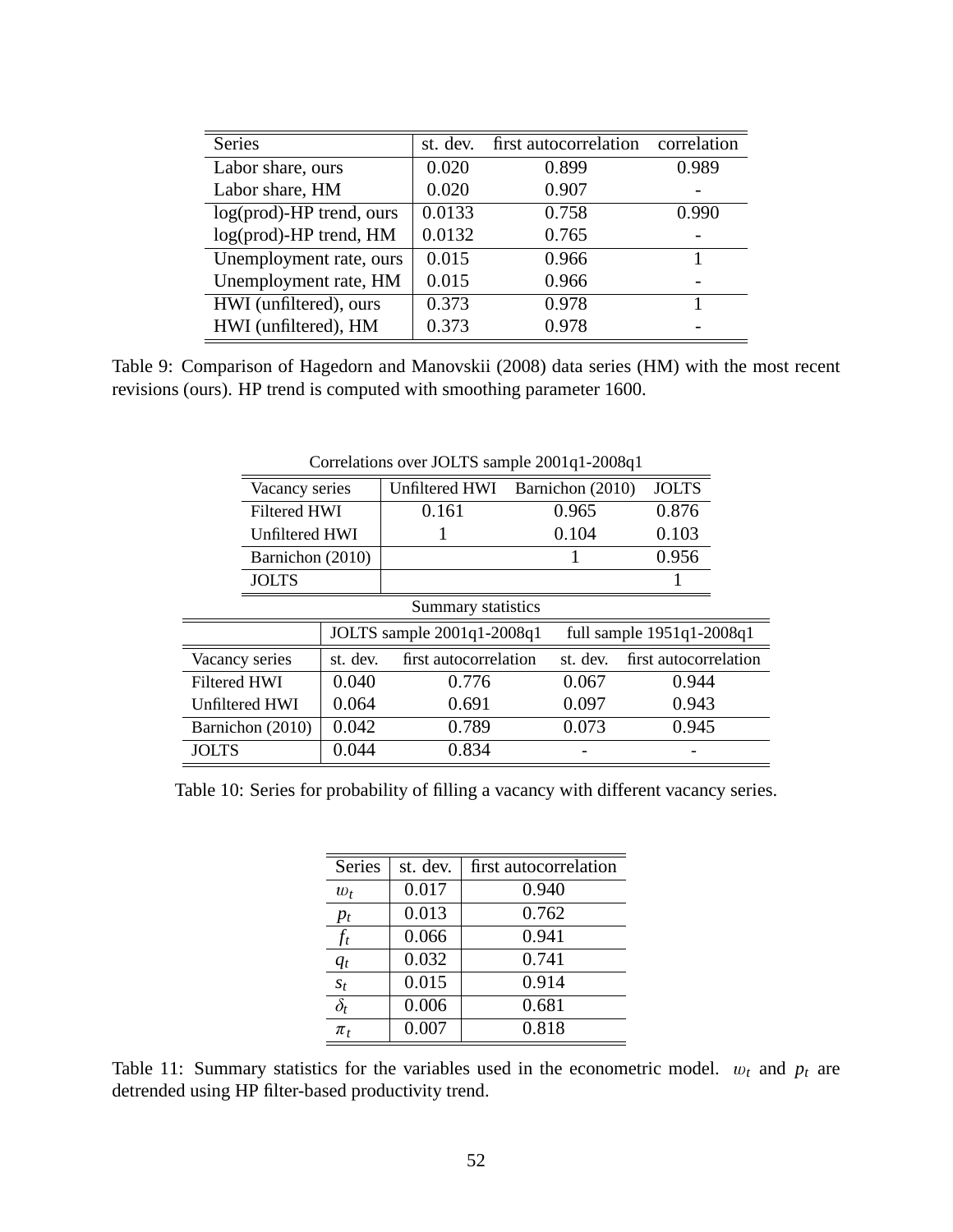| Truncation length (quarters): | 28       | 24       | 20       | 16       | 12       | 8        |
|-------------------------------|----------|----------|----------|----------|----------|----------|
| $\psi$                        | 0.631    | 0.631    | 0.631    | 0.631    | 0.631    | 0.631    |
| $\mu$                         | 0.000    | 0.000    | 0.000    | 0.000    | 0.000    | 0.000    |
| $\mathcal{Z}$                 | 1.000    | 1.000    | 1.000    | 1.000    | 1.000    | 1.000    |
| $c^{K}$                       | 0.000    | 0.000    | 0.000    | 0.000    | 0.000    | 0.000    |
| $c^W$                         | 0.083    | 0.083    | 0.083    | 0.083    | 0.083    | 0.083    |
| $\boldsymbol{\xi}$            | 0.000    | 0.000    | 0.000    | 0.000    | 0.000    | 0.000    |
| ĸ                             | 1.000    | 1.000    | 1.000    | 1.000    | 1.000    | 1.000    |
| $H^K$                         | 0.011    | 0.011    | 0.011    | 0.011    | 0.011    | 0.011    |
| $H^W$                         | 1.145    | 1.145    | 1.145    | 1.145    | 1.145    | 1.145    |
| γ                             | $-1.376$ | $-1.376$ | $-1.376$ | $-1.376$ | $-1.376$ | $-1.376$ |
| λ                             | 0.131    | 0.131    | 0.131    | 0.131    | 0.131    | 0.131    |
| GMM objective                 | 8.923    | 8.923    | 8.923    | 8.923    | 8.920    | 8.909    |

Table 12: Estimates of eq. (3) with truncation of the infinite sum at various quarters.

trended (using separate HP filters). The fit is slightly worse than with the baseline specification in Table 4. The point estimates of the parameters are similar, with somewhat higher  $\beta$  and lower  $\lambda$ (though still well within the confidence intervals given in Table 5 for the baseline specification), but with point estimates of zero for both the vacancy posting cost parameters. The point estimates of  $\psi$  remain significantly greater than zero, so our main conclusions are unaffected.

Table 14 gives estimates corresponding to Table 4 using the following instrument set: a constant, four lags of  $w_t$  and three lags of  $p_t$ ,  $f_t$ ,  $q_t$ , and  $s_t$ . The conclusions to be drawn remain unchanged.

Table 15 gives estimates corresponding to Table 4 with non-seasonally adjusted data for employment and unemployment. The fit is slightly worse than in the baseline specification in Table 4 but the conclusions we draw remain unchanged.

Table 16 gives estimates corresponding to Table 4 with vacancy data as computed by Barnichon (2010) and the sample extended by 3 years to 2007q4. These give somewhat higher point estimates for  $\beta$  and  $\lambda$  than the baseline specification in Table 4 (though still well within the confidence intervals given in Table 5 for the baseline specification). But the estimates of the wage rigidity parameter  $\psi$  are not very different, so our main conclusions remain unchanged.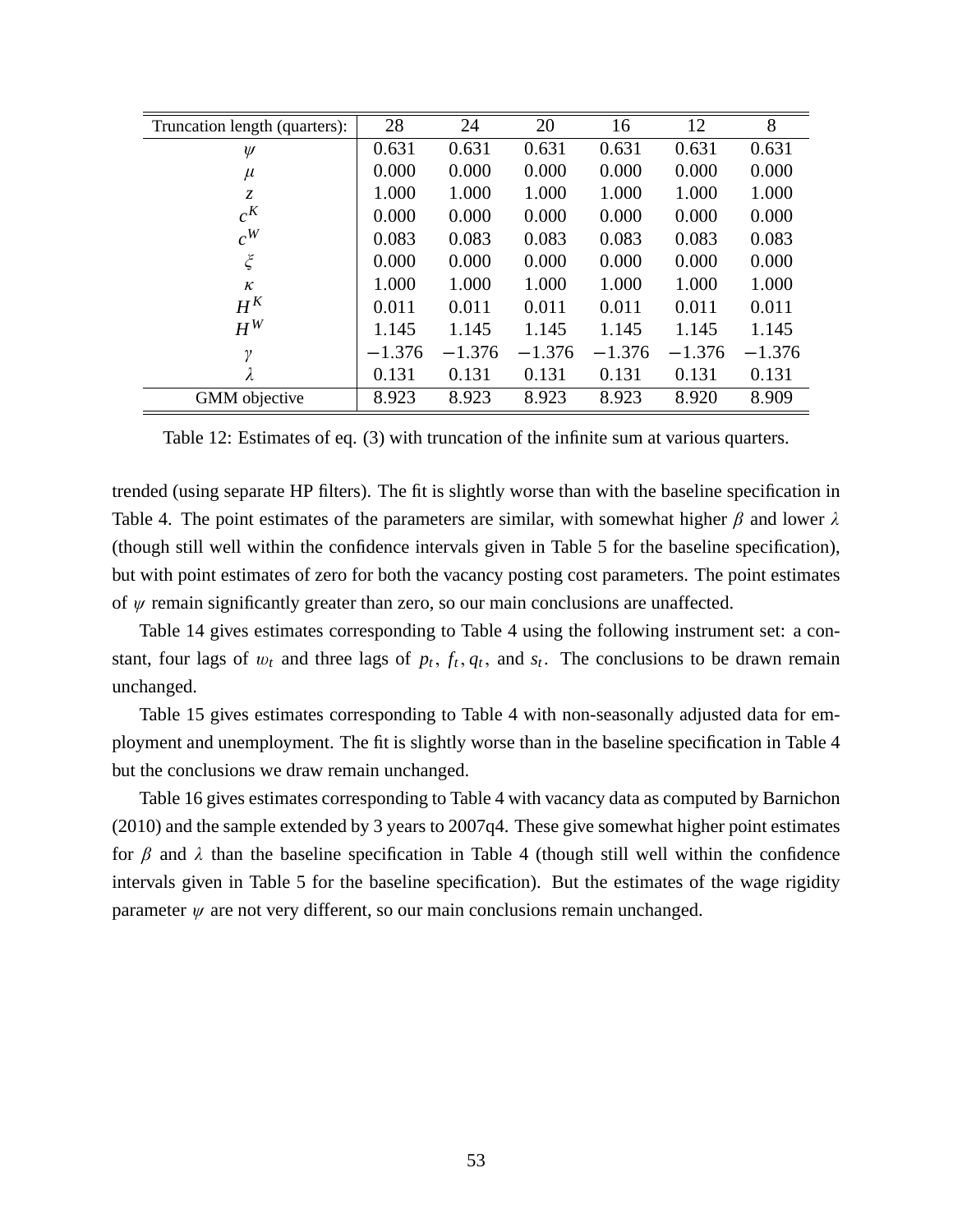| Parameter                   | 1                    | $\overline{2}$       | 3                    | $\overline{4}$ |
|-----------------------------|----------------------|----------------------|----------------------|----------------|
| $\psi$                      | 0.682                | 0.682                | 0.682                | 0.516          |
|                             | (0.024)              | (0.054)              | (0.064)              | (0.078)        |
| $\mu$                       | 0.040                | 0.040                | 0.040                | 0.000          |
|                             | (0.179)              | (0.190)              | (0.292)              | (0.271)        |
| $\beta$                     | 0.280                | 0.280                | 0.280                |                |
|                             | (1.450)              | (1.476)              | (5.208)              | $(-)$          |
| $\overline{z}$              | 0.930                | 0.930                | 0.930                | 1.000          |
|                             | (0.143)              | (0.147)              | (0.528)              | (0.034)        |
| $c^{K}$                     | 0.000                | 0.000                | 0.000                | 0.000          |
|                             | (8.265)              | (8.437)              | (18.856)             | (23.25)        |
| $c^W$                       | 0.000                | 0.000                | 0.000                | 0.000          |
|                             | (8.267)              | (8.440)              | (18.858)             | (23.27)        |
| $\zeta$                     | 0.097                | 0.097                | 0.097                | 0.164          |
|                             | $(3 \times 10^{13})$ | $(3 \times 10^{13})$ | $(3 \times 10^{13})$ | (3518)         |
| $\kappa$                    |                      | 0.000                | 0.000                | 1.000          |
|                             | $(-)$                | (0.588)              | (0.838)              | (0.467)        |
| $H^K$                       |                      |                      | 0.000                | 1.470          |
|                             | $(-)$                | $(-)$                | (64.660)             | (1217)         |
| $H^W$                       |                      |                      | 0.000                | 0.337          |
|                             | $(-)$                | $(-)$                | (64.812)             | (1333)         |
| $\gamma$                    |                      |                      |                      | $-1.877$       |
|                             | $(-)$                | $(-)$                | $(-)$                | (150.3)        |
| $\lambda$                   |                      |                      |                      | 0.123          |
|                             | $(-)$                | $(-)$                | $(-)$                | (9.841)        |
| GMM objective               | 13.153               | 13.153               | 13.153               | 11.526         |
| Hansen test $p$ value       | 0.358                | 0.358                | 0.358                | 0.490          |
| Hansen test proj. $p$ value | 0.726                | 0.726                | 0.726                | 0.832          |

Table 13: Estimates of eq. (3) as in Table 4 with wages detrended by an HP filter with smoothing parameter 1600, instead of by the productivity trend.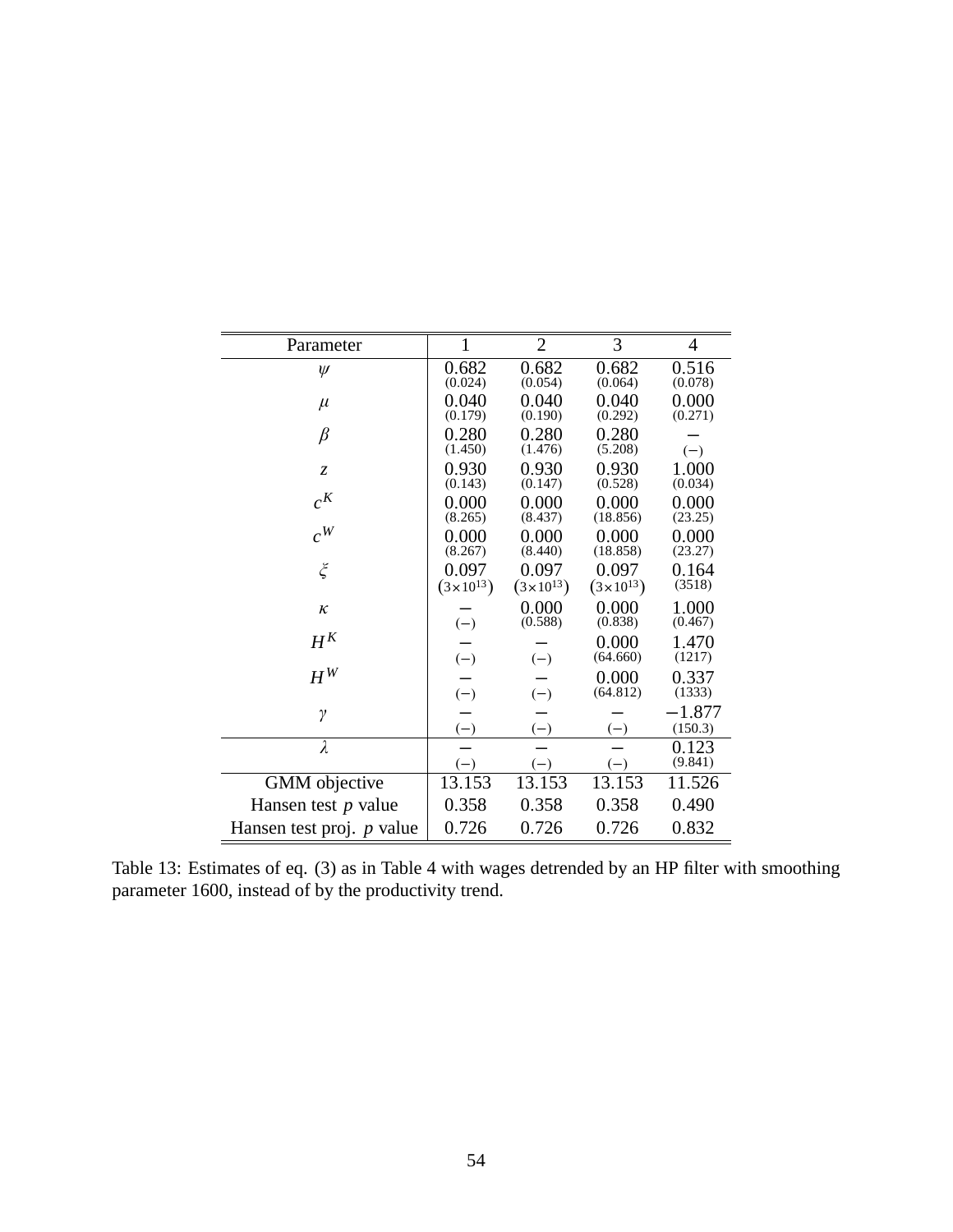| Parameter                 | $\mathbf{1}$                | $\overline{2}$              | 3                           | 4                           |
|---------------------------|-----------------------------|-----------------------------|-----------------------------|-----------------------------|
| $\psi$                    | 0.746                       | 0.746                       | 0.746                       | 0.632                       |
| $\mu$                     | (0.028)<br>0.256<br>(0.188) | (0.054)<br>0.256<br>(0.222) | (0.062)<br>0.256<br>(0.259) | (0.079)<br>0.060<br>(0.542) |
| $\beta$                   | 0.020<br>(3.493)            | 0.020<br>(4.041)            | 0.020<br>(11.940)           | $(-)$                       |
| $\overline{z}$            | 0.950<br>(0.180)            | 0.950<br>(0.210)            | 0.950<br>(0.621)            | 1.000<br>(0.104)            |
| $c^{K}$                   | 0.330<br>(5375.722)         | 0.330<br>(7596.439)         | 0.330<br>(9385.721)         | 0.704<br>(3308.491)         |
| $c^W$                     | 0.504<br>(5463.599)         | 0.504<br>(7717.699)         | 0.504<br>(9784.890)         | 0.482<br>(3642.685)         |
| $\zeta$                   | 0.162<br>(9281.905)         | 0.162<br>(13099.239)        | 0.162<br>(16085.326)        | 0.800<br>(1074.968)         |
| $\kappa$                  | $(-)$                       | 0.000<br>(0.544)            | 0.000<br>(0.660)            | 0.931<br>(0.450)            |
| $H^K$                     | $(-)$                       | $(-)$                       | 0.000<br>(1431.706)         | 0.629<br>(31165.073)        |
| $H^W$                     | $(-)$                       | $(-)$                       | 0.000<br>(1435.087)         | 6.284<br>(32967.394)        |
| $\gamma$                  | $(-)$                       | $(-)$                       | $(-)$                       | $-11.523$<br>(4905.867)     |
| $\lambda$                 | $(-)$                       | $(-)$                       | $(-)$                       | 0.013<br>(5.633)            |
| GMM objective             | 11.511                      | 11.511                      | 11.511                      | 8.562                       |
| Hansen test $p$ value     | 0.319                       | 0.319                       | 0.319                       | 0.286                       |
| Hansen test proj. p value | 0.829                       | 0.829                       | 0.829                       | 0.953                       |

Table 14: Estimates of eq. (3) as in Table 4 with the instrument set consisting of a constant, four lags of  $w_t$  and three lags of  $p_t$ ,  $q_t$ ,  $f_t$  and  $s_t$ .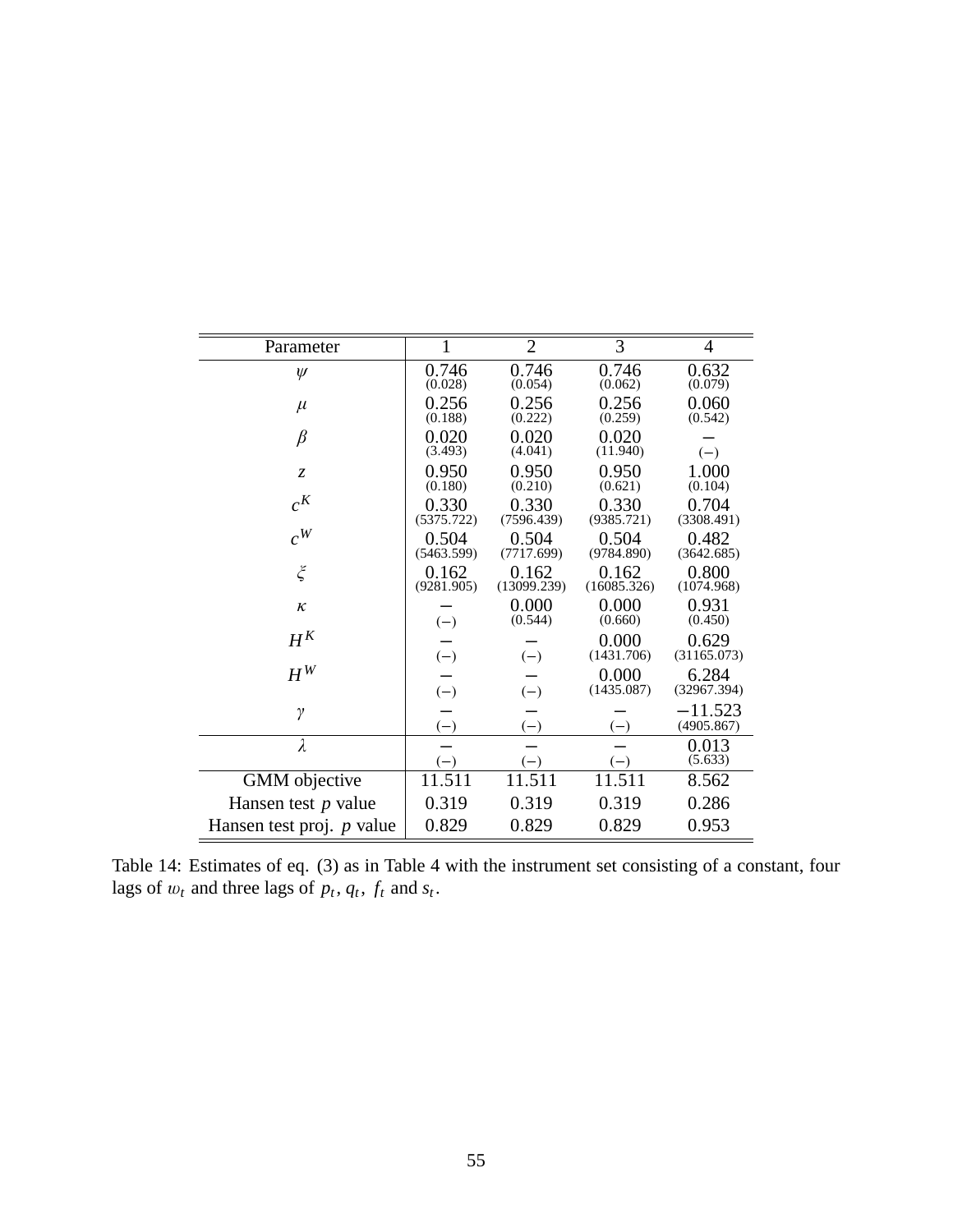| Parameter                   |                             | $\overline{2}$              | 3                           | $\overline{4}$              |
|-----------------------------|-----------------------------|-----------------------------|-----------------------------|-----------------------------|
| $\psi$                      | 0.736                       | 0.736                       | 0.736                       | 0.616                       |
| $\mu$                       | (0.050)<br>0.301<br>(0.272) | (0.054)<br>0.301<br>(0.283) | (0.072)<br>0.301<br>(0.273) | (0.078)<br>0.242<br>(0.304) |
| $\beta$                     | 0.013<br>(3.022)            | 0.013<br>(3.071)            | 0.013<br>(4.625)            | $(-)$                       |
| $\mathcal{Z}$               | 0.951<br>(0.162)            | 0.951<br>(0.166)            | 0.951<br>(0.242)            | 0.952<br>(0.113)            |
| $c^{K}$                     | 0.294<br>(10293.212)        | 0.294<br>(10302.540)        | 0.294<br>(11957.181)        | 0.000<br>(15722.291)        |
| $c^W$                       | 1.334<br>(10626.352)        | 1.334<br>(10640.468)        | 1.334<br>(12461.001)        | 1.159<br>(16188.884)        |
| $\widetilde{\zeta}$         | 0.000<br>(7971.002)         | 0.000<br>(7980.958)         | 0.000<br>(9111.905)         | 0.033<br>(12910.579)        |
| $\kappa$                    | $(-)$                       | 0.000<br>(0.508)            | 0.000<br>(0.626)            | 1.000<br>(0.319)            |
| $H^K$                       | $(-)$                       | $(-)$                       | 0.000<br>(797.681)          | 0.002<br>(1386.153)         |
| $H^W$                       | $(-)$                       | $(-)$                       | 0.000<br>(797.131)          | 0.127<br>(1403.494)         |
| $\gamma$                    | $(-)$                       | $(-)$                       | $(-)$                       | $-0.055$<br>(33.678)        |
| $\lambda$                   | $(-)$                       | $(-)$                       | $(-)$                       | 0.005<br>(2.496)            |
| <b>GMM</b> objective        | 17.824                      | 17.824                      | 17.824                      | 15.150                      |
| Hansen test $p$ value       | 0.086                       | 0.086                       | 0.086                       | 0.056                       |
| Hansen test proj. $p$ value | 0.400                       | 0.400                       | 0.400                       | 0.585                       |

Table 15: Estimates of eq. (3) as in Table 4 with non-seasonally adjusted data for employment and unemployment.